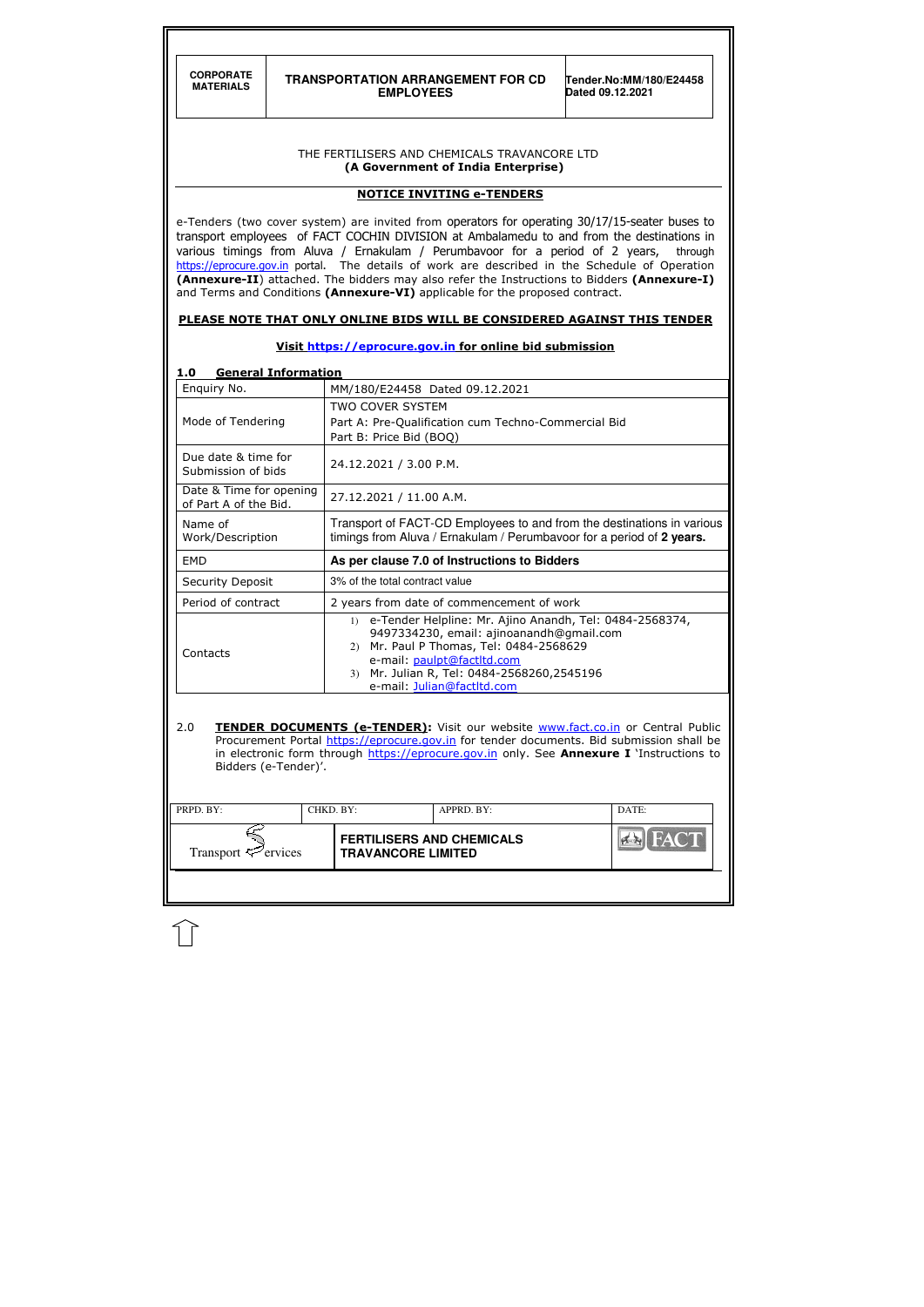|                                                                                                                                                                                                                                                                                                                                                                                                                                                                     | <b>CORPORATE</b><br><b>MATERIALS</b>                                                                                                                                                                                                                                                                                                                                                                                        | <b>TRANSPORTATION ARRANGEMENT FOR CD</b><br>Tender.No:MM/180/E24458<br>Dated 09.12.2021<br><b>EMPLOYEES</b> |                                                               |                                                                         |                                                                                                                                                                                    |  |  |
|---------------------------------------------------------------------------------------------------------------------------------------------------------------------------------------------------------------------------------------------------------------------------------------------------------------------------------------------------------------------------------------------------------------------------------------------------------------------|-----------------------------------------------------------------------------------------------------------------------------------------------------------------------------------------------------------------------------------------------------------------------------------------------------------------------------------------------------------------------------------------------------------------------------|-------------------------------------------------------------------------------------------------------------|---------------------------------------------------------------|-------------------------------------------------------------------------|------------------------------------------------------------------------------------------------------------------------------------------------------------------------------------|--|--|
| 3.0                                                                                                                                                                                                                                                                                                                                                                                                                                                                 | <b>GENERAL</b>                                                                                                                                                                                                                                                                                                                                                                                                              |                                                                                                             |                                                               |                                                                         |                                                                                                                                                                                    |  |  |
| 3.1<br>When bids are received from any proprietorship / firm / company having the same<br>proprietor or one or more partners/Directors in the business organisation of any other<br>party quoting against this tender (hereinafter called Common Firms), such bids shall be<br>considered having been received from only one applicant in different names and the lowest<br>acceptable quotation of such Common Firm shall only be considered for evaluation.       |                                                                                                                                                                                                                                                                                                                                                                                                                             |                                                                                                             |                                                               |                                                                         |                                                                                                                                                                                    |  |  |
| 3.2                                                                                                                                                                                                                                                                                                                                                                                                                                                                 |                                                                                                                                                                                                                                                                                                                                                                                                                             |                                                                                                             |                                                               | defaulting contractors of FACT shall be disqualified and rejected.      | Bids from bidders against whom any criminal case, enguiry or investigation/report by<br>authorities like Vigilance, CBI etc., are pending in relation with FACT or bidders who are |  |  |
| 3.3                                                                                                                                                                                                                                                                                                                                                                                                                                                                 | FACT reserves the right to reject any or all bids without assigning any reasons whatsoever,<br>and / or based on the past unsatisfactory performance by bidders at FACT / other PSEs /<br>Govt. Departments. The opinion of FACT regarding the same shall be final and conclusive                                                                                                                                           |                                                                                                             |                                                               |                                                                         |                                                                                                                                                                                    |  |  |
| 3.4                                                                                                                                                                                                                                                                                                                                                                                                                                                                 |                                                                                                                                                                                                                                                                                                                                                                                                                             |                                                                                                             |                                                               | Partnership firms having common partners will be treated as one Bidder. |                                                                                                                                                                                    |  |  |
| 3.5<br>Bidders shall quote prices in the BOQ only and not elsewhere. The rate shall be firm<br>throughout the contract period, subject to the only variation in relation to the<br>price of Diesel price in accordance with the provisions in the terms and<br>conditions attached hereto. Rates shall be quoted in the same unit of measure given in<br>the BoQ and shall be considered accordingly. No other documents shall be enclosed with<br>Price Bid (BOQ). |                                                                                                                                                                                                                                                                                                                                                                                                                             |                                                                                                             |                                                               |                                                                         |                                                                                                                                                                                    |  |  |
| 3.5                                                                                                                                                                                                                                                                                                                                                                                                                                                                 | Evaluation of price bids (BoQ) and determination of the lowest bidder (L1) shall be done<br>by multiplying the rate per unit of each item quoted by the bidder with the respective<br>quantity given as per schedule of work given in the price bid (BoQ) format. The work order<br>shall be issued for item (1), (2) and Item (3) separately or in combination of two or more<br>items, based on the evaluation of prices. |                                                                                                             |                                                               |                                                                         |                                                                                                                                                                                    |  |  |
| 3.6                                                                                                                                                                                                                                                                                                                                                                                                                                                                 | In case more than one bidder become L1, based on the evaluation method as above,<br>contract will be finalized based on revised lower rates which will be obtained from the L1<br>bidders. However, bidders will not be allowed to increase any of the earlier rates quoted<br>by them in the revised bid submitted by them as above.                                                                                       |                                                                                                             |                                                               |                                                                         |                                                                                                                                                                                    |  |  |
| 3.7                                                                                                                                                                                                                                                                                                                                                                                                                                                                 | The Un-priced bid (Annexure-VIII) shall be submitted along with Part-A bid duly signed by<br>the Bidder, indicating "QUOTED", as applicable.                                                                                                                                                                                                                                                                                |                                                                                                             |                                                               |                                                                         |                                                                                                                                                                                    |  |  |
| For The Fertilisers And Chemicals, Travancore Limited                                                                                                                                                                                                                                                                                                                                                                                                               |                                                                                                                                                                                                                                                                                                                                                                                                                             |                                                                                                             |                                                               |                                                                         |                                                                                                                                                                                    |  |  |
| <b>ASST GENERAL MANAGER (MATERIALS)-T&amp;S</b>                                                                                                                                                                                                                                                                                                                                                                                                                     |                                                                                                                                                                                                                                                                                                                                                                                                                             |                                                                                                             |                                                               |                                                                         |                                                                                                                                                                                    |  |  |
|                                                                                                                                                                                                                                                                                                                                                                                                                                                                     |                                                                                                                                                                                                                                                                                                                                                                                                                             |                                                                                                             | List of Enclosures of this NIT is as follows:                 |                                                                         |                                                                                                                                                                                    |  |  |
| PRPD. BY:                                                                                                                                                                                                                                                                                                                                                                                                                                                           |                                                                                                                                                                                                                                                                                                                                                                                                                             | CHKD. BY:                                                                                                   |                                                               | APPRD. BY:                                                              | DATE:                                                                                                                                                                              |  |  |
|                                                                                                                                                                                                                                                                                                                                                                                                                                                                     | Transport $\leq$ ervices                                                                                                                                                                                                                                                                                                                                                                                                    |                                                                                                             | <b>FERTILISERS AND CHEMICALS</b><br><b>TRAVANCORE LIMITED</b> |                                                                         |                                                                                                                                                                                    |  |  |
|                                                                                                                                                                                                                                                                                                                                                                                                                                                                     |                                                                                                                                                                                                                                                                                                                                                                                                                             |                                                                                                             |                                                               |                                                                         |                                                                                                                                                                                    |  |  |

 $\mathbb{U}$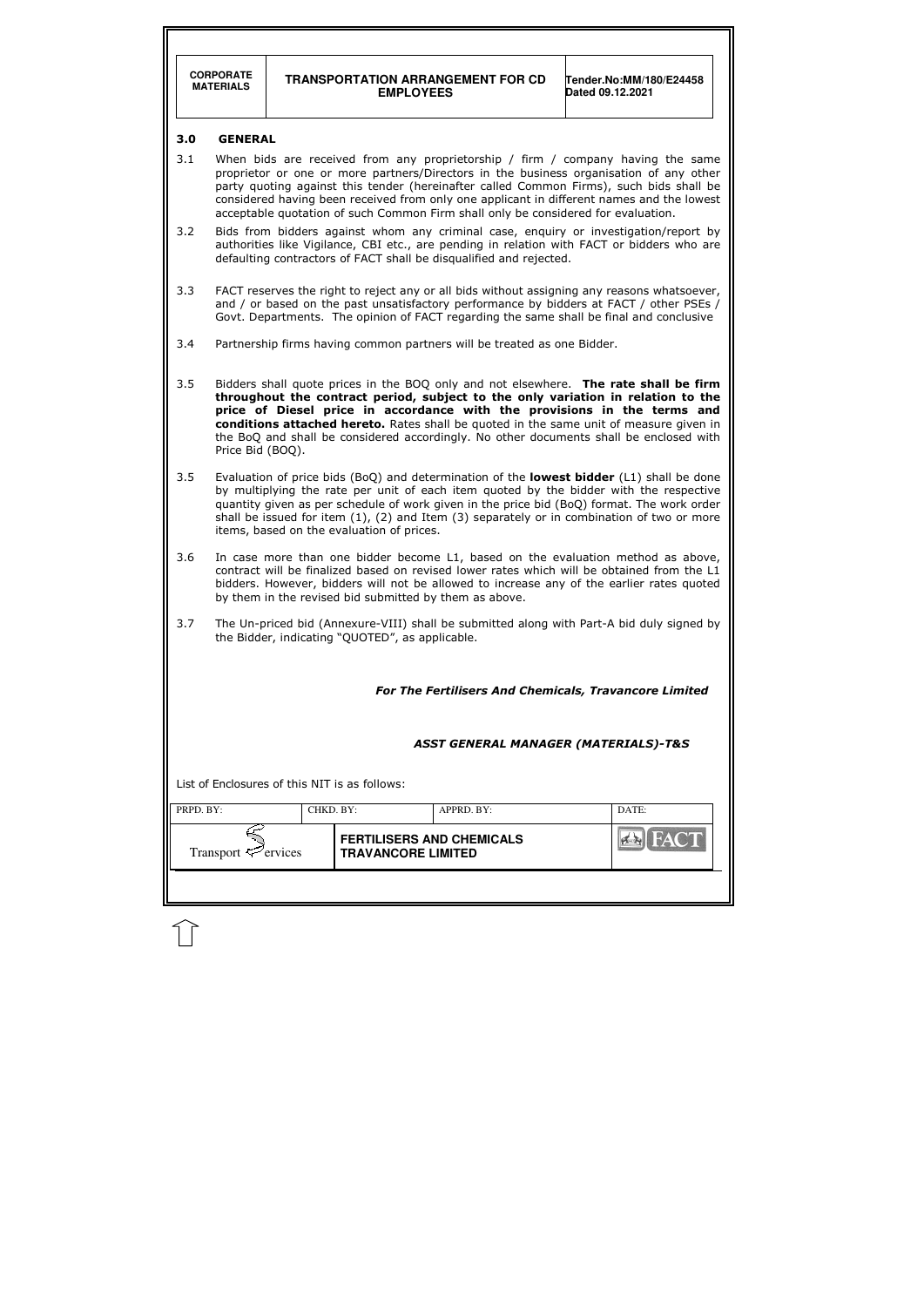| <b>MATERIALS</b> | <b>CORPORATE</b>                                    |                                                                | <b>TRANSPORTATION ARRANGEMENT FOR CD</b><br><b>EMPLOYEES</b><br>Dated 09.12.2021 | Tender.No:MM/180/E24458 |  |  |
|------------------|-----------------------------------------------------|----------------------------------------------------------------|----------------------------------------------------------------------------------|-------------------------|--|--|
| SL. No.          |                                                     | Document                                                       | <b>TITLE</b>                                                                     | No. of Pages            |  |  |
| $\mathbf{1}$     |                                                     | Annexure I                                                     | Instructions to Bidders (e-Tender)                                               | $\overline{z}$          |  |  |
| $\overline{2}$   |                                                     | Annexure II                                                    | Schedule of operation                                                            | 1                       |  |  |
| 3                |                                                     | Annexure II-A                                                  | Starting, Boarding and Arriving points                                           | $\mathbf{1}$            |  |  |
| 4                |                                                     | Annexure III                                                   | Pre-Qualification Criteria for bidders                                           | 1                       |  |  |
| 5                |                                                     | Vendor Data Updation (Declaration) Form<br>Annexure IV         |                                                                                  |                         |  |  |
| 6                |                                                     | Annexure V                                                     | Compliance Statement                                                             |                         |  |  |
| 7                |                                                     | Annexure VI                                                    | Special Terms & Conditions of contract                                           | 6                       |  |  |
| 8                |                                                     | Annexure VII                                                   | <b>Standard Terms and Conditions</b>                                             |                         |  |  |
| 9                | Annexure VIII<br>Un-priced copy of Price bid format |                                                                |                                                                                  | 1                       |  |  |
| 10               |                                                     | Annexure IX<br>Price bid format (BoQ)                          |                                                                                  |                         |  |  |
| 11               | Annexure X                                          |                                                                | <b>Bid Security Declaration Format</b>                                           | 1                       |  |  |
| 12               |                                                     | Proforma of Bank Guarantee for Security Deposit<br>Annexure XI |                                                                                  |                         |  |  |
| 13               |                                                     | Annexure XII                                                   | Proforma of Agreement                                                            | 1                       |  |  |
|                  |                                                     |                                                                |                                                                                  |                         |  |  |
|                  |                                                     |                                                                |                                                                                  |                         |  |  |
| PRPD. BY:        |                                                     |                                                                | CHKD. BY:<br>APPRD. BY:                                                          | DATE:                   |  |  |

 $\widehat{\mathbb{U}}$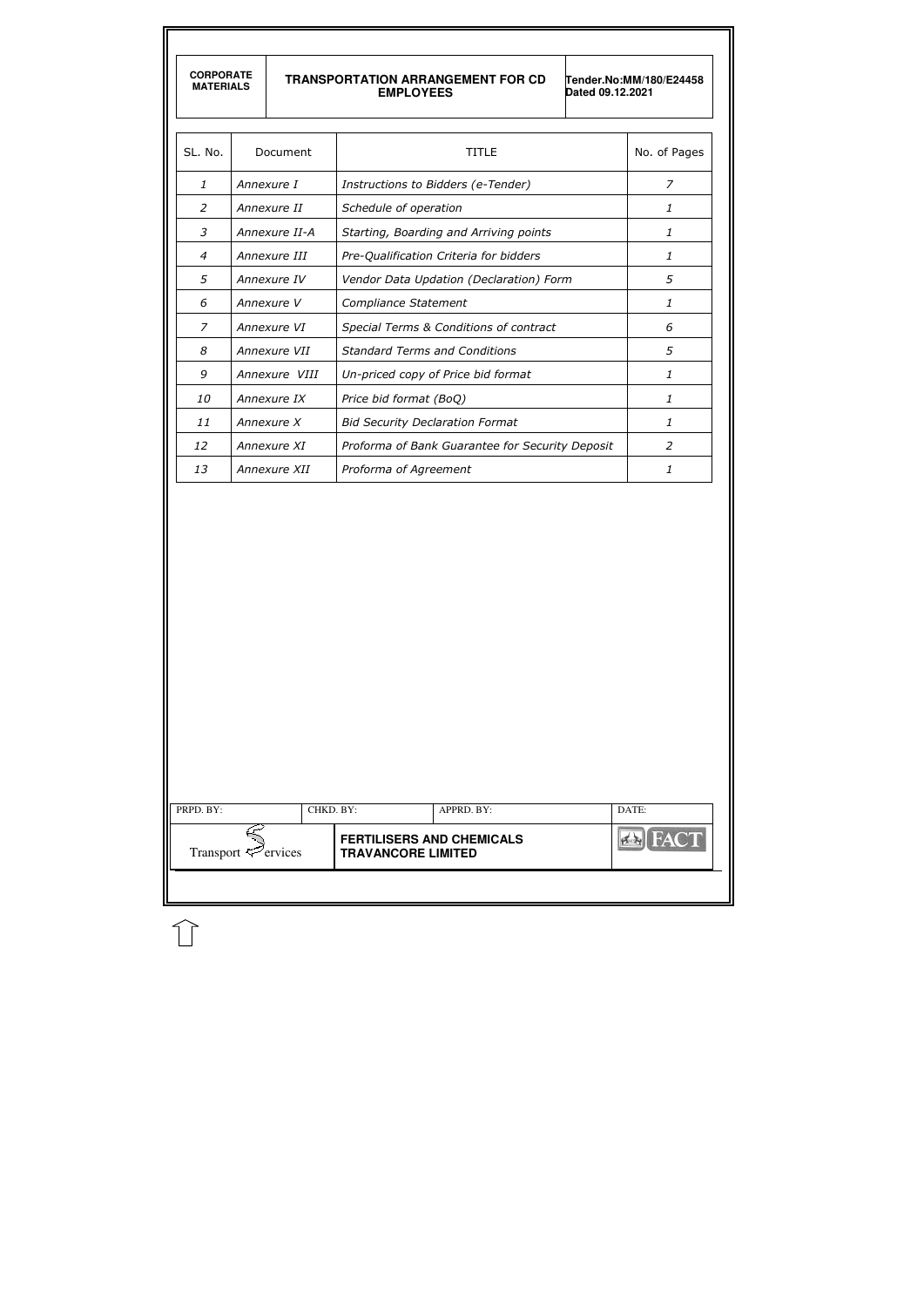| <b>CORPORATE</b> |
|------------------|
| <b>MATERIALS</b> |
|                  |

| PRPD. BY:<br>CHKD. BY:   |  |                                                               | $APPRD$ . BY: | DATE: |
|--------------------------|--|---------------------------------------------------------------|---------------|-------|
| Transport $\leq$ ervices |  | <b>FERTILISERS AND CHEMICALS</b><br><b>TRAVANCORE LIMITED</b> |               | FACT  |
|                          |  |                                                               |               |       |

## **ANNEXURE – I**

## **Instructions to Bidders (OPEN e-Procurement)**

- 1.0 Bidders shall study carefully the complete tender documents viz. NIT with Prequalification criteria, Instructions to Bidders (ANNEXURE-I), Technical Procurement Specifications if any, Terms & Conditions and any other documents forming part of this tender attached herewith. All conditions set out there in shall be binding on the bidders unless conflicting with any conditions expressly stated by FACT while accepting any bid in the event of such acceptance. One signed and scanned copy of the above documents shall accompany their online bids signifying their acceptance of the same. Bidder shall also submit along with his bid Vendor data updation (Declaration) Form, Check list (If applicable) and Compliance Statement duly filled with all details required therein and also attach supporting documents as required.
- 2.0 Before submitting the bid, the bidder shall familiarise himself about the details of the work, operating conditions during different seasons of year, etc., collect all necessary data regarding the facilities available at various points indicated in Special Terms and Conditions, applicable timings, routes etc., and satisfy himself on all aspects relating to this work which he has to handle and execute for the full contract period and shall make due provisions in his rates for any contingency or difficulty involved in the work covered by this enquiry. Claiming lack of knowledge shall not be a reason for exoneration of the bidder of his contractual obligations, if the contract is awarded to him or for demand for increase in rate.
- 3.0 Offers against this NIT shall be submitted online on e-Tendering portal https://eprocure.gov.in, with valid digital signature certificate. Offers submitted on any other platform or in any other mode or including e-mails, physical submission of offers etc. SHALL NOT be accepted.
- 3.1 The bidders are requested to register themselves on the above website with their valid digital signature certificate, if not done already. It is mandatory for bidder to have valid digital signature certificate (Class II or Class III) issued by any of the Certifying Authority approved by Govt. of India for participating in the tender. The digital signature certificate shall be arranged by the bidder at his cost. Bidders may refer **Bidders Manual Kit** available on the above website for detailed information and instructions for registration, bid submission etc.
- 3.2 The documents, if any, which necessarily have to be submitted in originals if specified specifically in the enquiry documents, shall be submitted offline. However scanned copies of such documents shall be uploaded along with the offer submitted online.
- 3.3 The cover (s) containing the documents in original etc. to be submitted offline as required in the enquiry documents shall be duly superscribed with enquiry No., due date of enquiry, bidder's name & address and contact details. The documents shall be submitted to the following on or before the due date :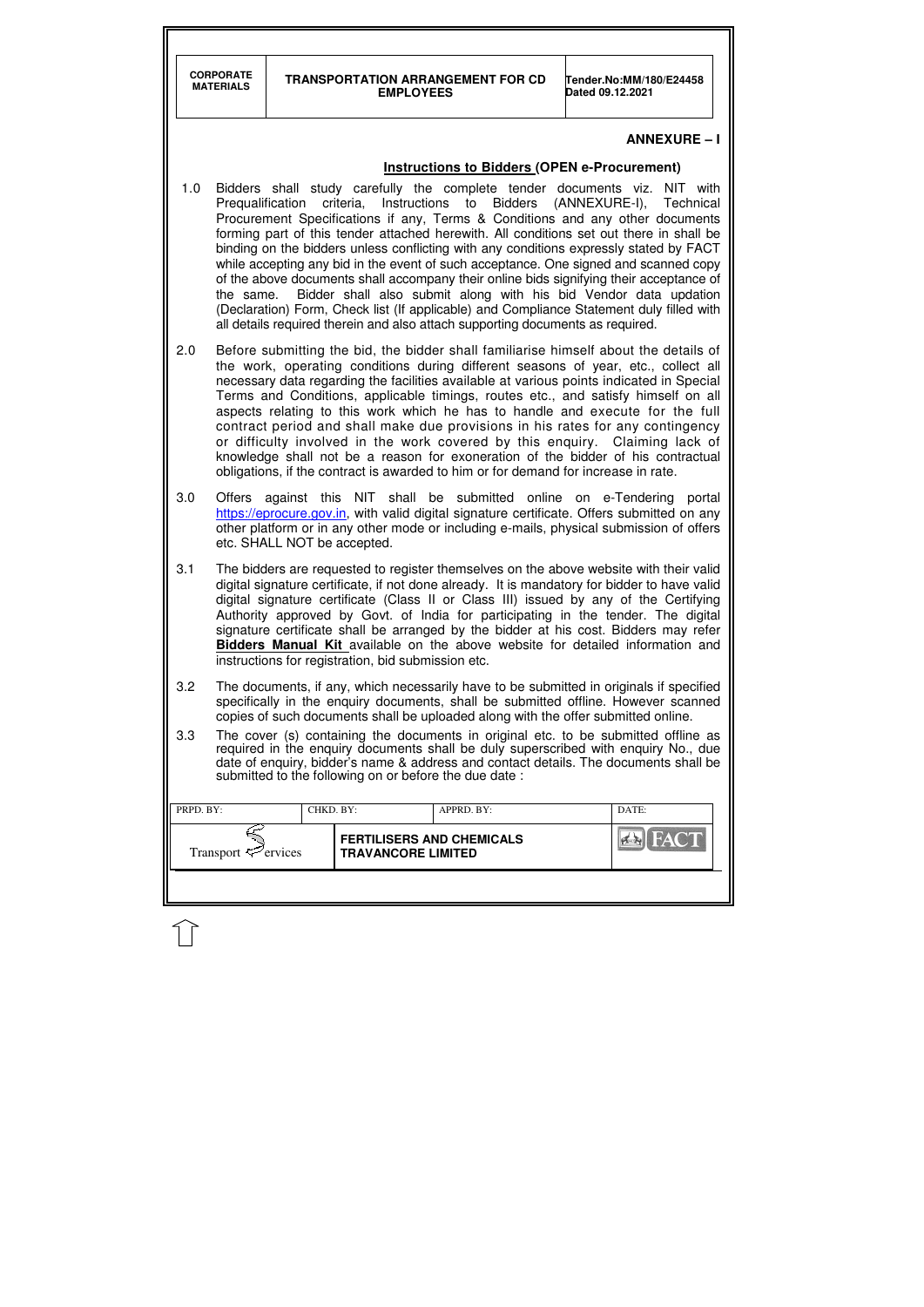|           | <b>CORPORATE</b><br><b>MATERIALS</b>                                                                                                                                                                                                                                                                                                                                                                                                                                                                                                                                           |                                 | <b>EMPLOYEES</b>                                              | <b>TRANSPORTATION ARRANGEMENT FOR CD</b>                                                                                                                                                                                                                                                                                                                                                                                                                                                                                    | Dated 09.12.2021 | Tender.No:MM/180/E24458 |  |
|-----------|--------------------------------------------------------------------------------------------------------------------------------------------------------------------------------------------------------------------------------------------------------------------------------------------------------------------------------------------------------------------------------------------------------------------------------------------------------------------------------------------------------------------------------------------------------------------------------|---------------------------------|---------------------------------------------------------------|-----------------------------------------------------------------------------------------------------------------------------------------------------------------------------------------------------------------------------------------------------------------------------------------------------------------------------------------------------------------------------------------------------------------------------------------------------------------------------------------------------------------------------|------------------|-------------------------|--|
|           |                                                                                                                                                                                                                                                                                                                                                                                                                                                                                                                                                                                | Kochi - 683 501, Kerala         |                                                               | The Asst. General Manager (T&S), Centralized Materials,<br>PD Administrative Building, FACT Ltd., Udyogamandal PO,                                                                                                                                                                                                                                                                                                                                                                                                          |                  |                         |  |
| 4.0       |                                                                                                                                                                                                                                                                                                                                                                                                                                                                                                                                                                                |                                 |                                                               | SUBMISSION OF BIDS: The bid shall be uploaded with all relevant documents<br>before due date and time in the above portal as given above.                                                                                                                                                                                                                                                                                                                                                                                   |                  |                         |  |
| 5.0       |                                                                                                                                                                                                                                                                                                                                                                                                                                                                                                                                                                                |                                 |                                                               | Bid documents shall consist of Part-A and Part B as detailed below:                                                                                                                                                                                                                                                                                                                                                                                                                                                         |                  |                         |  |
|           | 1.<br>2.<br>3.                                                                                                                                                                                                                                                                                                                                                                                                                                                                                                                                                                 | documentary proof.<br>criteria. |                                                               | 5.1 Part A (Pre-qualification-cum-Techno Commercial Bid) shall contain:<br>Bid Security Declaration as per our Format or Claim for EMD exemption with<br>Scanned copies of supporting documents for satisfying Pre-Qualification                                                                                                                                                                                                                                                                                            |                  |                         |  |
|           | Digitally Signed copies of NIT, Instructions to Bidders (Annexure I) and terms<br>conditions.<br>Scanned copy of Signed & duly filled Vendor Data Updation Declaration Form'<br>4.<br>5.<br>Signed and duly filled up Check List for Commercial Terms' (if applicable) and<br>scanned copies of attached documents as detailed in Check list.<br>Scanned copy of Signed & duly filled 'Compliance Statement'<br>6.<br>7 <sub>1</sub><br>Scanned copy of Signed "Un-priced bid indicating "QUOTED" in the applicable<br>columns. Rates shall not be indicated in Un-priced Bid. |                                 |                                                               |                                                                                                                                                                                                                                                                                                                                                                                                                                                                                                                             |                  |                         |  |
| 5.2       |                                                                                                                                                                                                                                                                                                                                                                                                                                                                                                                                                                                |                                 | address of the bidder, rates etc. as applicable.              | Part-B: shall comprise of the filled Price bid. The filled price bid ie. BoQ attached<br>to the tender shall be uploaded after filling all relevant details such as name and                                                                                                                                                                                                                                                                                                                                                |                  |                         |  |
| 5.3       |                                                                                                                                                                                                                                                                                                                                                                                                                                                                                                                                                                                |                                 |                                                               | The priced BOQ shall be uploaded strictly in the format attached, failing which the<br>offer is liable to be rejected. Renaming or changing the format of the BoQ is not                                                                                                                                                                                                                                                                                                                                                    |                  |                         |  |
| 5.4       | permitted and the System will not accept any such changed document.<br>Fill-in all the relevant fields of the BoQ either in value or as a percentage as specified<br>in the BoQ. Blank field, if any, in the uploaded BoQ shall be considered as Nil (not<br>Quoted). No claim or revisions shall be entertained in this regard.                                                                                                                                                                                                                                               |                                 |                                                               |                                                                                                                                                                                                                                                                                                                                                                                                                                                                                                                             |                  |                         |  |
| 5.5       |                                                                                                                                                                                                                                                                                                                                                                                                                                                                                                                                                                                |                                 | shall be enclosed with Price Bid (BOQ).                       | Bidders shall quote prices in the BOQ only and nowhere else. No other documents                                                                                                                                                                                                                                                                                                                                                                                                                                             |                  |                         |  |
| 5.6       |                                                                                                                                                                                                                                                                                                                                                                                                                                                                                                                                                                                | considered accordingly.         |                                                               | Rates shall be quoted in the same unit of measure given in the BOQ and shall be                                                                                                                                                                                                                                                                                                                                                                                                                                             |                  |                         |  |
| 5.7       |                                                                                                                                                                                                                                                                                                                                                                                                                                                                                                                                                                                |                                 |                                                               | Bidders shall ensure that all the required documents as per enquiry are uploaded in<br>the System before due date and time. The System does not allow submission of bids<br>or any other document forming part of the bid after due date & time of bid submission.<br>Non-submission of documents or incomplete documents may result in rejection of<br>offers and no communication in this regard will be entertained. FACT reserves the right<br>to reject any bid not submitted as per instructions at their discretion. |                  |                         |  |
| 5.8       |                                                                                                                                                                                                                                                                                                                                                                                                                                                                                                                                                                                |                                 |                                                               | Timely submission of offers along with all the relevant documents online is the<br>responsibility of the bidder concerned. The bids may be submitted well in advance to<br>avoid last minute issues like non availability of internet, server not available, power                                                                                                                                                                                                                                                          |                  |                         |  |
| PRPD. BY: |                                                                                                                                                                                                                                                                                                                                                                                                                                                                                                                                                                                | CHKD. BY:                       |                                                               | APPRD. BY:                                                                                                                                                                                                                                                                                                                                                                                                                                                                                                                  |                  | DATE:                   |  |
|           | Transport $\mathcal{F}$ ervices                                                                                                                                                                                                                                                                                                                                                                                                                                                                                                                                                |                                 | <b>FERTILISERS AND CHEMICALS</b><br><b>TRAVANCORE LIMITED</b> |                                                                                                                                                                                                                                                                                                                                                                                                                                                                                                                             |                  |                         |  |
|           |                                                                                                                                                                                                                                                                                                                                                                                                                                                                                                                                                                                |                                 |                                                               |                                                                                                                                                                                                                                                                                                                                                                                                                                                                                                                             |                  |                         |  |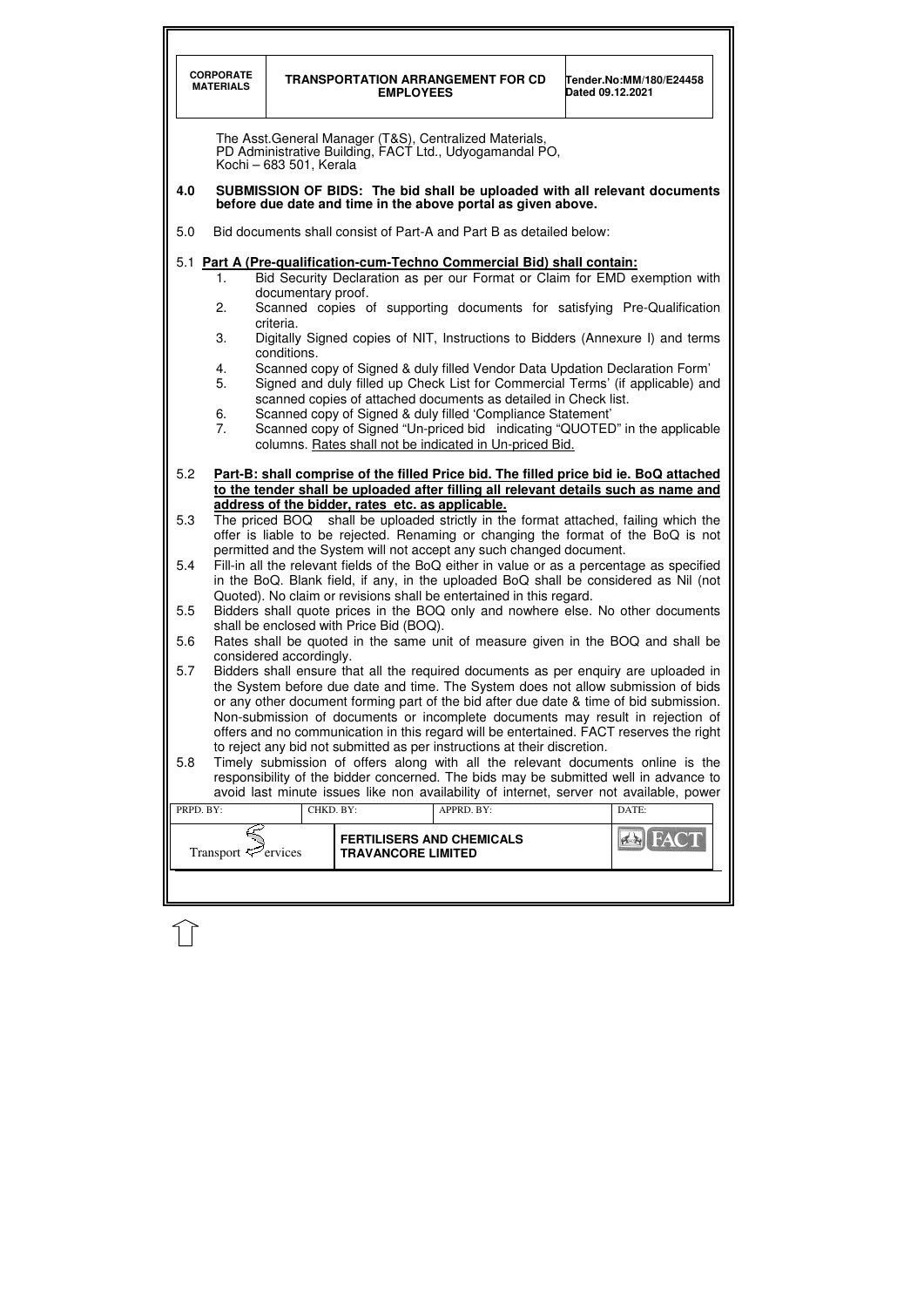|                                                                                                                                                                                                                                                                                                                                                                                                                                                                                                                                                                                                                                                                                                                                                                                                                                                 | <b>CORPORATE</b><br><b>MATERIALS</b>                                                                                                                                                                                                                                                                                                                                                                                                                                                                                                                                                                                                                                                            |                             | <b>EMPLOYEES</b>                                                                      | <b>TRANSPORTATION ARRANGEMENT FOR CD</b>                                                                                                                                                                                                                                                                                                                                                                                                                             | Dated 09.12.2021 | Tender.No:MM/180/E24458 |
|-------------------------------------------------------------------------------------------------------------------------------------------------------------------------------------------------------------------------------------------------------------------------------------------------------------------------------------------------------------------------------------------------------------------------------------------------------------------------------------------------------------------------------------------------------------------------------------------------------------------------------------------------------------------------------------------------------------------------------------------------------------------------------------------------------------------------------------------------|-------------------------------------------------------------------------------------------------------------------------------------------------------------------------------------------------------------------------------------------------------------------------------------------------------------------------------------------------------------------------------------------------------------------------------------------------------------------------------------------------------------------------------------------------------------------------------------------------------------------------------------------------------------------------------------------------|-----------------------------|---------------------------------------------------------------------------------------|----------------------------------------------------------------------------------------------------------------------------------------------------------------------------------------------------------------------------------------------------------------------------------------------------------------------------------------------------------------------------------------------------------------------------------------------------------------------|------------------|-------------------------|
| 5.9<br>6.0                                                                                                                                                                                                                                                                                                                                                                                                                                                                                                                                                                                                                                                                                                                                                                                                                                      | <b>BID OPENING:</b>                                                                                                                                                                                                                                                                                                                                                                                                                                                                                                                                                                                                                                                                             | opening, meetings etc.      | documents forming part of the offers etc.                                             | failure etc. FACT shall not be held responsible for bidder's inability to submit<br>documents in time, incomplete submission of offers or non submission of any<br>Bidders shall meet all expenses in connection with submission of his bid, attending the bid                                                                                                                                                                                                       |                  |                         |
| 6.1<br>6.2                                                                                                                                                                                                                                                                                                                                                                                                                                                                                                                                                                                                                                                                                                                                                                                                                                      |                                                                                                                                                                                                                                                                                                                                                                                                                                                                                                                                                                                                                                                                                                 |                             | rejected without further processing.<br>subsequent date, on completion of evaluation. | <b>Part-A</b> of the bids of all bidders who submit their Bids as per the instructions on or<br>before the due date and time shall be opened online, on the specified bid opening date<br>and time. Bids submitted not in conformity with the Enquiry instructions are liable to be<br><b>Part-B</b> - Price bids of those bidders whose Part-A bid is acceptable, based on pre-<br>qualification and techno-commercial evaluation, only shall be opened online on a |                  |                         |
| 7.0                                                                                                                                                                                                                                                                                                                                                                                                                                                                                                                                                                                                                                                                                                                                                                                                                                             |                                                                                                                                                                                                                                                                                                                                                                                                                                                                                                                                                                                                                                                                                                 |                             |                                                                                       | BID SECURITY DECLARATION IN LIEU OF EARNEST MONEY DEPOSIT:                                                                                                                                                                                                                                                                                                                                                                                                           |                  |                         |
| 7.1                                                                                                                                                                                                                                                                                                                                                                                                                                                                                                                                                                                                                                                                                                                                                                                                                                             | All bidders except those specifically exempted shall furnish Bid Security Declaration as per<br>our format in lieu of Earnest Money Deposit, failing which such offers will be rejected.<br>Submission of Bid Security Declaration will be exempted for Govt. Depts and firms/public<br>sector units/ MSE units registered under MSMED Act (subject to Declaration of Udyam<br>Registration Numbers by the vendors on CPP Portal and uploading the copy of latest valid<br>Udyam Registration Certificate along with their bid) / firms registered under NSIC and Khadi<br>Board as per applicable govt. directions, and on submission of valid documents/certificates in<br>proof of the same. |                             |                                                                                       |                                                                                                                                                                                                                                                                                                                                                                                                                                                                      |                  |                         |
| 7.2                                                                                                                                                                                                                                                                                                                                                                                                                                                                                                                                                                                                                                                                                                                                                                                                                                             | If any bidder retracts from or without request of FACT revises or amends his bid<br>during its validity period or fails to submit Security Deposit within the stipulated time<br>or fails to execute the required agreement when the contract is awarded or fails to<br>commence the execution of the work on the stipulated date, they will be disqualified from<br>bidding for any contract with FACT for a period of Three years from the date of<br>notification, without prejudice to FACT's right to claim damages and/or other legal<br>recourse.                                                                                                                                        |                             |                                                                                       |                                                                                                                                                                                                                                                                                                                                                                                                                                                                      |                  |                         |
| 8.0                                                                                                                                                                                                                                                                                                                                                                                                                                                                                                                                                                                                                                                                                                                                                                                                                                             |                                                                                                                                                                                                                                                                                                                                                                                                                                                                                                                                                                                                                                                                                                 | <b>PURCHASE PREFERENCE:</b> |                                                                                       |                                                                                                                                                                                                                                                                                                                                                                                                                                                                      |                  |                         |
| This tender shall be based on MSME order dt. 23 <sup>rd</sup> March 2012, and as amended from<br>time to time, pertaining to Public Procurement Policy in respect of procurement of goods<br>and services, produced and provided by micro and small enterprises (MSE), including<br>special benefits to MSE firms owned by SC/ST and women entrepreneurs, on furnishing<br>relevant documents as proof. Declaration of Udyam Registration Numbers on CPPP is<br>mandatory, failing which bidders will not be able to enjoy the benefits as per PP policy.<br>Bidders will get the benefit of PP policy only if they are MSE bidders at the time of<br>submission of their bids, in proof of which latest valid Udyam Registration Certificate shall<br>be uploaded. Bidders may note that failure to update the relevant information within the |                                                                                                                                                                                                                                                                                                                                                                                                                                                                                                                                                                                                                                                                                                 |                             |                                                                                       |                                                                                                                                                                                                                                                                                                                                                                                                                                                                      |                  |                         |
| PRPD. BY:                                                                                                                                                                                                                                                                                                                                                                                                                                                                                                                                                                                                                                                                                                                                                                                                                                       |                                                                                                                                                                                                                                                                                                                                                                                                                                                                                                                                                                                                                                                                                                 | CHKD. BY:                   |                                                                                       | APPRD. BY:                                                                                                                                                                                                                                                                                                                                                                                                                                                           |                  | DATE:                   |
|                                                                                                                                                                                                                                                                                                                                                                                                                                                                                                                                                                                                                                                                                                                                                                                                                                                 | Transport $\mathcal{P}$ ervices                                                                                                                                                                                                                                                                                                                                                                                                                                                                                                                                                                                                                                                                 |                             | <b>FERTILISERS AND CHEMICALS</b><br><b>TRAVANCORE LIMITED</b>                         |                                                                                                                                                                                                                                                                                                                                                                                                                                                                      |                  |                         |
|                                                                                                                                                                                                                                                                                                                                                                                                                                                                                                                                                                                                                                                                                                                                                                                                                                                 |                                                                                                                                                                                                                                                                                                                                                                                                                                                                                                                                                                                                                                                                                                 |                             |                                                                                       |                                                                                                                                                                                                                                                                                                                                                                                                                                                                      |                  |                         |

 $\bigcup$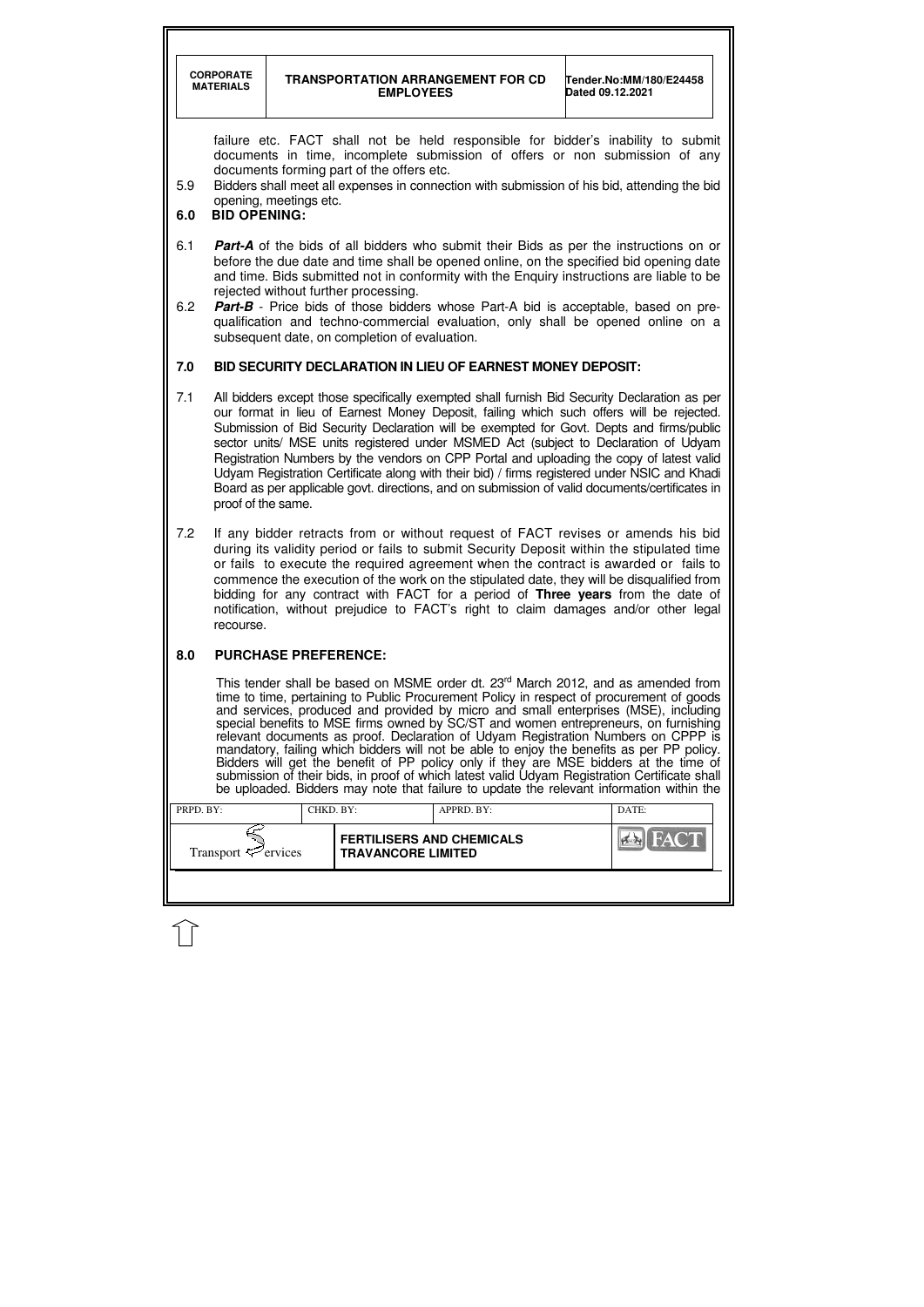|                   | <b>CORPORATE</b><br><b>MATERIALS</b>                                                                                                                                                                                                                                                                                     |                         | <b>EMPLOYEES</b>          | <b>TRANSPORTATION ARRANGEMENT FOR CD</b>                                                                                                                                                                                                                                                                                                                                                                                                                                                                                                                            | Dated 09.12.2021 | Tender.No:MM/180/E24458 |  |
|-------------------|--------------------------------------------------------------------------------------------------------------------------------------------------------------------------------------------------------------------------------------------------------------------------------------------------------------------------|-------------------------|---------------------------|---------------------------------------------------------------------------------------------------------------------------------------------------------------------------------------------------------------------------------------------------------------------------------------------------------------------------------------------------------------------------------------------------------------------------------------------------------------------------------------------------------------------------------------------------------------------|------------------|-------------------------|--|
|                   |                                                                                                                                                                                                                                                                                                                          | benefits/EMD exemption. |                           | period specified in the online Udyam Registration portal will render the enterprise liable for<br>suspension of its MSE status, in which case they will not be eligible to claim PP                                                                                                                                                                                                                                                                                                                                                                                 |                  |                         |  |
|                   | applicable.                                                                                                                                                                                                                                                                                                              |                         |                           | In divisible tenders, participating MSEs quoting price within price band of L1+15% shall<br>also be allowed to supply a portion of requirement by bringing down their price to L1 price<br>in a situation where L1 price is from someone other than an MSE. Such MSEs shall be<br>allowed to supply atleast 25% (or as applicable) of the total tendered value. In case of<br>more than one such MSE, the supply will be shared proportionately (to tendered quantity).<br>Special provisions extended to certain categories of MSEs as per the order shall also be |                  |                         |  |
|                   | In case of non divisible tenders, an MSE quoting in the price band of $L1+15\%$ may be<br>awarded for full/complete work of tendered value, considering the spirit of policy for<br>enhancing the Government procurement from MSEs subject to bringing down of price to<br>L1 by the MSE concerned.                      |                         |                           |                                                                                                                                                                                                                                                                                                                                                                                                                                                                                                                                                                     |                  |                         |  |
|                   | This tender is non divisible.                                                                                                                                                                                                                                                                                            |                         |                           |                                                                                                                                                                                                                                                                                                                                                                                                                                                                                                                                                                     |                  |                         |  |
| 9.0               | <b>DEVIATIONS:</b>                                                                                                                                                                                                                                                                                                       |                         |                           |                                                                                                                                                                                                                                                                                                                                                                                                                                                                                                                                                                     |                  |                         |  |
| 9.1<br>9.2<br>9.3 | Deviations in the tender clauses shall not be accepted.<br>FACT reserves the right to reject the offers with deviations without further<br>correspondence.<br>Bidder shall clearly indicate the time required for mobilisation /commencement of work<br>from the date of receipt of Letter of Intent (LOI) / Work Order. |                         |                           |                                                                                                                                                                                                                                                                                                                                                                                                                                                                                                                                                                     |                  |                         |  |
| 10.0              | <b>CONFORMITY:</b>                                                                                                                                                                                                                                                                                                       |                         |                           |                                                                                                                                                                                                                                                                                                                                                                                                                                                                                                                                                                     |                  |                         |  |
|                   | Bids must conform in all respects with the applicable terms and conditions of this enquiry.<br>Bidder must certify in the compliance Statement that his bid complies with all Enquiry<br>documents and technical specifications.                                                                                         |                         |                           |                                                                                                                                                                                                                                                                                                                                                                                                                                                                                                                                                                     |                  |                         |  |
| 11.0              | Rates:                                                                                                                                                                                                                                                                                                                   |                         |                           |                                                                                                                                                                                                                                                                                                                                                                                                                                                                                                                                                                     |                  |                         |  |
| 11.1              |                                                                                                                                                                                                                                                                                                                          |                         |                           | Bidder shall quote his lowest rate for the work strictly as per the BoQ (Price Bid format).<br>Bids not complying with the above are liable to be rejected.                                                                                                                                                                                                                                                                                                                                                                                                         |                  |                         |  |
|                   | The Un-priced bid shall be submitted along with Part-A bid duly signed by the Bidder,<br>indicating "QUOTED" in the columns. Rates shall not be indicated in Un-priced Bid.                                                                                                                                              |                         |                           |                                                                                                                                                                                                                                                                                                                                                                                                                                                                                                                                                                     |                  |                         |  |
| 11.2              |                                                                                                                                                                                                                                                                                                                          |                         |                           | Bidder shall quote all-inclusive rate for the work, but <b>exclusive of GST</b> . GST if<br>applicable, will be payable extra by FACT as per statutory notification.                                                                                                                                                                                                                                                                                                                                                                                                |                  |                         |  |
| 11.3              |                                                                                                                                                                                                                                                                                                                          |                         |                           | The rates quoted in the tender are to hold good for a period of four months from the<br>date of opening of the Pre-Qualification-cum-Techno-Commercial bid (Part-A). If                                                                                                                                                                                                                                                                                                                                                                                             |                  |                         |  |
| PRPD. BY:         |                                                                                                                                                                                                                                                                                                                          | CHKD. BY:               |                           | APPRD. BY:                                                                                                                                                                                                                                                                                                                                                                                                                                                                                                                                                          |                  | DATE:                   |  |
|                   | Transport $\leq$ ervices                                                                                                                                                                                                                                                                                                 |                         | <b>TRAVANCORE LIMITED</b> | <b>FERTILISERS AND CHEMICALS</b>                                                                                                                                                                                                                                                                                                                                                                                                                                                                                                                                    |                  |                         |  |
|                   |                                                                                                                                                                                                                                                                                                                          |                         |                           |                                                                                                                                                                                                                                                                                                                                                                                                                                                                                                                                                                     |                  |                         |  |

 $\widehat{\mathbb{U}}$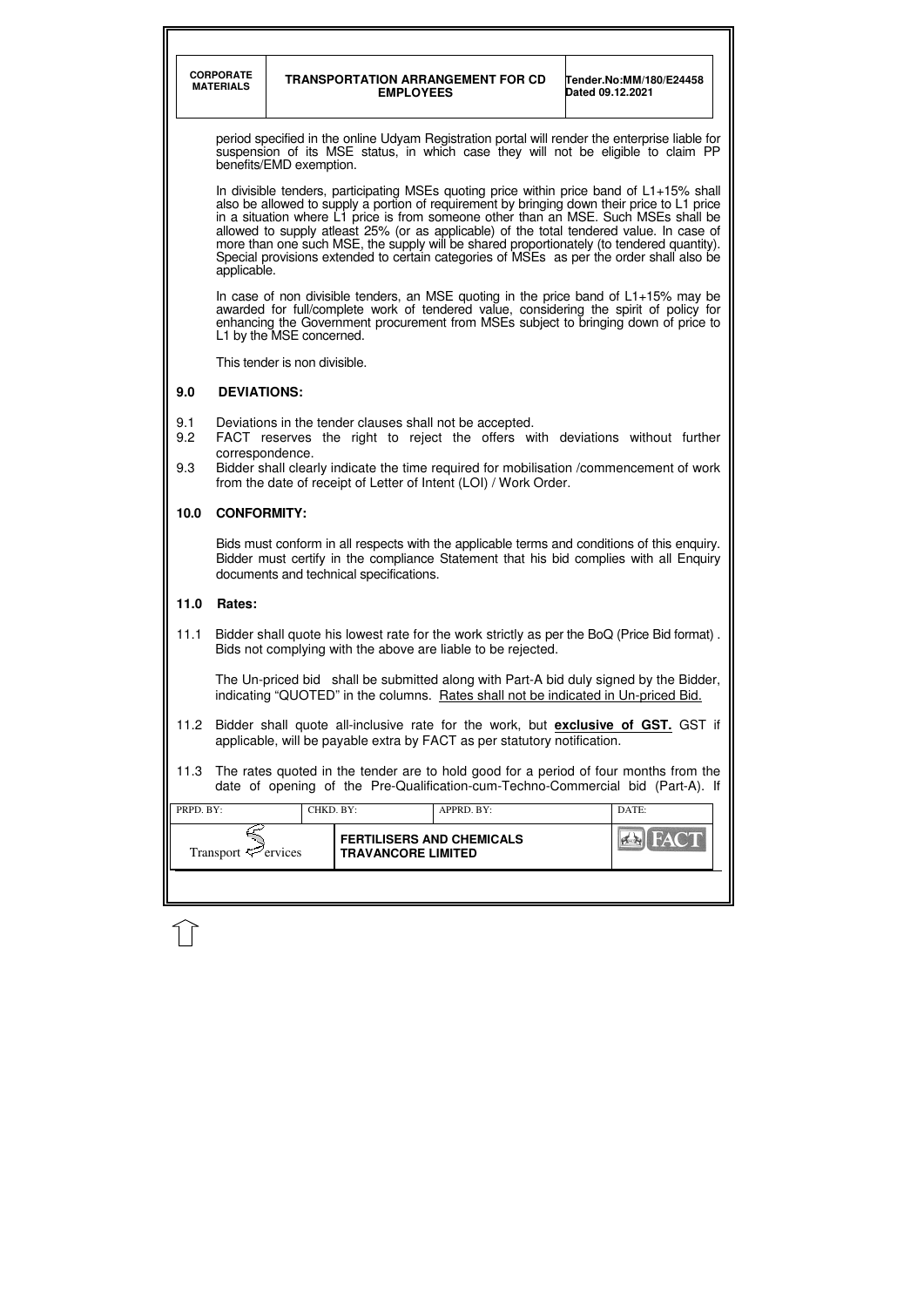| <b>FERTILISERS AND CHEMICALS</b>                     | <b>PRPD.</b> BY: | CHKD. BY: | APPRD. BY: | DATE:       |
|------------------------------------------------------|------------------|-----------|------------|-------------|
| Transport $\ll$ ervices<br><b>TRAVANCORE LIMITED</b> |                  |           |            | <b>HACT</b> |

contract is awarded, the work order rates shall be valid for the entire period of contract inclusive of extension / extensions. **No bidder can withdraw his tender or revoke or revise the rates within the aforesaid period of 120 days.** If the bidder withdraws/revises/revokes OR shows unwillingness to confirm with his offer, they will be disqualified from bidding for any contract with FACT for a period of **Three years** from the date of notification, without prejudice to FACT's other right to claim damages.

# **12.0 SECURITY DEPOSIT**:

- 12.1 The successful bidder (Contractor) shall be required to furnish an interest free Security Deposit (SD) equivalent to **three percent (3%) of the total contract value** by DD/NEFT/RTGS or by Bank Guarantee issued by a Nationalised / Scheduled Bank as per the Proforma prescribed within 15 days of issue of the work order. The Bank Guarantee shall be valid till the expiry of the contract with a claim period of six months thereafter. FACT a/c No. 57017844467 with the State Bank of India, Udyogamandal Branch, IFSC Code SBIN0070158 shall be used in case of remittance of Security deposit by NEFT/RTGS and proof of remittance shall be submitted to FACT.
- 12.2 In case the bidder whose bid is accepted, fails to deposit the prescribed Security Deposit or fails to execute the agreement or fails to commence the execution of the work within the specified time, the contract issued to him is liable to be terminated and alternative arrangements made at the risk and cost of the Contractor.

# **13.0 PURCHASER'S RIGHT:**

 FACT reserves the right to reject any or all bids without assigning any reason whatsoever. No claims shall lie against FACT on this account and FACT's decision in this regard shall be final and binding on the bidders. FACT reserves the right to negotiate with the lowest bidder.

# **14.0 CONTRACTOR TO EXECUTE AGREEMENT**:

 The contractor's responsibility under this contract will commence on the date specified in the Letter of Intent/Work Order. The successful Bidder shall be required to execute an Agreement with FACT, within 15 days of the receipt by him of the Work order issued by FACT for carrying out the work according to the terms and conditions of the contract given along with the Work Order. The Agreement shall be executed on Rs.200/- Stamp paper and shall be in the pro forma as specified by FACT. The provisions contained in tender papers and other documents exchanged between the Bidder and FACT shall form part of the contract.

# **15.0 The bidder shall furnish the following along with the offers.**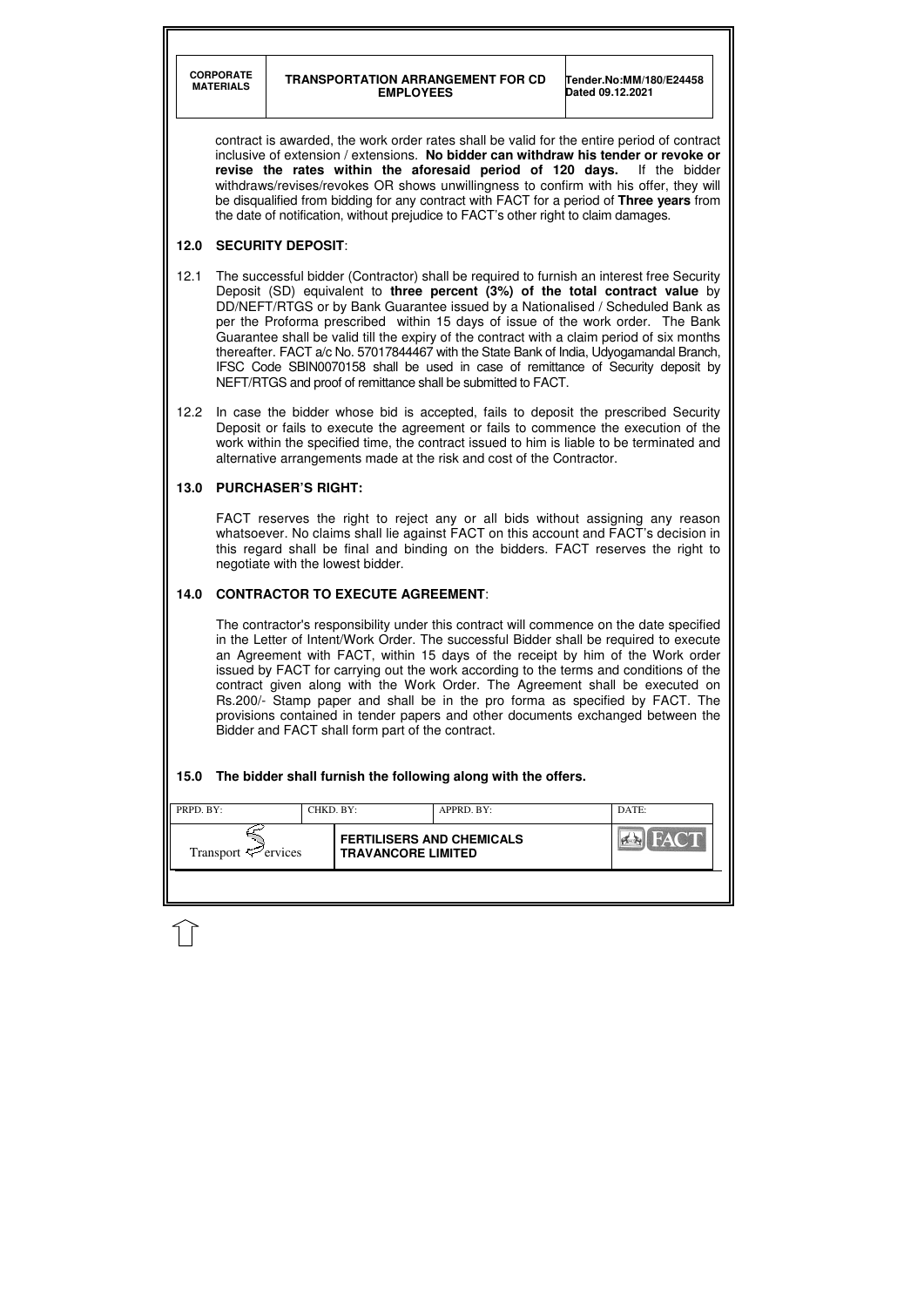|           | <b>CORPORATE</b><br><b>MATERIALS</b>                                                                                                                                                                                                                                                                        |                            | <b>EMPLOYEES</b>                                                                                                                                                              | <b>TRANSPORTATION ARRANGEMENT FOR CD</b>                                                                                                                                                              | Tender.No:MM/180/E24458<br>Dated 09.12.2021                                                                                                                                                                                                                                                                                                                       |  |
|-----------|-------------------------------------------------------------------------------------------------------------------------------------------------------------------------------------------------------------------------------------------------------------------------------------------------------------|----------------------------|-------------------------------------------------------------------------------------------------------------------------------------------------------------------------------|-------------------------------------------------------------------------------------------------------------------------------------------------------------------------------------------------------|-------------------------------------------------------------------------------------------------------------------------------------------------------------------------------------------------------------------------------------------------------------------------------------------------------------------------------------------------------------------|--|
|           | 1.<br>above                                                                                                                                                                                                                                                                                                 | 2. Place of supply/Service | 4. GST rates applicable for each item                                                                                                                                         | Registration Number shall be provided on receipt of the same.<br>5. HSN / SAC codes of each of the goods / services quoted                                                                            | The GST registration Number and details. In the case of Provisional ID, GST<br>3. Address of the supplier/service provider's billing the item if it is different from 2                                                                                                                                                                                           |  |
|           | furnished.                                                                                                                                                                                                                                                                                                  |                            |                                                                                                                                                                               |                                                                                                                                                                                                       | In case of unregistered contractor, a declaration to that effect with reason should be                                                                                                                                                                                                                                                                            |  |
|           | Tamilnadu:<br>Telangana:                                                                                                                                                                                                                                                                                    |                            | in other southern states is as follows:<br>33AAACT6204C1Z0<br>Karnataka: 29AAACT6204C1ZP<br>Andhra Pradesh: 37AAACT6204C1ZS<br>36AAACT6204C1ZU<br>Puducherry: 34AAACT6204C1ZY |                                                                                                                                                                                                       | FACT's GST No. in the state of Kerala is 32AAACT6204C1Z2. FACT's GST numbers                                                                                                                                                                                                                                                                                      |  |
|           | The supplier/contractor shall do the following:                                                                                                                                                                                                                                                             |                            |                                                                                                                                                                               |                                                                                                                                                                                                       |                                                                                                                                                                                                                                                                                                                                                                   |  |
|           | a)<br>b)<br>$\mathsf{C}$<br>GST                                                                                                                                                                                                                                                                             | supplier/contractor.       |                                                                                                                                                                               | Submit GST compliant tax invoice to FACT along with supply.<br>Shall ensure uploading the above invoice as per statute &<br>File monthly returns in time enabling FACT to claim the input tax credit. | charged by the supplier/contractor shall be released separately to the<br>supplier/contractor only after filing of (i) the outward supply details & the monthly<br>return on GSTN portal by the supplier/contractor and (ii) on matching the input tax<br>credit to such invoice with the corresponding details of outward supply of the                          |  |
|           | In case FACT incurs any liability (like interest, penalty etc.,) due to denial/reversal of<br>such input tax credit in respect of the invoice submitted by the supplier/contractor, for<br>the reasons attributable to the supplier/contractor, the same shall be recovered from<br>the supplier/contractor |                            |                                                                                                                                                                               |                                                                                                                                                                                                       |                                                                                                                                                                                                                                                                                                                                                                   |  |
| 16.0      | <b>GENERAL:</b>                                                                                                                                                                                                                                                                                             | the supplier/contractor.   |                                                                                                                                                                               |                                                                                                                                                                                                       | Further in case FACT is deprived of the input tax credit due to any reason attributable<br>to the supplier/contractor, the same shall not be paid or recovered if already paid to                                                                                                                                                                                 |  |
| 16.1      |                                                                                                                                                                                                                                                                                                             |                            |                                                                                                                                                                               |                                                                                                                                                                                                       | FACT reserves the right to extend without giving any reason, the last date for<br>submission and opening of bid, but such extension will be duly intimated to those who<br>have submitted online. In case the date of bid opening happens to be a day of strike/hartal<br>etc. due to any reasons or happens to be a holiday for FACT, declared due to unforeseen |  |
| PRPD. BY: |                                                                                                                                                                                                                                                                                                             | CHKD. BY:                  |                                                                                                                                                                               | APPRD. BY:                                                                                                                                                                                            | DATE:                                                                                                                                                                                                                                                                                                                                                             |  |
|           | Transport $\epsilon$ <sup>2</sup> ervices                                                                                                                                                                                                                                                                   |                            | <b>FERTILISERS AND CHEMICALS</b><br><b>TRAVANCORE LIMITED</b>                                                                                                                 |                                                                                                                                                                                                       |                                                                                                                                                                                                                                                                                                                                                                   |  |
|           |                                                                                                                                                                                                                                                                                                             |                            |                                                                                                                                                                               |                                                                                                                                                                                                       |                                                                                                                                                                                                                                                                                                                                                                   |  |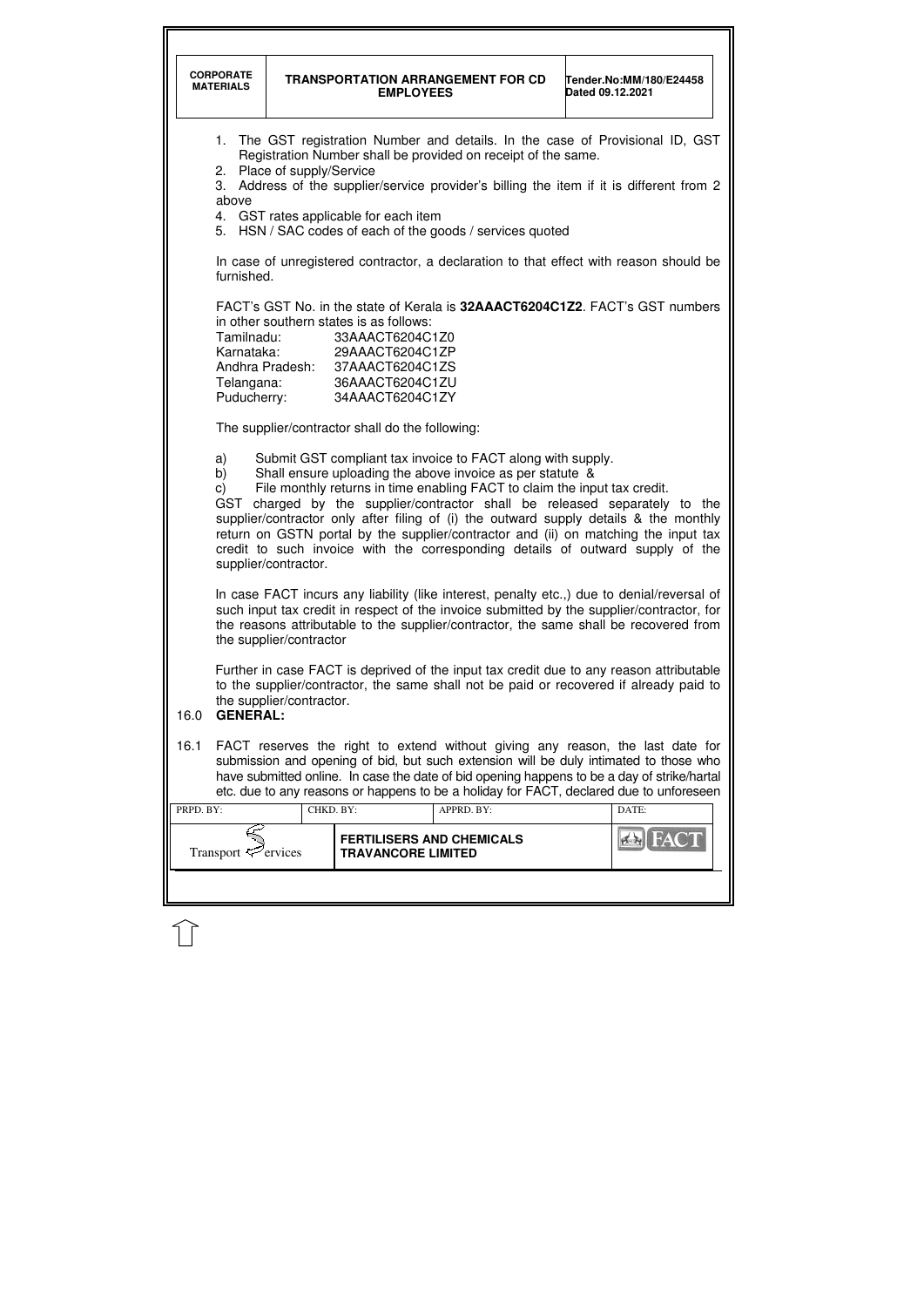|           | <b>CORPORATE</b><br><b>MATERIALS</b>                                                                                                                                                                                                                                                                                                                                                                                                                                                                                                                        |                                    | <b>EMPLOYEES</b>          | <b>TRANSPORTATION ARRANGEMENT FOR CD</b>                                               | Dated 09.12.2021 | Tender.No:MM/180/E24458 |  |  |  |
|-----------|-------------------------------------------------------------------------------------------------------------------------------------------------------------------------------------------------------------------------------------------------------------------------------------------------------------------------------------------------------------------------------------------------------------------------------------------------------------------------------------------------------------------------------------------------------------|------------------------------------|---------------------------|----------------------------------------------------------------------------------------|------------------|-------------------------|--|--|--|
|           |                                                                                                                                                                                                                                                                                                                                                                                                                                                                                                                                                             | time on the next full working day. |                           | and emergency reasons or due to any tech problems, the bids will be opened at the same |                  |                         |  |  |  |
| 16.2      | FACT reserves the right to make changes in the tender documents, but such changes will<br>be published in our portal as a corrigendum. Bidders are requested to counter check with<br>portal before submitting their bids.                                                                                                                                                                                                                                                                                                                                  |                                    |                           |                                                                                        |                  |                         |  |  |  |
| 16.3      | Mere submission of all the documents will not necessarily mean that the Bidder is<br>suitable. Worthiness assessed by FACT will be final and binding on the Bidder.                                                                                                                                                                                                                                                                                                                                                                                         |                                    |                           |                                                                                        |                  |                         |  |  |  |
| 16.4      | FACT may relax condition of prior turnover and prior experience (if specified in the Pre<br>Qualification criteria) with respect to Micro & Small Enterprises (MSEs) subject to<br>meeting of quality and technical specifications.                                                                                                                                                                                                                                                                                                                         |                                    |                           |                                                                                        |                  |                         |  |  |  |
| 16.5      | Except in the cases of items/services related to public safety, health, critical security<br>operations and equipment etc., FACT at its discretion may relax the conditions of prior<br>turnover and prior experience (if specified in the Pre Qualification criteria) for Startups<br>recognised by Dept. of Industrial policy and promotion (DIPP) subject to meeting<br>quality and technical specifications, on furnishing copies of relevant certificates /<br>documents in proof of such recognition by DIPP.                                         |                                    |                           |                                                                                        |                  |                         |  |  |  |
| 16.6      | All clarification and correspondence related to this enquiry shall be made only in<br>English to the Asst.General Manager(Materials)T&S, Centralised Materials, PD<br>Administrative Building, FACT Ltd., Udyogamandal - 683 501, Tel : 0484-<br>2568260/2568629/2545196; Email:julian@factltd.com                                                                                                                                                                                                                                                          |                                    |                           |                                                                                        |                  |                         |  |  |  |
| 16.7      | All disputes and questions, claims, rights, matters or things, whatsoever, in any way,<br>arising out of or relating to the calling of bids, evaluation of offers, award of contract,<br>change in structure of bids or any other matter relating to finalization of contract are to<br>be referred to the sole Arbitrator who shall be the General Manager [Materials] of<br>FACT. The award shall be binding on both the parties. The bidders are advised to get<br>informed of all details they require regarding the work before submitting their bids. |                                    |                           |                                                                                        |                  |                         |  |  |  |
| 16.8      |                                                                                                                                                                                                                                                                                                                                                                                                                                                                                                                                                             |                                    |                           | Work order shall be issued by Asst. General Manager [Materials]-T&S.                   |                  |                         |  |  |  |
| 17.0      | <b>TENDER UPDATES:</b>                                                                                                                                                                                                                                                                                                                                                                                                                                                                                                                                      |                                    |                           |                                                                                        |                  |                         |  |  |  |
|           | <b>Bidders</b><br>Central<br>Public<br>Procurement<br>Portal<br>requested<br>visit<br>to<br>are<br>(https://eprocure.gov.in) regularly for any updates/corrigendum on the tender, including<br>extension of due date, if any. No other mode of communication shall be made in this<br>regard.                                                                                                                                                                                                                                                               |                                    |                           |                                                                                        |                  |                         |  |  |  |
| 18.0      |                                                                                                                                                                                                                                                                                                                                                                                                                                                                                                                                                             | <b>FRAUD PREVENSION POLICY:</b>    |                           |                                                                                        |                  |                         |  |  |  |
|           | Bidders shall comply with Fraud Prevention Policy of FACT 2012 (FPPF 2012). The said<br>Policy is available in FACT's Website www.fact.co.in.                                                                                                                                                                                                                                                                                                                                                                                                               |                                    |                           |                                                                                        |                  |                         |  |  |  |
|           |                                                                                                                                                                                                                                                                                                                                                                                                                                                                                                                                                             |                                    |                           | ASST. GENERAL MANAGER (MATERIALS)-TS                                                   |                  |                         |  |  |  |
| PRPD. BY: |                                                                                                                                                                                                                                                                                                                                                                                                                                                                                                                                                             | CHKD. BY:                          |                           | APPRD. BY:                                                                             |                  | DATE:                   |  |  |  |
|           | Transport $\mathcal{P}$ ervices                                                                                                                                                                                                                                                                                                                                                                                                                                                                                                                             |                                    | <b>TRAVANCORE LIMITED</b> | <b>FERTILISERS AND CHEMICALS</b>                                                       |                  |                         |  |  |  |
|           |                                                                                                                                                                                                                                                                                                                                                                                                                                                                                                                                                             |                                    |                           |                                                                                        |                  |                         |  |  |  |

 $\bigcap$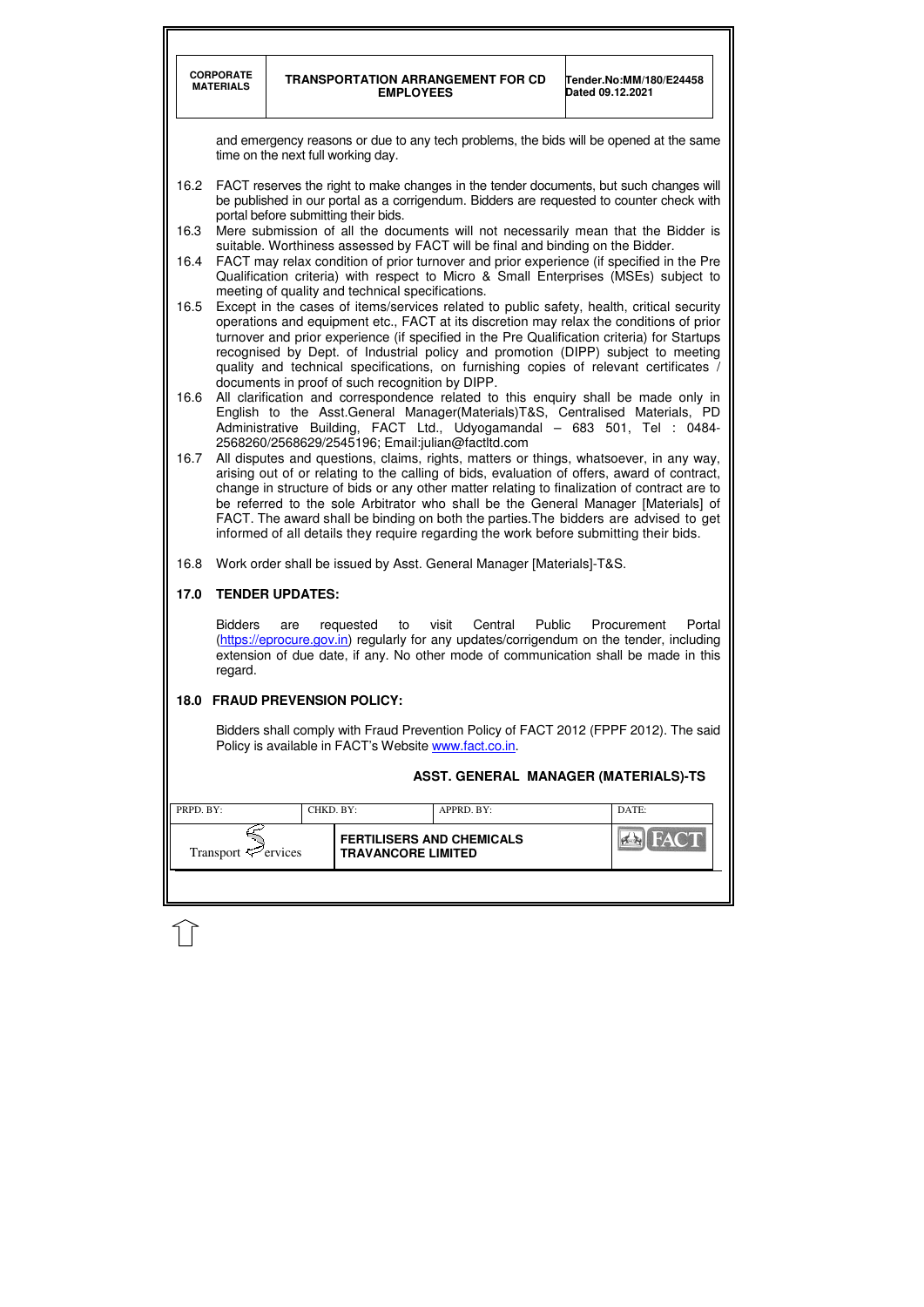| <b>CORPORATE</b><br><b>MATERIALS</b> | <b>TRANSPORTATION ARRANGEMENT FOR CD</b><br>Tender.No:MM/180/E24458<br><b>EMPLOYEES</b><br>Dated 09.12.2021 |                                                                                                                                                                                                                                                                                                                                                                                                                   |  |                    |      |  |  |  |
|--------------------------------------|-------------------------------------------------------------------------------------------------------------|-------------------------------------------------------------------------------------------------------------------------------------------------------------------------------------------------------------------------------------------------------------------------------------------------------------------------------------------------------------------------------------------------------------------|--|--------------------|------|--|--|--|
|                                      |                                                                                                             |                                                                                                                                                                                                                                                                                                                                                                                                                   |  | <b>ANNEXURE II</b> |      |  |  |  |
|                                      |                                                                                                             | <b>SCHEDULE OF OPERATION</b>                                                                                                                                                                                                                                                                                                                                                                                      |  |                    |      |  |  |  |
| <b>No.1</b>                          |                                                                                                             | 30 Seater (all days)                                                                                                                                                                                                                                                                                                                                                                                              |  |                    | kms. |  |  |  |
| 7.00 AM                              |                                                                                                             | From Aluva Bank Jn. via Pump Jn., Kalamassery HMT Jn., Seaport-Airport<br>Road (upto Kakkanad), Infopark, Brahmapuram, Karimugal, Kuzhikkad,<br>Phase II.                                                                                                                                                                                                                                                         |  |                    |      |  |  |  |
| 4.10 PM                              |                                                                                                             | From FACT CD to Aluva Bank Jn. via Kuzhikkad, Karimugal,<br>Brahmapuram, Infopark, Kakkanad, Seaport-Airport Road, Kalamassery<br>HMT Jn, Aluva. Bank Jn,                                                                                                                                                                                                                                                         |  |                    |      |  |  |  |
|                                      |                                                                                                             | <b>Total kms</b>                                                                                                                                                                                                                                                                                                                                                                                                  |  |                    | 58   |  |  |  |
|                                      |                                                                                                             | <b>On Saturdays</b>                                                                                                                                                                                                                                                                                                                                                                                               |  |                    |      |  |  |  |
| 12.05 PM                             | FACT CD to Kuzhikkad and back                                                                               |                                                                                                                                                                                                                                                                                                                                                                                                                   |  |                    |      |  |  |  |
| <b>No.2</b>                          | <b>Total kms</b><br>64                                                                                      |                                                                                                                                                                                                                                                                                                                                                                                                                   |  |                    |      |  |  |  |
| 6.50 A M                             |                                                                                                             | 17 Seater (all days)<br>High Court to FACT-CD via Palarivattom, Edappally Bye-pass Jn., Vyttila<br>bye-pass and Tripunithura                                                                                                                                                                                                                                                                                      |  |                    | 29.5 |  |  |  |
| 8.10 A M                             | From FACT-CD to Aluva Bank Jn. via Tripunithura, Vyttila bye pass,<br>Kalamassery.                          |                                                                                                                                                                                                                                                                                                                                                                                                                   |  |                    |      |  |  |  |
| 2.50 P M                             | From Aluva Bank Jn. to FACT-CD via Pump Jn., Kalamassery, Vyttila bye<br>37<br>pass, Tripunithura.          |                                                                                                                                                                                                                                                                                                                                                                                                                   |  |                    |      |  |  |  |
| 4.10 P M                             | FACT CD to High Court Jn., via Tripunithura, Vyttila bye pass, Edappally<br>bye pass Jn., Palarivattom.     |                                                                                                                                                                                                                                                                                                                                                                                                                   |  |                    |      |  |  |  |
|                                      |                                                                                                             | <b>Total kms</b>                                                                                                                                                                                                                                                                                                                                                                                                  |  |                    | 131  |  |  |  |
| <b>No.3</b>                          |                                                                                                             | 15 Seater (all days)                                                                                                                                                                                                                                                                                                                                                                                              |  |                    |      |  |  |  |
| 6.50 A M                             |                                                                                                             | Perumbavoor to FACT-CD via Pattimattom, Kizhakkambalam, Peringala,<br>Kaninadu, Karimugal.<br>Back to Perumbavoor via Karimugal, Kaninadu, Peringala,                                                                                                                                                                                                                                                             |  |                    | 32   |  |  |  |
| 8.10 A M                             |                                                                                                             | Kizhakkambalam, Pattimattom.                                                                                                                                                                                                                                                                                                                                                                                      |  |                    | 32   |  |  |  |
|                                      |                                                                                                             | Perumbavoor to FACT-CD via Pattimattom, Kizhakkambalam, Peringala,                                                                                                                                                                                                                                                                                                                                                |  |                    | 32   |  |  |  |
| 2.50 P M                             |                                                                                                             | Kaninadu, Karimugal.                                                                                                                                                                                                                                                                                                                                                                                              |  |                    |      |  |  |  |
| 4.10 PM                              |                                                                                                             | Back to Perumbavoor via Karimugal, Kaninadu, Peringala,<br>Kizhakkambalam, Pattimattom.                                                                                                                                                                                                                                                                                                                           |  |                    | 32   |  |  |  |
|                                      |                                                                                                             | <b>Total kms</b><br>Note: The Company reserves the right to alter the routes from time to time in case of exigencies, for<br>which no variation in payment shall be made provided the change in distance is +/- 10% per<br>day for the particular route. In the case of variation beyond $+/-10\%$ payment/deduction for<br>the variation shall be effected on a pro-rata basis at the rates as per the contract. |  |                    | 128  |  |  |  |
| PRPD. BY:                            | CHKD. BY:                                                                                                   | APPRD. BY:                                                                                                                                                                                                                                                                                                                                                                                                        |  | DATE:              |      |  |  |  |
| Transport $\mathcal{P}$ ervices      |                                                                                                             | <b>FERTILISERS AND CHEMICALS</b><br><b>TRAVANCORE LIMITED</b>                                                                                                                                                                                                                                                                                                                                                     |  |                    |      |  |  |  |

 $\bigcup$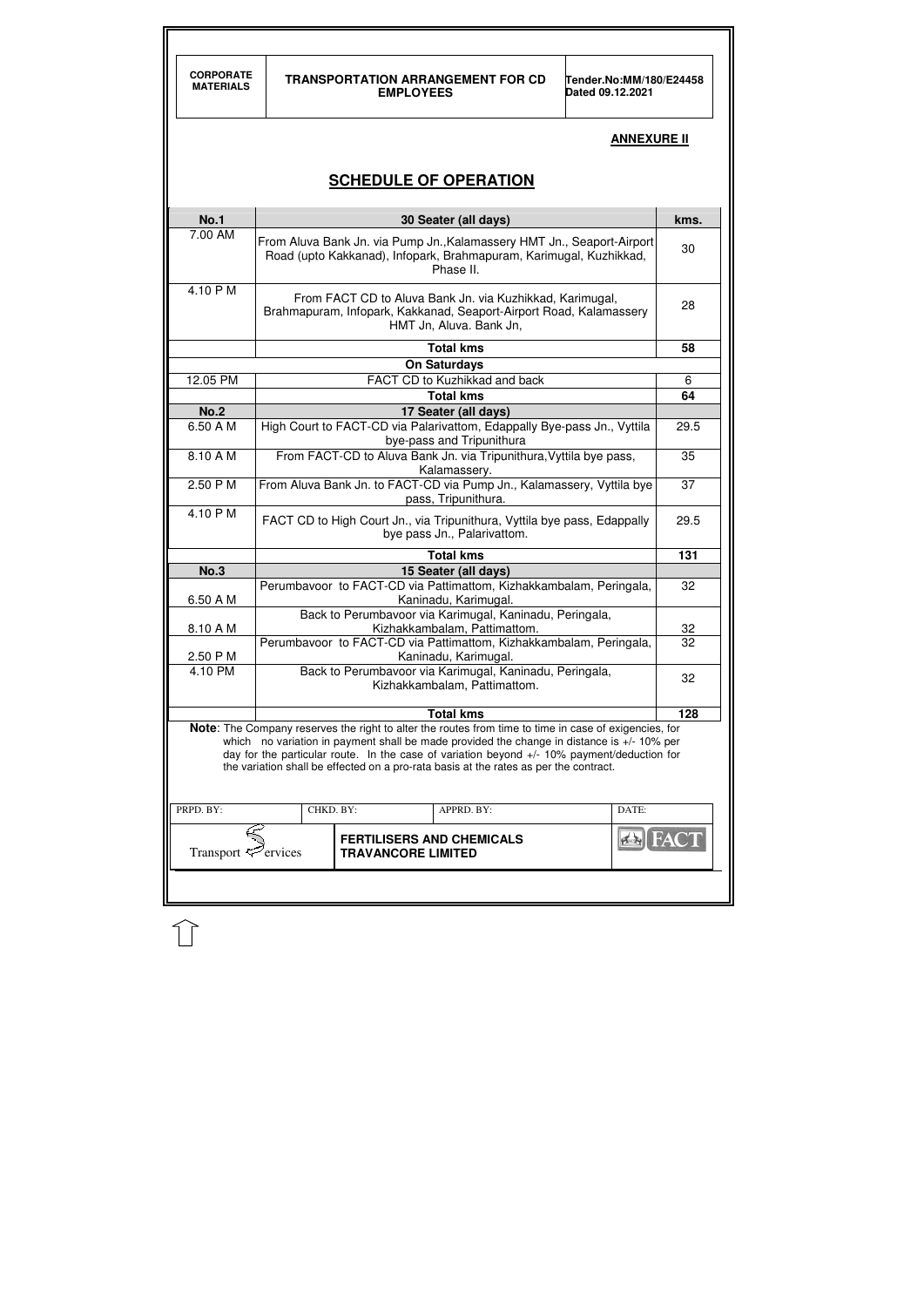| <b>CORPORATE</b><br><b>MATERIALS</b>                                       | <b>EMPLOYEES</b>                                                                    | <b>TRANSPORTATION ARRANGEMENT FOR CD</b>                   | Tender.No:MM/180/E24458<br>Dated 09.12.2021         |  |
|----------------------------------------------------------------------------|-------------------------------------------------------------------------------------|------------------------------------------------------------|-----------------------------------------------------|--|
|                                                                            |                                                                                     |                                                            | ANNEXURE: II - A                                    |  |
|                                                                            |                                                                                     | <b>Starting/Boarding/Arriving points of Contract Buses</b> |                                                     |  |
| Bus No. 1                                                                  | <b>Bus No. 2</b>                                                                    | Bus No. 3                                                  | <b>Bus No. 2</b>                                    |  |
| Aluva to<br>Ambalamedu via<br>Kakkanad,<br>Brahmapuram,<br><b>Township</b> | <b>Highcourt to</b><br>Ambalamedu via<br>Kaloor, Edappally &<br><b>Tripunithura</b> | <b>Perumbavoor to</b><br>Ambalamedu                        | Aluva to Ambalamedu via<br>bye pass & Tripunithura. |  |
| 30 seater                                                                  | 17 seater                                                                           | 15 seater                                                  | 17 seater                                           |  |
| <b>Aluva Bank</b>                                                          |                                                                                     | <b>Perumbavoor KSRTC</b>                                   |                                                     |  |
| <b>Junction</b>                                                            | <b>High court</b>                                                                   | IJn.                                                       | Aluva Bank Jn.                                      |  |
| <b>Pump Kavala</b><br>General Hospital Jn. Kaloor                          | <b>Ernakulam North</b>                                                              | Uduppi Jn.                                                 | <b>Pump Kavala</b><br><b>General Hospital Jn.</b>   |  |
| Company pady                                                               | Mamangalam                                                                          | Allappra<br>Vengola                                        | Company pady                                        |  |
| <b>Ambattukavu</b>                                                         | <b>Edappally Bye pass</b><br>Jn.                                                    | <b>Onamkulam</b>                                           | <b>Ambattukavu</b>                                  |  |
| Premier Jn.                                                                | <b>Palarivattom-NH Bye</b><br>pass Jn.                                              | Arakkapady                                                 | Premier Jn.                                         |  |
| <b>ITI Junction</b>                                                        | Chakkaraparambu                                                                     | Kummanodu                                                  | <b>South Kalamassery</b>                            |  |
| Kakkanad                                                                   | Vyttila                                                                             | Pattimattom                                                | <b>Edappaly toll</b><br>Palarivattom-NH Bye pass    |  |
| <b>Brahmapuram</b>                                                         | <b>Chambakkara</b><br>Petta                                                         | Kizhakkambalam<br>Achan Kavala                             | IJn.<br>Vyttila                                     |  |
| Karimugal<br>Type V gate                                                   | <b>North Fort</b>                                                                   | Pallikkkara                                                | <b>Chambakkara</b>                                  |  |
| Post office Jn.                                                            | <b>S.N.Junction</b>                                                                 | Ambalampady                                                | <b>Petta</b>                                        |  |
| <b>Kuzhikkad</b>                                                           | <b>East Fort</b>                                                                    | Peringala                                                  | <b>North Fort</b>                                   |  |
| Phase I gate                                                               | Karingachira                                                                        | Kaninadu                                                   | <b>S.N.Junction</b>                                 |  |
| <b>Phase II</b>                                                            | <b>Hill Palace</b>                                                                  | Peechingachira                                             | <b>East Fort</b>                                    |  |
|                                                                            | Valanjambalam                                                                       | <b>Karimugal Colony</b>                                    | Karingachira                                        |  |
|                                                                            | Kollenpady                                                                          | <b>Type V gate</b>                                         | <b>Hill Palace</b>                                  |  |
|                                                                            | Chithrapuzha                                                                        | Post office Jn                                             | Valanjambalam                                       |  |
|                                                                            | Ambalamugal                                                                         | Kuzhikkad                                                  | Kollenpady                                          |  |
|                                                                            | <b>Kuzhikkad</b>                                                                    | Phase I gate                                               | Chithrapuzha                                        |  |
|                                                                            | Phase I gate                                                                        | <b>Phase II</b>                                            | Ambalamugal                                         |  |
|                                                                            | Phase II gate                                                                       |                                                            | Kuzhikkad                                           |  |
|                                                                            |                                                                                     |                                                            | Phase I gate                                        |  |
|                                                                            |                                                                                     |                                                            | Phase II gate                                       |  |
| PRPD. BY:                                                                  | CHKD. BY:                                                                           | APPRD. BY:                                                 | DATE:                                               |  |
| Transport $\mathcal{P}$ ervices                                            | <b>TRAVANCORE LIMITED</b>                                                           | <b>FERTILISERS AND CHEMICALS</b>                           | <b>EX FACT</b>                                      |  |
|                                                                            |                                                                                     |                                                            |                                                     |  |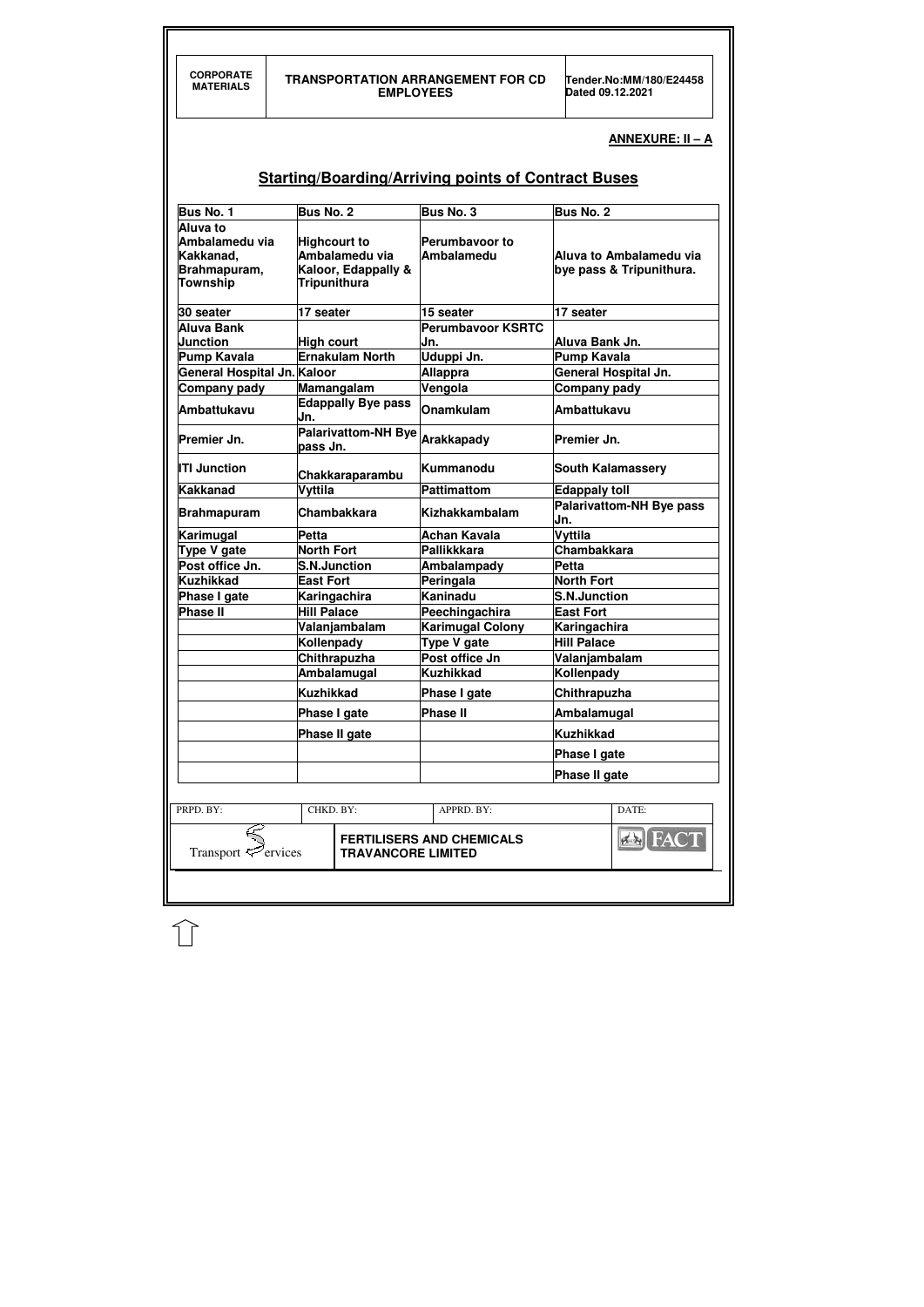#### **ANNEXURE III**

| <b>Y AND THE</b><br><b>FERTILISERS AND CHEMICALS</b><br>Transport $\mathcal{F}$ ervices<br><b>TRAVANCORE LIMITED</b> | PRPD. BY: | CHKD. BY: | APPRD. BY: | DATE: |
|----------------------------------------------------------------------------------------------------------------------|-----------|-----------|------------|-------|
|                                                                                                                      |           |           |            |       |

#### PRE-QUALIFICATION CRITERIA TO BE MET BY THE BIDDERS:

- 1. Bidder shall have experience in undertaking passenger transport services within Kerala during any one of the last five years as on the date of tender. Documentary evidence in support of the above such as copies of i) Work orders supported by corresponding ii) Experience certificate and iii) Performance certificates etc., from organization served shall be enclosed along with Part-A Bid. For this purpose the documents from organisations of similar standing as FACT, or organisations of sound financial capability and having status of principal employer; or Govt./Quasi Govt. Depts.; which do their work mainly through public contracts shall be considered for acceptance. In case of running contracts, Performance certificate submitted should have been issued after the date of enquiry.
- 2. The bidder shall own, be in possession and commit for the work of FACT, the number of buses as per the Schedule of Operation indicated in the enquiry. The buses offered for the work shall not be older than **5 years** at the time of commencement of work. Documentary evidence in support of the above such as Lease agreement in Rs.200/- Stamp paper (for leased vehicles), copies of Registration certificate, Permit, Insurance, Fitness Certificate etc. shall be furnished/uploaded along with the bid.
- 3. Bidder must have an office at KOCHI or nearby areas or be willing to open one immediately on award of the contract if any. The office shall be equipped with telephone/fax/email and shall have a responsible officer to co-ordinate the day-to-day activities with FACT.

Bidders not meeting the above criteria will not be considered.

#### **Note for Micro & Small Enterprises and Startups**

Prequalification criteria specified above shall also be applicable for Micro & Small Enterprises and Startups without any relaxation.

**Note:** The offers of such bidders who meet PQ Criteria shall only be considered for technical evaluation and opening of price bids. Offers received without supporting documents or with incomplete form/documents are liable to be rejected. FACT reserves the right to verify the claim of the bidders/documents submitted by them, directly with the clients or any other agency in this regard.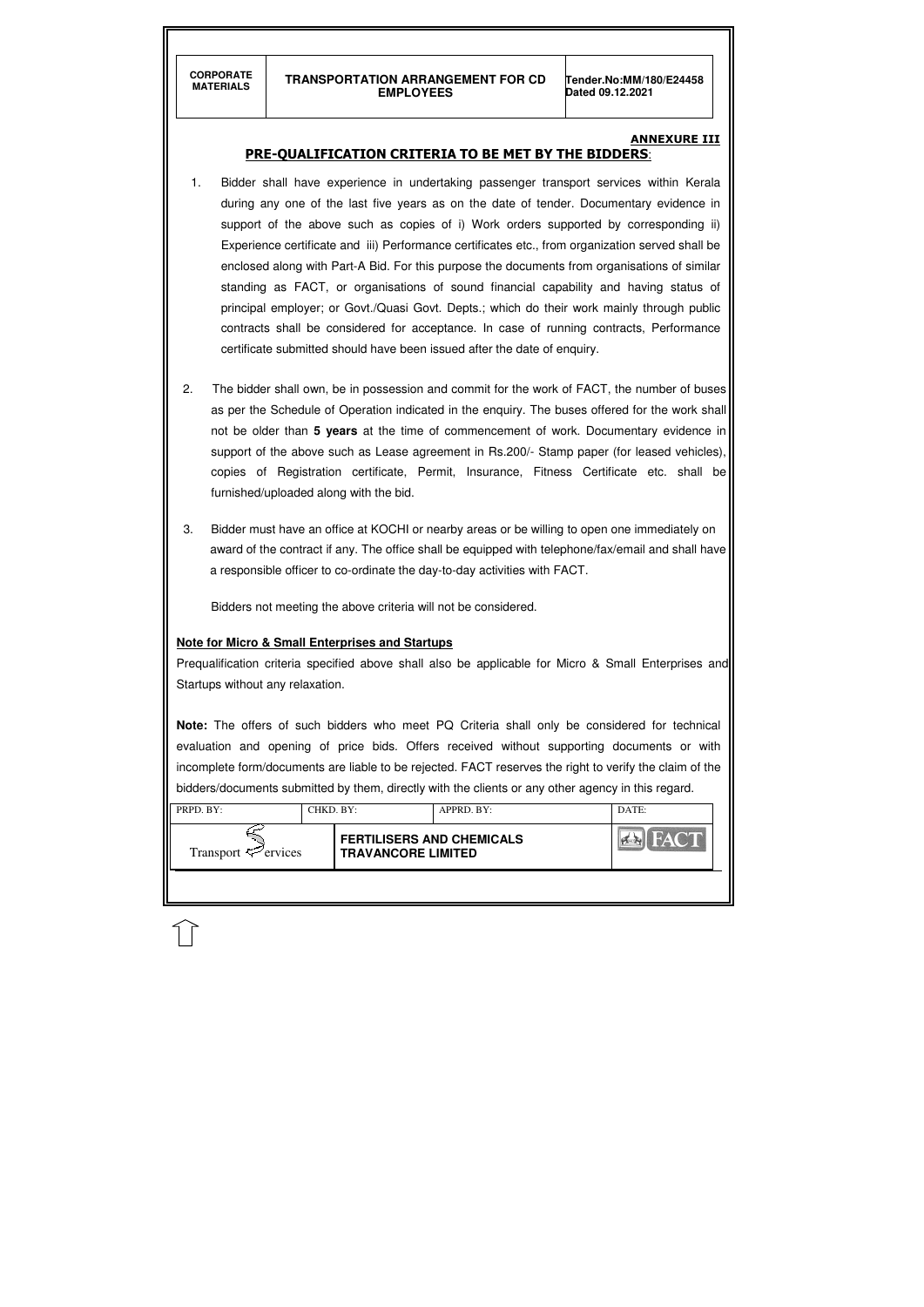**CORPORATE** 

#### **MATERIALS TRANSPORTATION ARRANGEMENT FOR CD EMPLOYEES**

**Tender.No:MM/180/E24458 Dated 09.12.2021** 

# ANNEXURE IV

#### VENDOR DATA UPDATION FORM

(PLEASE USE ADDITIONAL SHEETS, IF SPACE IS INSUFFICIENT)

FACT reserves the right to verify the information given as per the format and enclosures. It is the responsibility of the bidder to give the full details asked for as per this format for evaluating his bid as per this Enquiry. Any misrepresentation of facts or withholding of information may result in disqualification of the bidder.

| SI.<br>No.     | Description                                                                                                               |           |                           | To be filled in by Vendor                            |                |
|----------------|---------------------------------------------------------------------------------------------------------------------------|-----------|---------------------------|------------------------------------------------------|----------------|
| $\mathbf{1}$   | Name of the bidder                                                                                                        |           |                           |                                                      |                |
| $\overline{2}$ | Address and designation of the Bidder                                                                                     |           |                           |                                                      |                |
| 3              | Telephone Nos. (with Country/STD codes)                                                                                   |           |                           |                                                      |                |
| 4              | Tele fax Nos.                                                                                                             |           |                           |                                                      |                |
| 5              | E-Mail id                                                                                                                 |           |                           |                                                      |                |
| 6              | Constitution of the firm: (Strike out which<br>is not applicable                                                          |           |                           | Proprietorship / Regd. Partnership / Limited Company |                |
| 7.             | Year of Establishment                                                                                                     |           |                           |                                                      |                |
| 8.             | Nam, Address , Telephone Nos. of<br>Proprietor/Partner/Directors                                                          |           |                           |                                                      |                |
| a.             | Name                                                                                                                      |           |                           |                                                      |                |
| b.             | Address                                                                                                                   |           |                           |                                                      |                |
| c.             | Phone No.                                                                                                                 |           |                           | Office:<br>Residence:                                |                |
| d.             | Mobile No.                                                                                                                |           |                           |                                                      |                |
| е.             | Fax No.                                                                                                                   |           |                           |                                                      |                |
| f.             | Email id.                                                                                                                 |           |                           |                                                      |                |
| 9              | Name and Address of the authorised<br>signatory                                                                           |           |                           |                                                      |                |
| 10.            | <b>CATEGORY:</b>                                                                                                          |           |                           |                                                      |                |
| a              | Whether the entrepreneur comes under                                                                                      |           |                           | Micro/ Small/ Medium                                 |                |
|                | the given status (please tick and attach                                                                                  |           |                           |                                                      |                |
|                |                                                                                                                           |           |                           |                                                      |                |
|                | document)                                                                                                                 |           |                           |                                                      |                |
|                | * In case of Micro/Small pl. enclose<br><b>Udyam certificate. All MSE bidders</b><br>shall register / declare their Udyam |           |                           |                                                      |                |
| PRPD. BY:      |                                                                                                                           | CHKD. BY: |                           | APPRD. BY:                                           | DATE:          |
|                | Transport $\leq$ ervices                                                                                                  |           | <b>TRAVANCORE LIMITED</b> | <b>FERTILISERS AND CHEMICALS</b>                     | <b>EN FACT</b> |
|                |                                                                                                                           |           |                           |                                                      |                |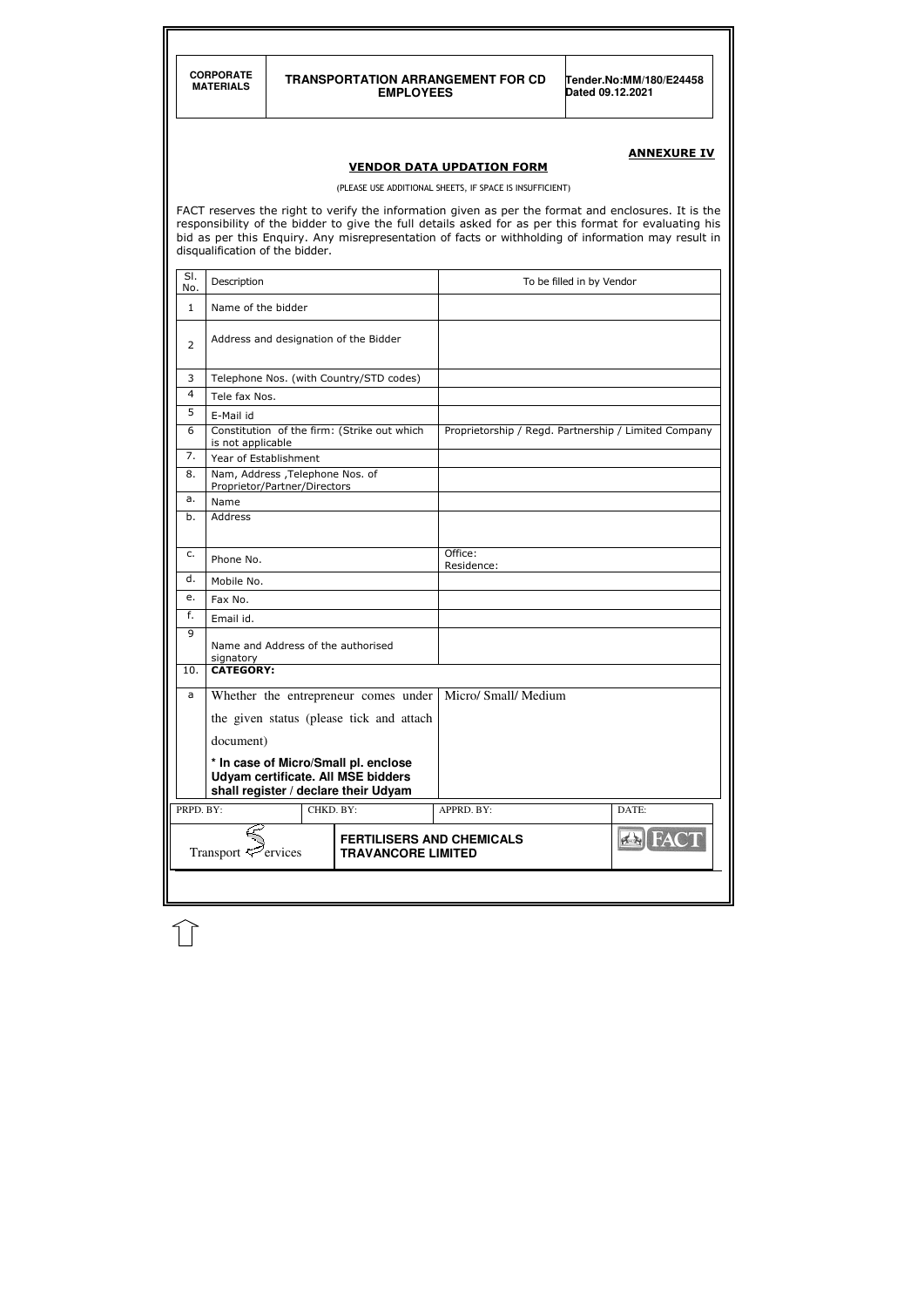|     | <b>CORPORATE</b><br><b>MATERIALS</b> |                                                                 | <b>TRANSPORTATION ARRANGEMENT FOR CD</b><br><b>EMPLOYEES</b>                                                                                                            |               | Dated 09.12.2021 | Tender.No:MM/180/E24458 |
|-----|--------------------------------------|-----------------------------------------------------------------|-------------------------------------------------------------------------------------------------------------------------------------------------------------------------|---------------|------------------|-------------------------|
|     |                                      | and copy of this registration /<br>Policy for MSME order, 2012. | <b>Registration Numbers on CPP Portal</b><br>declaration shall be attached with the<br>offer; failing which such bidders may<br>not be able to enjoy benefits as per PP |               |                  |                         |
| b   |                                      |                                                                 | In case the bidder is an Entrepreneur<br>whether he/she belongs to SC/ST category                                                                                       |               |                  |                         |
|     |                                      |                                                                 | Copies of the following documents (Sl.No.11 to 17) shall be attached alongwith Part A bid.                                                                              |               |                  |                         |
| 11  |                                      |                                                                 | Document showing Provident Fund code                                                                                                                                    |               |                  |                         |
| 12  | No.                                  | PAN CARD No.                                                    |                                                                                                                                                                         |               |                  |                         |
| 13. |                                      |                                                                 | GST Registration No./Provisional ID                                                                                                                                     |               |                  |                         |
| 14. | 2020-2021)                           |                                                                 | Copy of Audited Balance Sheet and Profit &<br>Loss A/c (for 3 years-2018-19,2019-20 &                                                                                   |               |                  |                         |
| 15  | signatory                            |                                                                 | Authorisation Letter/Document certifying<br>the name and signature of authorised                                                                                        |               |                  |                         |
| 16. |                                      |                                                                 | Copy of certificate for having registration                                                                                                                             |               |                  |                         |
| 17. | with ESI                             |                                                                 | Power of attorney in favour of Authorised                                                                                                                               |               |                  |                         |
| 18  | signatory                            | <b>Mobilization Period</b>                                      |                                                                                                                                                                         |               |                  |                         |
| 19  |                                      |                                                                 | Vehicle details (Registered in the name of the Bidder or leased)                                                                                                        | 30 seater bus | 17 seater bus    | 15 seater bus           |
|     | a.                                   | Make                                                            |                                                                                                                                                                         |               |                  |                         |
|     | b.                                   | Model                                                           |                                                                                                                                                                         |               |                  |                         |
|     | с.                                   |                                                                 | Regn.No(attach copy of RC Book)                                                                                                                                         |               |                  |                         |
|     | d.                                   | driver/cleaner/ checker etc.                                    | Seating capacity excluding seats for crew-                                                                                                                              |               |                  |                         |
|     | е.                                   |                                                                 | Details of Hypothecation of the buses, if any.                                                                                                                          |               |                  |                         |
|     | f.                                   |                                                                 |                                                                                                                                                                         |               |                  |                         |
|     | g.                                   |                                                                 | Contract carriage valid Permit No.                                                                                                                                      |               |                  |                         |
|     |                                      | Permit valid up to                                              |                                                                                                                                                                         |               |                  |                         |

 $\bigcap$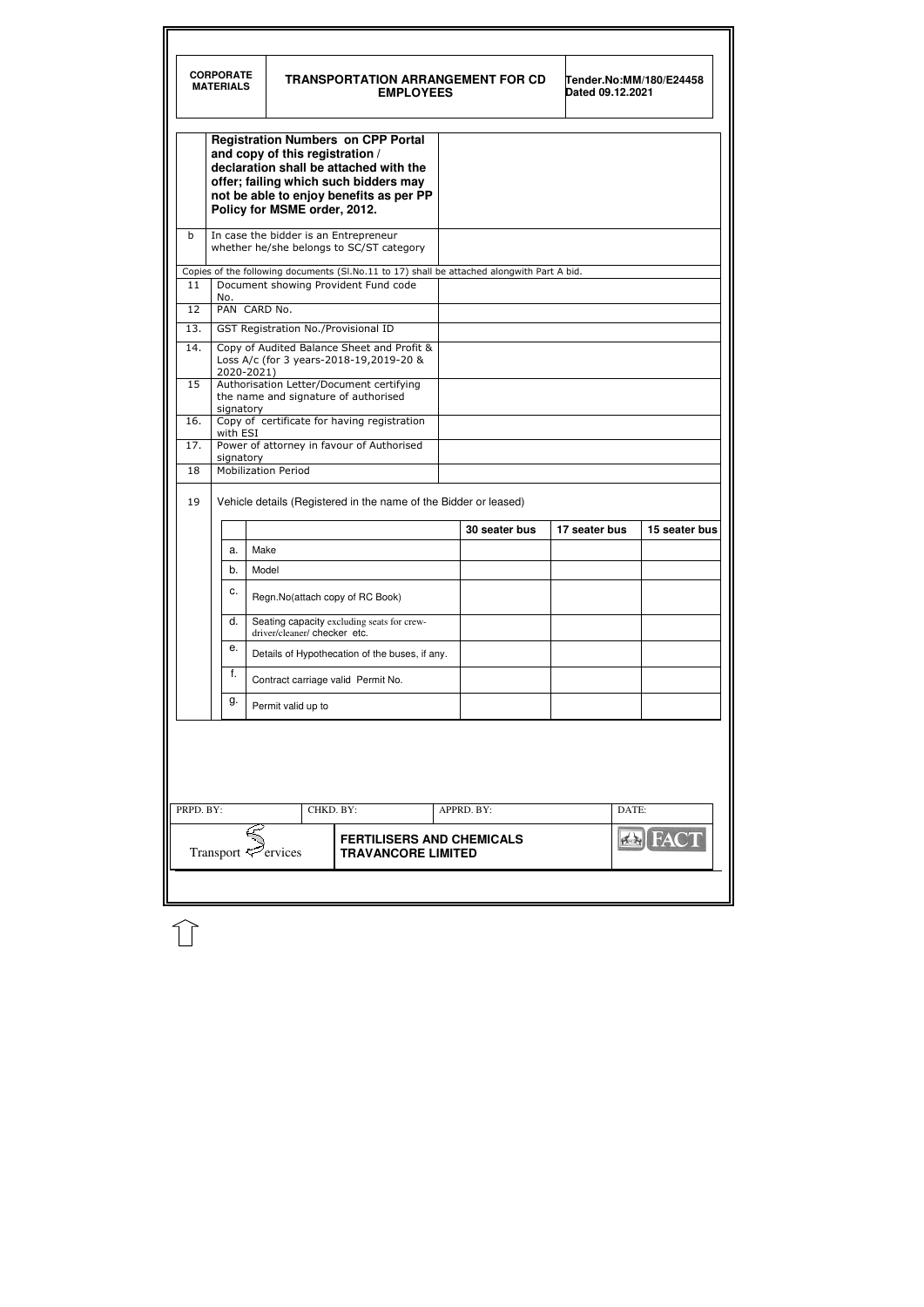|           | <b>CORPORATE</b><br><b>MATERIALS</b> |                                                                                                                                  |                                    |                |                                           | <b>EMPLOYEES</b>                                              |            | <b>TRANSPORTATION ARRANGEMENT FOR CD</b>                        | Dated 09.12.2021          | Tender.No:MM/180/E24458                                                                                |
|-----------|--------------------------------------|----------------------------------------------------------------------------------------------------------------------------------|------------------------------------|----------------|-------------------------------------------|---------------------------------------------------------------|------------|-----------------------------------------------------------------|---------------------------|--------------------------------------------------------------------------------------------------------|
|           |                                      | on demand.                                                                                                                       |                                    |                |                                           |                                                               |            |                                                                 |                           | Note: Copies of documents for all the above are enclosed. Originals shall be produced for verification |
|           |                                      |                                                                                                                                  |                                    |                | Own Workshop/ Garage / Servicing station: |                                                               |            |                                                                 | Yes/No                    |                                                                                                        |
| 20        | a                                    | If 'yes',<br>i. Address of the service station:                                                                                  |                                    |                |                                           |                                                               |            |                                                                 |                           |                                                                                                        |
|           | ii) Contact person with phone No:    |                                                                                                                                  |                                    |                |                                           |                                                               |            |                                                                 |                           |                                                                                                        |
|           | b                                    | "No", Arrangements with other parties for repairing /<br>lf<br>servicing of vehicles.<br>i. Address of the service station:      |                                    |                |                                           |                                                               |            |                                                                 |                           |                                                                                                        |
|           |                                      |                                                                                                                                  |                                    |                | ii) Contact person with Phone No:         |                                                               |            |                                                                 |                           |                                                                                                        |
|           |                                      |                                                                                                                                  |                                    |                | Experience of transport operations:       |                                                               |            | Yes / No.                                                       |                           |                                                                                                        |
| 21        |                                      |                                                                                                                                  | If 'Yes' furnish details as below- |                |                                           |                                                               |            |                                                                 |                           |                                                                                                        |
|           |                                      |                                                                                                                                  |                                    |                |                                           |                                                               |            |                                                                 |                           |                                                                                                        |
|           |                                      | Type of vehicle operated,<br>Registration No. of<br>SI.<br>Contract period<br>Name of client<br>vehicles<br>No.<br>with capacity |                                    |                |                                           |                                                               |            |                                                                 |                           |                                                                                                        |
|           |                                      |                                                                                                                                  |                                    |                |                                           |                                                               |            |                                                                 |                           |                                                                                                        |
| 22        |                                      |                                                                                                                                  |                                    |                |                                           | . Vehicles committed to other clients at present.             |            |                                                                 |                           |                                                                                                        |
|           |                                      | SI. No.                                                                                                                          |                                    | Name of client |                                           | Contract period                                               |            | with capacity                                                   | Type of vehicle operated, | Registration N<br>of vehicles                                                                          |
| 23        |                                      |                                                                                                                                  |                                    |                |                                           | 1) Details of credit limits/facilities enjoyed                |            | Name of the Bank and the Branches with which bidder has dealing |                           |                                                                                                        |
|           |                                      |                                                                                                                                  |                                    |                |                                           |                                                               |            |                                                                 |                           |                                                                                                        |
| PRPD. BY: |                                      |                                                                                                                                  |                                    | CHKD. BY:      |                                           |                                                               | APPRD. BY: |                                                                 |                           | DATE:                                                                                                  |
|           |                                      |                                                                                                                                  | Transport $\mathcal{F}$ ervices    |                |                                           | <b>FERTILISERS AND CHEMICALS</b><br><b>TRAVANCORE LIMITED</b> |            |                                                                 |                           | $f_{\rm{A}}$                                                                                           |

 $\mathbb{\hat{}}$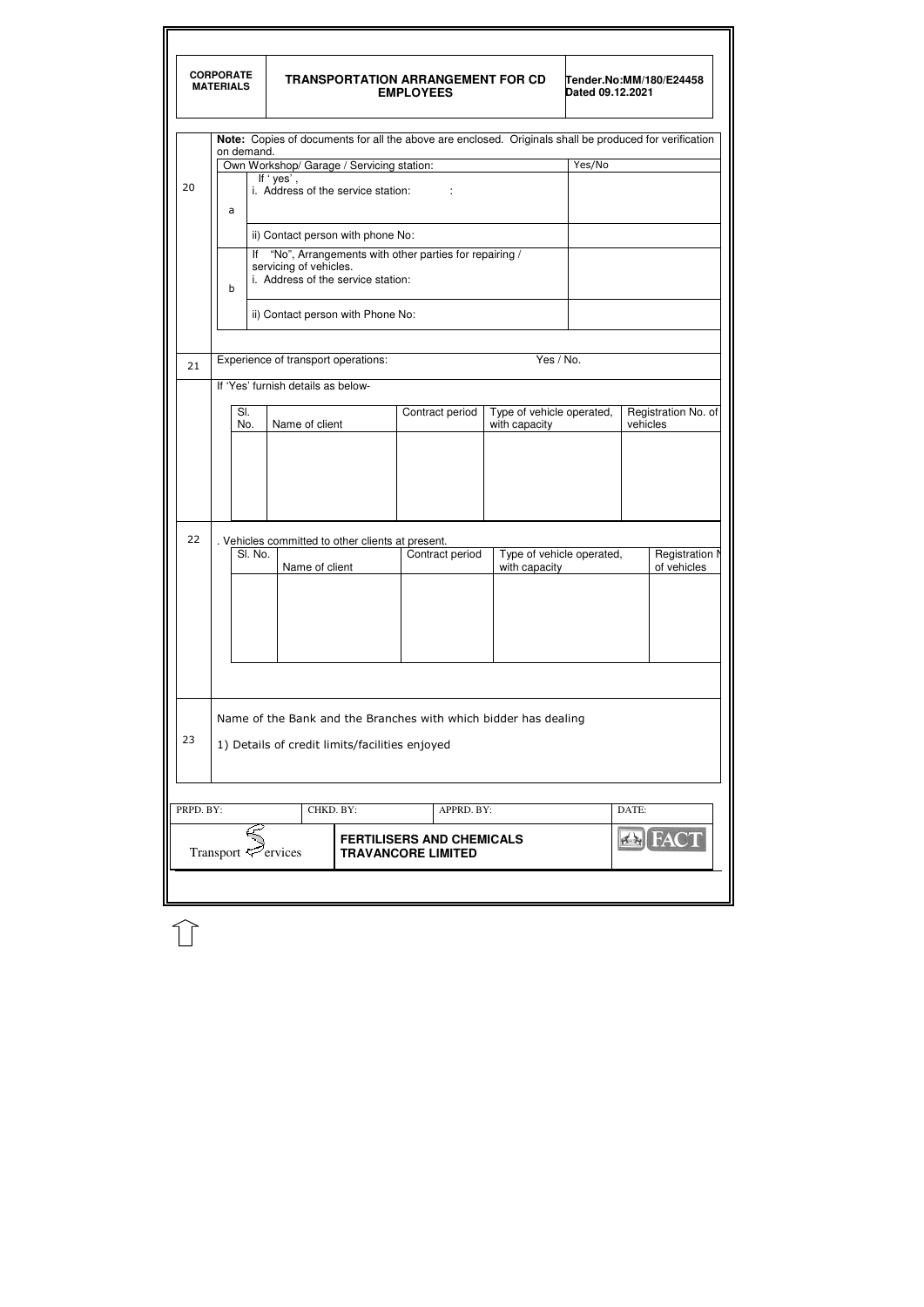|             | <b>CORPORATE</b><br><b>MATERIALS</b>                                                                                                                                                                                                                                                                                                                                                                                        |                               | <b>TRANSPORTATION ARRANGEMENT FOR CD</b>                                                                         | <b>EMPLOYEES</b> |                                     |        | Dated 09.12.2021   | Tender.No:MM/180/E24458                        |  |  |
|-------------|-----------------------------------------------------------------------------------------------------------------------------------------------------------------------------------------------------------------------------------------------------------------------------------------------------------------------------------------------------------------------------------------------------------------------------|-------------------------------|------------------------------------------------------------------------------------------------------------------|------------------|-------------------------------------|--------|--------------------|------------------------------------------------|--|--|
|             | SI.No.                                                                                                                                                                                                                                                                                                                                                                                                                      |                               | Name of the Bank                                                                                                 |                  | Type of credit(ie<br>CC/C, O/D etc. |        |                    | Amount of credit limit<br>sanctioned           |  |  |
|             | a.                                                                                                                                                                                                                                                                                                                                                                                                                          |                               |                                                                                                                  |                  |                                     |        |                    |                                                |  |  |
|             | b.                                                                                                                                                                                                                                                                                                                                                                                                                          |                               |                                                                                                                  |                  |                                     |        |                    |                                                |  |  |
|             | c.                                                                                                                                                                                                                                                                                                                                                                                                                          |                               |                                                                                                                  |                  |                                     |        |                    |                                                |  |  |
| 24          | Please furnish the following details along with your Banker's Authorisation letter                                                                                                                                                                                                                                                                                                                                          |                               |                                                                                                                  |                  |                                     |        |                    |                                                |  |  |
| Ι.          |                                                                                                                                                                                                                                                                                                                                                                                                                             | Income Tax PAN No.            |                                                                                                                  |                  |                                     |        |                    |                                                |  |  |
| II.         |                                                                                                                                                                                                                                                                                                                                                                                                                             | GST Registration No.          |                                                                                                                  |                  |                                     |        |                    |                                                |  |  |
| III.        |                                                                                                                                                                                                                                                                                                                                                                                                                             | Name of the Bank with address |                                                                                                                  |                  |                                     |        |                    |                                                |  |  |
| IV.         |                                                                                                                                                                                                                                                                                                                                                                                                                             |                               | Name of the Branch with address                                                                                  |                  |                                     |        |                    |                                                |  |  |
| V.          | <b>MICR Code</b>                                                                                                                                                                                                                                                                                                                                                                                                            |                               |                                                                                                                  |                  |                                     |        |                    |                                                |  |  |
| VI.         | <b>IFSC Code</b>                                                                                                                                                                                                                                                                                                                                                                                                            |                               |                                                                                                                  |                  |                                     |        |                    |                                                |  |  |
| VII.        | Account Type                                                                                                                                                                                                                                                                                                                                                                                                                |                               |                                                                                                                  |                  |                                     |        |                    |                                                |  |  |
| VIII.       | Bank Account No.                                                                                                                                                                                                                                                                                                                                                                                                            |                               |                                                                                                                  |                  |                                     |        |                    |                                                |  |  |
| IX.         |                                                                                                                                                                                                                                                                                                                                                                                                                             |                               |                                                                                                                  |                  |                                     |        |                    |                                                |  |  |
| Χ.          | Account holder's Name<br>Vendor email address/es                                                                                                                                                                                                                                                                                                                                                                            |                               |                                                                                                                  |                  |                                     |        |                    |                                                |  |  |
| 25<br>26    | Whether your firm/company is blacklisted by FACT or any<br>Yes/No<br>other Public /sector/Govt./Quasi Govt.Organisation/any<br>other client<br>Whether your contract was terminated before expiry of<br>Yes/No                                                                                                                                                                                                              |                               |                                                                                                                  |                  |                                     |        |                    |                                                |  |  |
|             | contract period or security deposit/EMD forfeited by<br>FACT or any other Public Sector/Govt./Quasi Govt.<br>Organisation/any other client                                                                                                                                                                                                                                                                                  |                               |                                                                                                                  |                  |                                     |        |                    |                                                |  |  |
| 27          | case                                                                                                                                                                                                                                                                                                                                                                                                                        |                               | Whether Proprietor/Partner/Director(as applicable) has<br>been prosecuted by any judicial court for any criminal |                  |                                     | Yes/No |                    |                                                |  |  |
| 28          |                                                                                                                                                                                                                                                                                                                                                                                                                             |                               | Declaration on Proprietor/Partners/Directors                                                                     |                  |                                     |        |                    |                                                |  |  |
|             |                                                                                                                                                                                                                                                                                                                                                                                                                             |                               | Full Name of the Proprietor/Partner/Director                                                                     |                  | proprietor/partner/Director         |        |                    | Name of the other firm(s) of which bidder is a |  |  |
| a           |                                                                                                                                                                                                                                                                                                                                                                                                                             |                               |                                                                                                                  |                  |                                     |        |                    |                                                |  |  |
| $\mathbf b$ |                                                                                                                                                                                                                                                                                                                                                                                                                             |                               |                                                                                                                  |                  |                                     |        |                    |                                                |  |  |
| C           |                                                                                                                                                                                                                                                                                                                                                                                                                             |                               |                                                                                                                  |                  |                                     |        |                    |                                                |  |  |
|             | I/We hereby solemnly declare that the Proprietor/Partner/Director of this firm/company mentioned<br>at SI.No.(s) above is/are common/not common(Strike off whichever is not applicable/with any<br>other firm/company who has applied for against same advertisement. In case of common<br>Proprietor/Partner/Director in other firm, who has applied against same advertisement, pl mention<br>the name of the firm/firms. |                               |                                                                                                                  |                  |                                     |        |                    |                                                |  |  |
| 29          |                                                                                                                                                                                                                                                                                                                                                                                                                             |                               | Bid Security Declaration in lieu of EMD (Pl. tick)                                                               |                  |                                     |        | Submitted/Exempted |                                                |  |  |
|             |                                                                                                                                                                                                                                                                                                                                                                                                                             |                               |                                                                                                                  |                  |                                     |        |                    |                                                |  |  |
| PRPD. BY:   |                                                                                                                                                                                                                                                                                                                                                                                                                             | CHKD. BY:                     |                                                                                                                  |                  | APPRD. BY:                          |        |                    | DATE:                                          |  |  |
|             | Transport $\mathcal{F}$ ervices                                                                                                                                                                                                                                                                                                                                                                                             |                               | <b>FERTILISERS AND CHEMICALS</b><br><b>TRAVANCORE LIMITED</b>                                                    |                  |                                     |        |                    | <b>AN FACT</b>                                 |  |  |
|             |                                                                                                                                                                                                                                                                                                                                                                                                                             |                               |                                                                                                                  |                  |                                     |        |                    |                                                |  |  |

 $\mathbb{\hat{}}$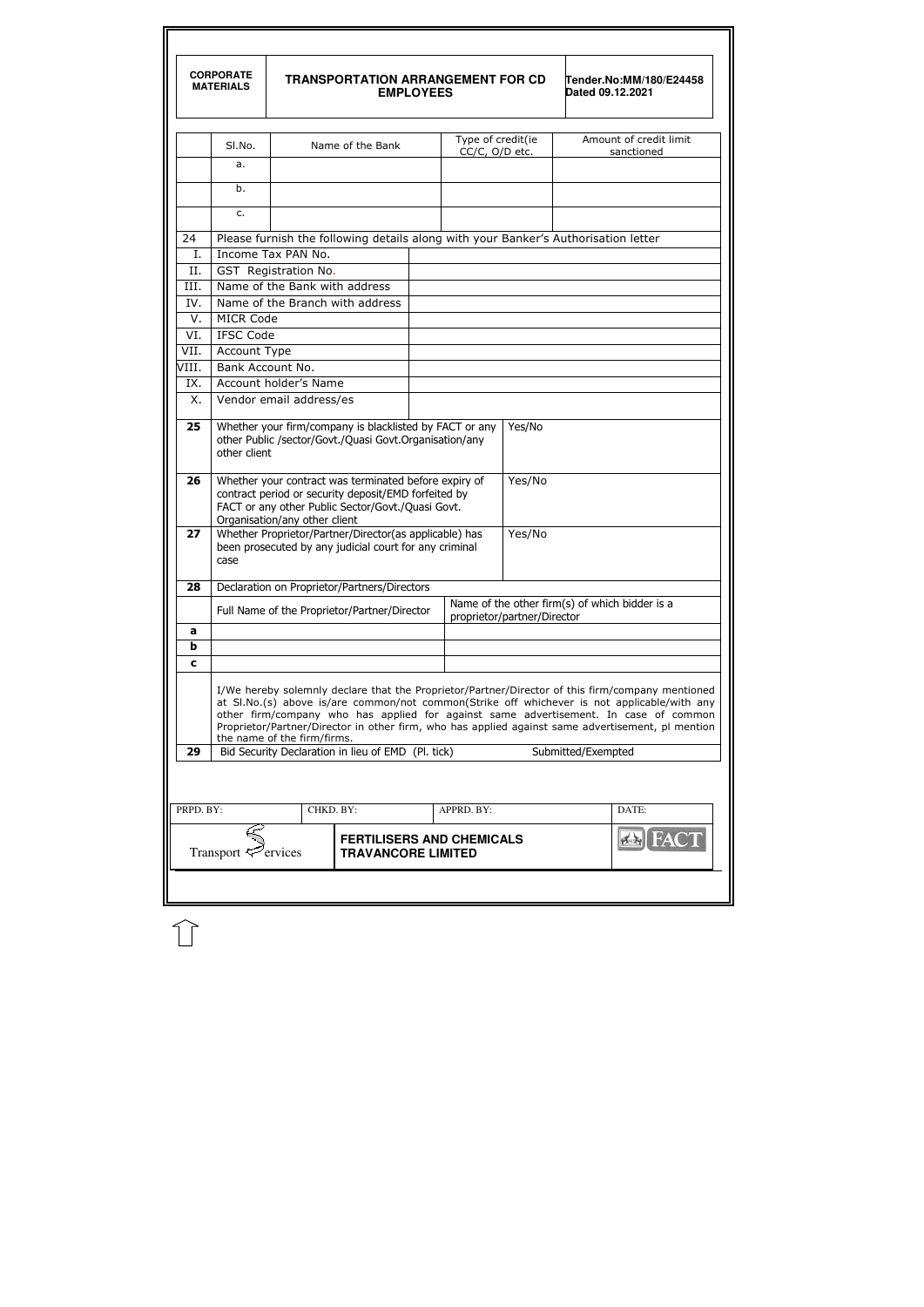| <b>CORPORATE</b><br><b>MATERIALS</b>                                                                                                                                                                                                                                                                                                                                           |           | <b>TRANSPORTATION ARRANGEMENT FOR CD</b><br><b>EMPLOYEES</b> | Tender.No:MM/180/E24458<br>Dated 09.12.2021 |  |  |  |  |  |
|--------------------------------------------------------------------------------------------------------------------------------------------------------------------------------------------------------------------------------------------------------------------------------------------------------------------------------------------------------------------------------|-----------|--------------------------------------------------------------|---------------------------------------------|--|--|--|--|--|
|                                                                                                                                                                                                                                                                                                                                                                                |           |                                                              |                                             |  |  |  |  |  |
|                                                                                                                                                                                                                                                                                                                                                                                |           | <b>DECLARATION</b>                                           |                                             |  |  |  |  |  |
| I/We certify that all information furnished by me/us against this enquiry are true and correct to<br>the best of my/our knowledge and belief. In the event of any information given by me/us is<br>found to be untrue/incorrect, I /We have no objection in FACT disqualifying me/us against this<br>enquiry and banning me/us from participating in future enquiries as well. |           |                                                              |                                             |  |  |  |  |  |
|                                                                                                                                                                                                                                                                                                                                                                                |           | Authorised Signatory,                                        |                                             |  |  |  |  |  |
| Date:                                                                                                                                                                                                                                                                                                                                                                          |           | Name<br>÷                                                    |                                             |  |  |  |  |  |
| Place:                                                                                                                                                                                                                                                                                                                                                                         |           | Designation :                                                |                                             |  |  |  |  |  |
| (Seal)                                                                                                                                                                                                                                                                                                                                                                         |           | Signature<br>$\sim$ 1                                        |                                             |  |  |  |  |  |
|                                                                                                                                                                                                                                                                                                                                                                                |           |                                                              |                                             |  |  |  |  |  |
|                                                                                                                                                                                                                                                                                                                                                                                |           |                                                              |                                             |  |  |  |  |  |
|                                                                                                                                                                                                                                                                                                                                                                                |           |                                                              |                                             |  |  |  |  |  |
|                                                                                                                                                                                                                                                                                                                                                                                |           |                                                              |                                             |  |  |  |  |  |
|                                                                                                                                                                                                                                                                                                                                                                                |           |                                                              |                                             |  |  |  |  |  |
|                                                                                                                                                                                                                                                                                                                                                                                |           |                                                              |                                             |  |  |  |  |  |
|                                                                                                                                                                                                                                                                                                                                                                                |           |                                                              |                                             |  |  |  |  |  |
|                                                                                                                                                                                                                                                                                                                                                                                |           |                                                              |                                             |  |  |  |  |  |
|                                                                                                                                                                                                                                                                                                                                                                                |           |                                                              |                                             |  |  |  |  |  |
|                                                                                                                                                                                                                                                                                                                                                                                |           |                                                              |                                             |  |  |  |  |  |
|                                                                                                                                                                                                                                                                                                                                                                                |           |                                                              |                                             |  |  |  |  |  |
|                                                                                                                                                                                                                                                                                                                                                                                |           |                                                              |                                             |  |  |  |  |  |
|                                                                                                                                                                                                                                                                                                                                                                                |           |                                                              |                                             |  |  |  |  |  |
|                                                                                                                                                                                                                                                                                                                                                                                |           |                                                              |                                             |  |  |  |  |  |
|                                                                                                                                                                                                                                                                                                                                                                                |           |                                                              |                                             |  |  |  |  |  |
|                                                                                                                                                                                                                                                                                                                                                                                |           |                                                              |                                             |  |  |  |  |  |
|                                                                                                                                                                                                                                                                                                                                                                                |           |                                                              |                                             |  |  |  |  |  |
|                                                                                                                                                                                                                                                                                                                                                                                |           |                                                              |                                             |  |  |  |  |  |
| PRPD. BY:                                                                                                                                                                                                                                                                                                                                                                      | CHKD. BY: | APPRD. BY:                                                   | DATE:                                       |  |  |  |  |  |
|                                                                                                                                                                                                                                                                                                                                                                                |           | <b>FERTILISERS AND CHEMICALS</b>                             | <b>FACT</b>                                 |  |  |  |  |  |

 $\bigcap$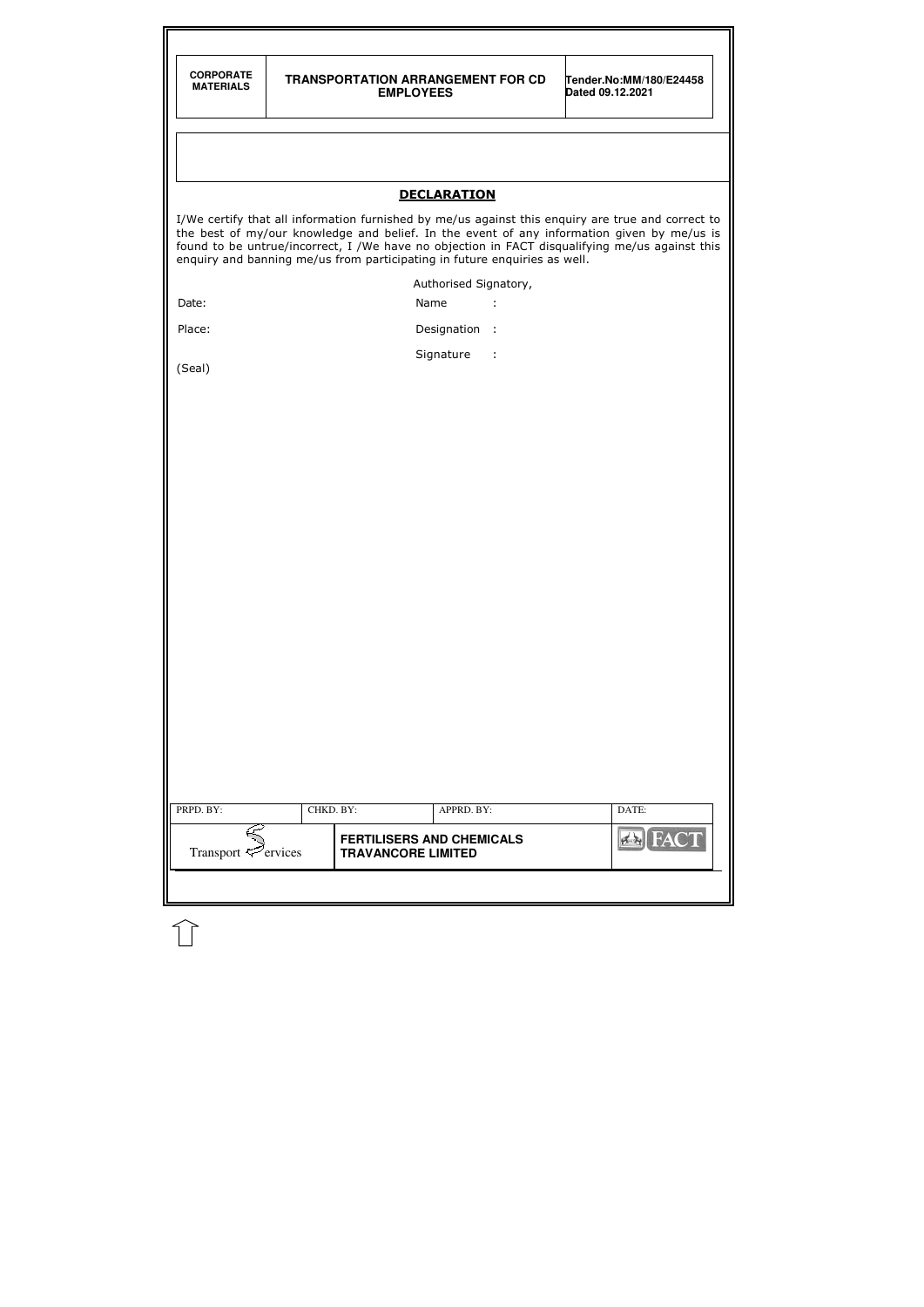| PRPD. BY:<br>CHKD. BY:   |  |                                                               | APPRD. BY: | DATE:          |
|--------------------------|--|---------------------------------------------------------------|------------|----------------|
| Transport $\leq$ ervices |  | <b>FERTILISERS AND CHEMICALS</b><br><b>TRAVANCORE LIMITED</b> |            | <b>EX FACT</b> |

## **ANNEXURE-V**

# COMPLIANCE STATEMENT

We state that our offer against Enquiry No. MM/180/E24458 dated. 09.12.2021 is in full compliance with the documents issued against the Enquiry No: MM/180/E24458 dated. 09.12.2021 without any deviations and we have read and understood the Notice Inviting Tender, Scope of Work, Instructions to Bidders, Schedule of operation and Terms and Conditions of Contract attached with this enquiry referred above and hereby confirm our acceptance to the same.

Name of bidder: Signature of the Bidder:

Place: Date: Date: Date: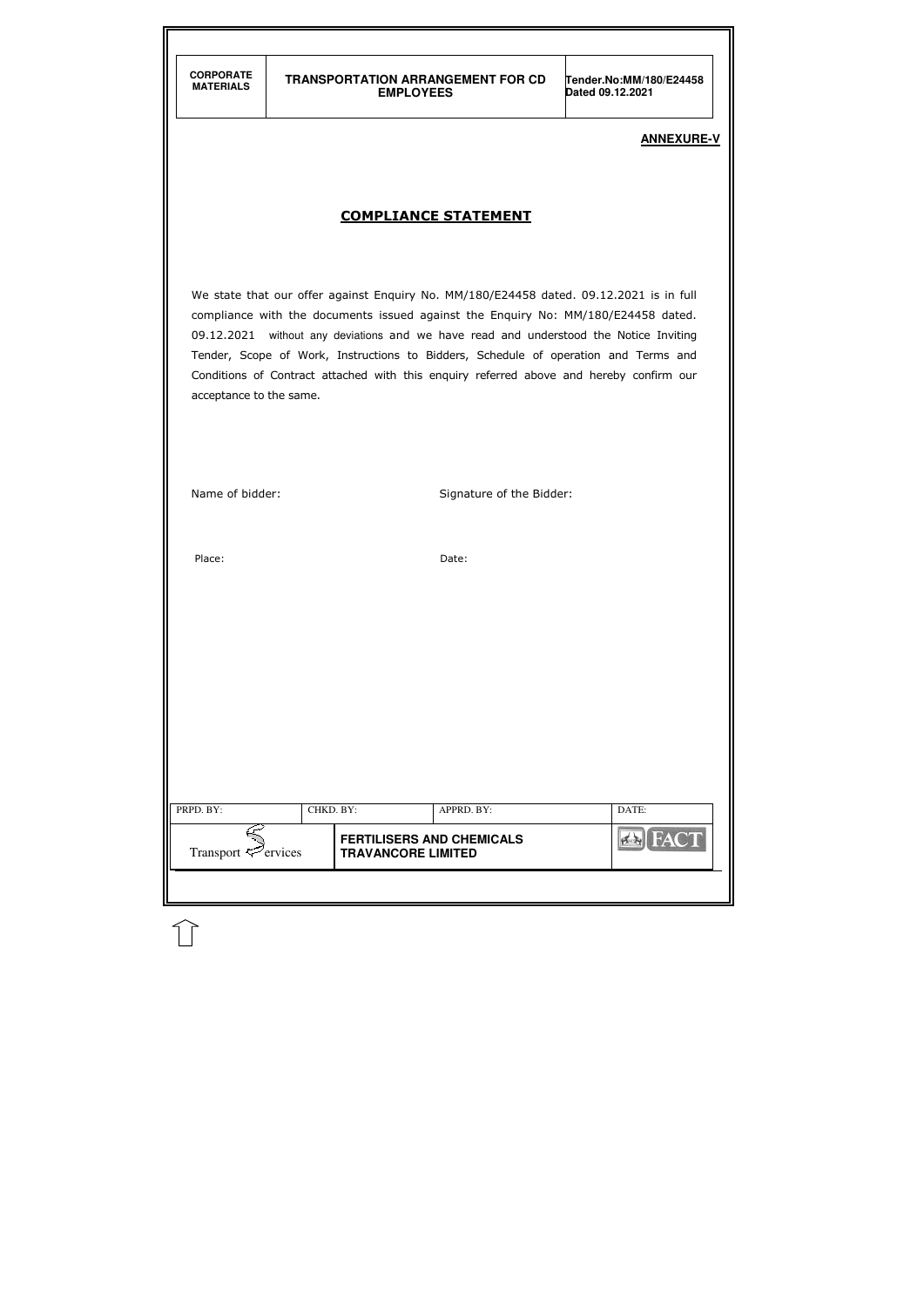|                                                                                                                                                                                                              | <b>CORPORATE</b><br><b>TRANSPORTATION ARRANGEMENT FOR CD</b><br>Tender.No:MM/180/E24458<br><b>MATERIALS</b><br><b>EMPLOYEES</b><br>Dated 09.12.2021                                                                                                                                                                                                                                                                                                                                                                                                                                                                                                                                                                |           |                                                             |                                                                                                      |                                                                                                                                                                                                                                                                                                                         |  |  |  |  |
|--------------------------------------------------------------------------------------------------------------------------------------------------------------------------------------------------------------|--------------------------------------------------------------------------------------------------------------------------------------------------------------------------------------------------------------------------------------------------------------------------------------------------------------------------------------------------------------------------------------------------------------------------------------------------------------------------------------------------------------------------------------------------------------------------------------------------------------------------------------------------------------------------------------------------------------------|-----------|-------------------------------------------------------------|------------------------------------------------------------------------------------------------------|-------------------------------------------------------------------------------------------------------------------------------------------------------------------------------------------------------------------------------------------------------------------------------------------------------------------------|--|--|--|--|
| <b>ANNEXURE- VI</b>                                                                                                                                                                                          |                                                                                                                                                                                                                                                                                                                                                                                                                                                                                                                                                                                                                                                                                                                    |           |                                                             |                                                                                                      |                                                                                                                                                                                                                                                                                                                         |  |  |  |  |
| <b>SPECIAL TERMS AND CONDITIONS OF CONTRACT</b>                                                                                                                                                              |                                                                                                                                                                                                                                                                                                                                                                                                                                                                                                                                                                                                                                                                                                                    |           |                                                             |                                                                                                      |                                                                                                                                                                                                                                                                                                                         |  |  |  |  |
| <b>Name of work:</b> Contract for operating buses to transport Employees of FACT COCHIN DIVISION to and from<br>the destinations, in various timings, as shown in the Schedule of Operations (Annexure-III). |                                                                                                                                                                                                                                                                                                                                                                                                                                                                                                                                                                                                                                                                                                                    |           |                                                             |                                                                                                      |                                                                                                                                                                                                                                                                                                                         |  |  |  |  |
| 1.0                                                                                                                                                                                                          | Definition:                                                                                                                                                                                                                                                                                                                                                                                                                                                                                                                                                                                                                                                                                                        |           |                                                             |                                                                                                      |                                                                                                                                                                                                                                                                                                                         |  |  |  |  |
| 1.1<br>1.2                                                                                                                                                                                                   | The 'Company' shall mean The Fertilizers And Chemicals Travancore Ltd., having its registered Office<br>at Eloor, Udyogamandal, Ernakulam Dist., Kerala<br>The "Contractor" shall mean the individual or firm with whom the Company has entered into                                                                                                                                                                                                                                                                                                                                                                                                                                                               |           |                                                             |                                                                                                      |                                                                                                                                                                                                                                                                                                                         |  |  |  |  |
|                                                                                                                                                                                                              | Contract.                                                                                                                                                                                                                                                                                                                                                                                                                                                                                                                                                                                                                                                                                                          |           |                                                             |                                                                                                      |                                                                                                                                                                                                                                                                                                                         |  |  |  |  |
| 1.3                                                                                                                                                                                                          | The "Works" shall mean the works to be executed in accordance with the Contract and shall include<br>all extra or additional or substituted works as required for the performance of the Contract.                                                                                                                                                                                                                                                                                                                                                                                                                                                                                                                 |           |                                                             |                                                                                                      |                                                                                                                                                                                                                                                                                                                         |  |  |  |  |
| 2.0                                                                                                                                                                                                          | The Contractor shall carry out and complete the work in every respect in accordance with this contract<br>and as directed by the Company. The Company shall reserve the right to alter, modify, change,<br>withdraw or cancel all or any such instructions, orders, etc. without assigning any reason thereto.                                                                                                                                                                                                                                                                                                                                                                                                     |           |                                                             |                                                                                                      |                                                                                                                                                                                                                                                                                                                         |  |  |  |  |
| 3.0                                                                                                                                                                                                          | The Contractor should possess and commit the vehicles offered in his bid. The vehicle shall be in good<br>condition with valid pucca contract carriage permit with the following seating capacities to transport<br>employees of FACT COCHIN Division working in different shifts to different places as shown in the<br>schedule.                                                                                                                                                                                                                                                                                                                                                                                 |           |                                                             |                                                                                                      |                                                                                                                                                                                                                                                                                                                         |  |  |  |  |
|                                                                                                                                                                                                              | a) Not less than 30 seats - one bus.<br>b) Not less than 17 seats - one bus.<br>c) Not less than 15 seats - one bus                                                                                                                                                                                                                                                                                                                                                                                                                                                                                                                                                                                                |           |                                                             |                                                                                                      |                                                                                                                                                                                                                                                                                                                         |  |  |  |  |
| 3.1                                                                                                                                                                                                          | Buses shall not be older than FIVE years at the beginning of the contract. These buses can be<br>retained or buses of the same model can be operated throughout the contract period. The buses and<br>the valid contract carriage permits shall be in the name of the contractor.                                                                                                                                                                                                                                                                                                                                                                                                                                  |           |                                                             |                                                                                                      |                                                                                                                                                                                                                                                                                                                         |  |  |  |  |
| 3.2                                                                                                                                                                                                          | When buses are to be withdrawn temporarily for test work or in the event of a break down or failure of th<br>bus or due to any other reasons, the contractor shall make alternate arrangement, using same model and<br>same seating capacity buses permitted for operation as per terms of the contract. However, operation of<br>alternate vehicle shall not exceed 45 days in a year counting from the date of commencement of contract.<br>In case the contractor operates buses which are not owned by him due to any reason penalty $@1\%$ of the<br>bill amount per day will be applicable beyond 45 days in a year for each bus and the same will be<br>recovered from the monthly bills of the contractor. |           |                                                             |                                                                                                      |                                                                                                                                                                                                                                                                                                                         |  |  |  |  |
| 3.3                                                                                                                                                                                                          |                                                                                                                                                                                                                                                                                                                                                                                                                                                                                                                                                                                                                                                                                                                    |           |                                                             | contract bus Rs.10/- per passenger for the trip will be deducted from the Contractor's monthly bill. | Only employees who are authorized by the Company by issue of valid bus passes to travel in those<br>buses/Vehicles should be permitted to travel in these buses/vehicles. The Contractor shall ensure this and<br>any unauthorized travel will be at the risk of the Contractor. For each unauthorized passenger in the |  |  |  |  |
| 3.4                                                                                                                                                                                                          |                                                                                                                                                                                                                                                                                                                                                                                                                                                                                                                                                                                                                                                                                                                    |           | operation, penalty on the following basis will be levied: - |                                                                                                      | If out-modelled (vehicles not as per specification given in the tender/work order) buses are found in                                                                                                                                                                                                                   |  |  |  |  |
| PRPD. BY:                                                                                                                                                                                                    |                                                                                                                                                                                                                                                                                                                                                                                                                                                                                                                                                                                                                                                                                                                    | CHKD. BY: |                                                             | APPRD. BY:                                                                                           | DATE:                                                                                                                                                                                                                                                                                                                   |  |  |  |  |
| <b>FERTILISERS AND CHEMICALS</b><br>$6 - 6$<br>Transport $\mathcal{P}$ ervices<br><b>TRAVANCORE LIMITED</b>                                                                                                  |                                                                                                                                                                                                                                                                                                                                                                                                                                                                                                                                                                                                                                                                                                                    |           |                                                             |                                                                                                      |                                                                                                                                                                                                                                                                                                                         |  |  |  |  |

 $\bigcap$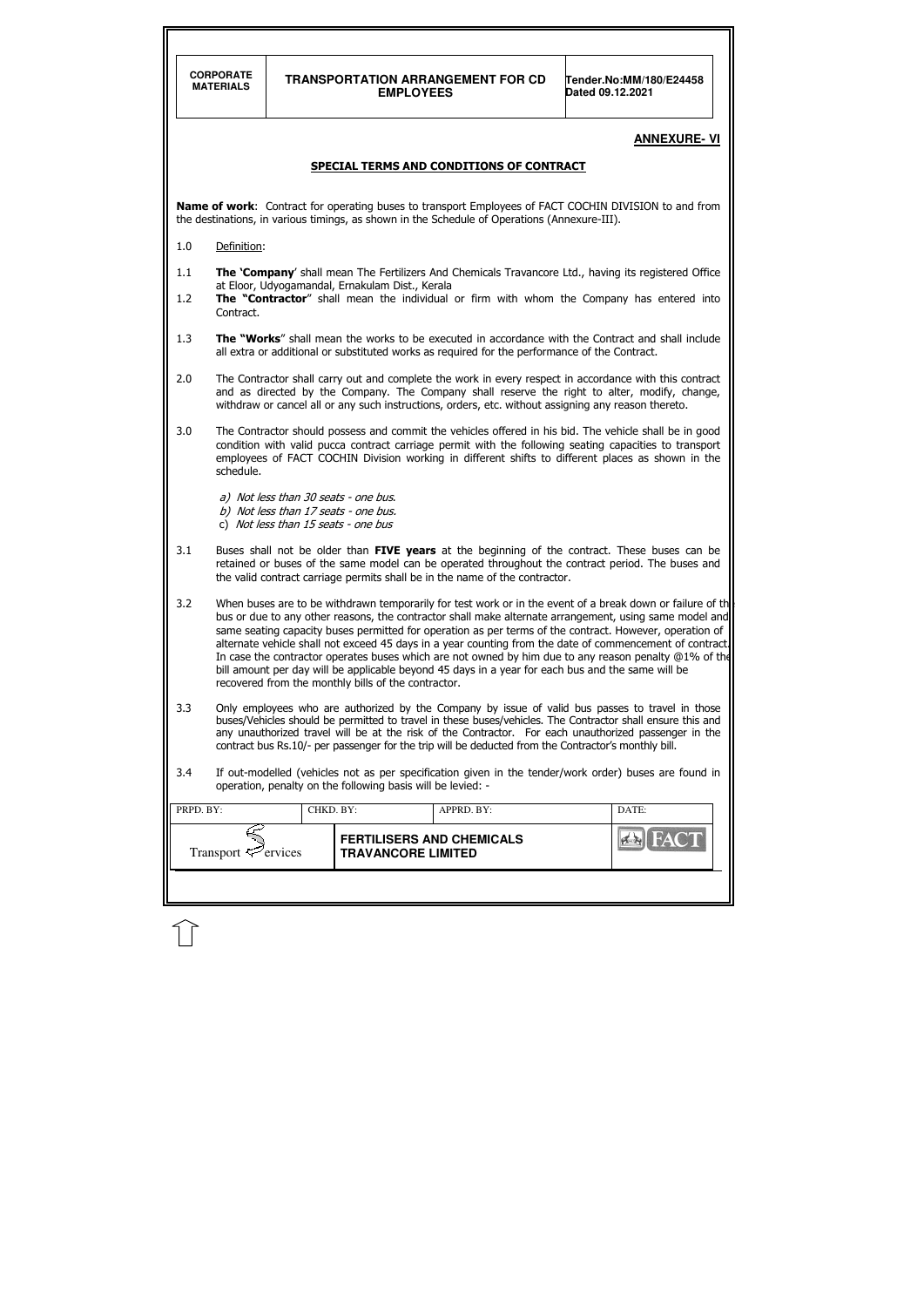| <b>CORPORATE</b><br><b>MATERIALS</b> |                                                                                                                                                                                                                                                                                                   |                              | <b>TRANSPORTATION ARRANGEMENT FOR CD</b><br><b>EMPLOYEES</b>                                                                                                                                                                                                                                                                                                                                                                                                                                                                                                                                                                                                                                                                                                                                                                            | Tender.No:MM/180/E24458<br>Dated 09.12.2021 |  |  |
|--------------------------------------|---------------------------------------------------------------------------------------------------------------------------------------------------------------------------------------------------------------------------------------------------------------------------------------------------|------------------------------|-----------------------------------------------------------------------------------------------------------------------------------------------------------------------------------------------------------------------------------------------------------------------------------------------------------------------------------------------------------------------------------------------------------------------------------------------------------------------------------------------------------------------------------------------------------------------------------------------------------------------------------------------------------------------------------------------------------------------------------------------------------------------------------------------------------------------------------------|---------------------------------------------|--|--|
| a)                                   |                                                                                                                                                                                                                                                                                                   |                              | For one-day operation in a month, no penalty shall be recovered provided the same was<br>required due to unforeseen breakdown.                                                                                                                                                                                                                                                                                                                                                                                                                                                                                                                                                                                                                                                                                                          |                                             |  |  |
| b)                                   |                                                                                                                                                                                                                                                                                                   |                              | For operation of 2 to 4 days in a month, penalty at the rate of 1% per day of the monthly bill<br>amount for the respective buses. This penalty will be applicable from the $1st$ day onwards.                                                                                                                                                                                                                                                                                                                                                                                                                                                                                                                                                                                                                                          |                                             |  |  |
| c)                                   |                                                                                                                                                                                                                                                                                                   | the respective buses.        | For operation beyond 4 days, penalty will be $@$ 2% per day of the monthly bill amount for                                                                                                                                                                                                                                                                                                                                                                                                                                                                                                                                                                                                                                                                                                                                              |                                             |  |  |
| d)                                   |                                                                                                                                                                                                                                                                                                   |                              | The maximum penalty as per (b) and (c) above shall be limited to 50% of the monthly bill<br>amount for the respective buses.                                                                                                                                                                                                                                                                                                                                                                                                                                                                                                                                                                                                                                                                                                            |                                             |  |  |
| e)                                   |                                                                                                                                                                                                                                                                                                   |                              | The above provisions will not prevent the Company from terminating the Contract and<br>making alternate arrangements, if such out-modelled buses as per the contract terms are<br>found to be in continuous operation.                                                                                                                                                                                                                                                                                                                                                                                                                                                                                                                                                                                                                  |                                             |  |  |
| 3.5                                  |                                                                                                                                                                                                                                                                                                   |                              | In case a situation arises where it is found that the number of passengers in any of Services/Schedules<br>is insufficient and consequently the Company decides to stop any of the contract carriages/schedules,<br>the Company reserves the right to do so and the contractor will have no claim whatsoever on account<br>of such stoppages of service(s). If the number of passengers in any of the services/schedules is<br>insufficient and consequently the Company requires the contractor to operate the contract with a<br>vehicle of smaller capacity, the contractor is bound to do so and the rate for the vehicle(s) of smaller<br>capacity shall be mutually negotiated. In such cases the Security deposit vide clause No.6 below will be<br>modified suitably to take care of the resultant reduction in contract value. |                                             |  |  |
| 4.0                                  | The rates shall include all direct and indirect costs and profit element for the contractor and the<br>Company shall not entertain any other claim on any account during the pendency of the contract<br>except for variation due to changes in price of high speed diesel as per Clause-5 below. |                              |                                                                                                                                                                                                                                                                                                                                                                                                                                                                                                                                                                                                                                                                                                                                                                                                                                         |                                             |  |  |
| 5.0                                  |                                                                                                                                                                                                                                                                                                   |                              | The rates shall be firm during the period of the contract. However, during this period, the Company may<br>revise, increase/decrease, the rates if the price of High Speed Diesel Oil is increased / decreased. The<br>revision formula applicable will be at the following:                                                                                                                                                                                                                                                                                                                                                                                                                                                                                                                                                            |                                             |  |  |
|                                      | 30 seater bus<br>17 seater bus<br>15 seater bus                                                                                                                                                                                                                                                   | : 10<br>: 10                 | : 12.5 paise per km. for one rupee revision of price per litre of diesel.<br>paise per km.<br>$-$ do $-$<br>$-$ do $-$<br>paise per km.                                                                                                                                                                                                                                                                                                                                                                                                                                                                                                                                                                                                                                                                                                 |                                             |  |  |
|                                      |                                                                                                                                                                                                                                                                                                   | kilometer for 15 seater bus. | The increase / decrease in the contract rate shall be calculated in this proportion; i.e., if the diesel price<br>is increased / decreased by 50 paise per litre, the rates shall be increased / decreased by 5 paise per<br>The revision in the contracted rate shall be calculated in this proportion for the variation in<br>price of HSD oil, based on simple average of daily rate of HSD oil for the whole monthly,<br>billing cycle period (Based on a simple average rate for the full month basis).                                                                                                                                                                                                                                                                                                                            |                                             |  |  |
| 6.0<br>PRPD. BY:                     |                                                                                                                                                                                                                                                                                                   | CHKD. BY:                    | The successful bidder shall pay a Security Deposit equivalent to 3% of the total contract value and<br>execute an agreement with the company within 15 days of the date of Letter of Intent/Work Order.<br>EMD (if applicable) by the successful bidder will be allowed to be adjusted towards Security Deposit.<br>Security Deposit may be provided either by DD/RTGS/NEFT in favour of FACT Ltd. payable at<br>Udyogamandal or Ernakulam or by way of Bank Guarantee from any Nationalized/Scheduled Bank as<br>per proforma enclosed. Security Deposit shall not bear any interest and shall be refunded on<br>APPRD. BY:                                                                                                                                                                                                            | DATE:                                       |  |  |
|                                      |                                                                                                                                                                                                                                                                                                   |                              | <b>FERTILISERS AND CHEMICALS</b>                                                                                                                                                                                                                                                                                                                                                                                                                                                                                                                                                                                                                                                                                                                                                                                                        |                                             |  |  |

 $\bigcap$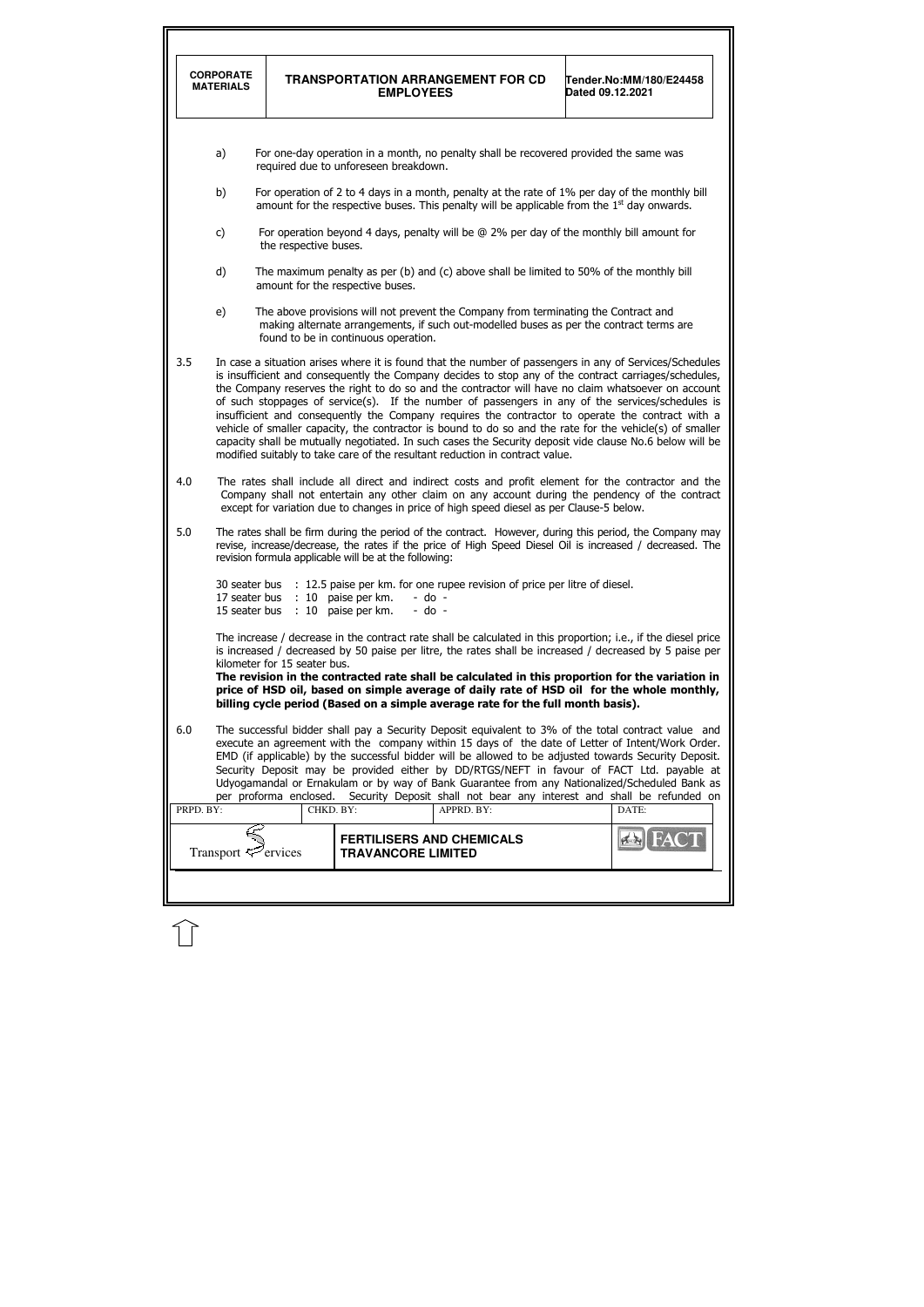|           | <b>CORPORATE</b><br><b>MATERIALS</b>                                                                                                                                                                                                                                                                                                                                                                                                                                                                                                                                                                                                                                                                                                                                                                |                          | <b>EMPLOYEES</b>                          | <b>TRANSPORTATION ARRANGEMENT FOR CD</b>                                             | Tender.No:MM/180/E24458<br>Dated 09.12.2021                                                                 |  |  |  |  |  |
|-----------|-----------------------------------------------------------------------------------------------------------------------------------------------------------------------------------------------------------------------------------------------------------------------------------------------------------------------------------------------------------------------------------------------------------------------------------------------------------------------------------------------------------------------------------------------------------------------------------------------------------------------------------------------------------------------------------------------------------------------------------------------------------------------------------------------------|--------------------------|-------------------------------------------|--------------------------------------------------------------------------------------|-------------------------------------------------------------------------------------------------------------|--|--|--|--|--|
|           | satisfactory completion of the Contract.                                                                                                                                                                                                                                                                                                                                                                                                                                                                                                                                                                                                                                                                                                                                                            |                          |                                           |                                                                                      |                                                                                                             |  |  |  |  |  |
| 7.0       | In case the successful bidder fails to deposit the prescribed Security Deposit or fails to execute the<br>Agreement as per the terms and conditions of the work order, the Letter of Intent/Work Order issued<br>to him is liable to be cancelled and the Earnest Money (if applicable) deposited by the bidder shall be<br>forfeited without any further reference and alternate arrangements made at the risk and cost of the<br>bidder, without prejudice to FACT's other rights under the contract.                                                                                                                                                                                                                                                                                             |                          |                                           |                                                                                      |                                                                                                             |  |  |  |  |  |
| 8.0       |                                                                                                                                                                                                                                                                                                                                                                                                                                                                                                                                                                                                                                                                                                                                                                                                     | of Intent/Work Order.    |                                           |                                                                                      | The Contractor shall be required to start operation of the contract as per the date specified in the Letter |  |  |  |  |  |
| 9.0       |                                                                                                                                                                                                                                                                                                                                                                                                                                                                                                                                                                                                                                                                                                                                                                                                     | approval of the Company. |                                           |                                                                                      | The Contractor shall not assign, transfer or sublet the contract to any party without the prior written     |  |  |  |  |  |
| 10.0      | The Contract shall be for a period of 2 years. The Contractor shall be fully responsible for the successful<br>execution of the contract as per the terms and conditions of the Work Order. Company reserves the right<br>to terminate the contract at any time during the period of the contract, after giving notice of one month, if<br>the performance of the contractor is not found satisfactory and the decision of the Company in this respect<br>shall be final. The contractor shall be responsible for all consequences arising out of such termination and<br>the Company shall be free to seek other remedies in addition to forfeiture of Security Deposit and the<br>Company reserves the right to make alternate arrangement of the work at the risk and cost of the<br>Contractor. |                          |                                           |                                                                                      |                                                                                                             |  |  |  |  |  |
| 11.0      | The Contractor shall obtain at his cost all permits, license and other authorization, as required for his work,<br>from Govt. authorities. The Contractor shall comply with all rules and regulations and other statuary<br>obligations under the legislative enactments and bear the cost of the same, if any. The Contractor shall<br>maintain proper records, registers as required by the concerned statutes and submit them to the Company<br>as and when required.                                                                                                                                                                                                                                                                                                                            |                          |                                           |                                                                                      |                                                                                                             |  |  |  |  |  |
| 12.0      |                                                                                                                                                                                                                                                                                                                                                                                                                                                                                                                                                                                                                                                                                                                                                                                                     |                          | omission or commission of the Contractor. |                                                                                      | The Company shall not be responsible either directly or indirectly in any manner whatsoever for any         |  |  |  |  |  |
| 13.0      |                                                                                                                                                                                                                                                                                                                                                                                                                                                                                                                                                                                                                                                                                                                                                                                                     |                          |                                           | Compensation Act, Motor Vehicles Act or under any other law in respect of accidents. | It is the responsibility of the Contractor to meet all claims for compensation under the Workmen's          |  |  |  |  |  |
| 14.0      | The Contractor shall be solely and exclusively responsible for engaging or employing persons for the<br>execution of work. All employees engaged by the Contractor shall be on his/their pay roll and paid by<br>him/them. All disputes or differences between the Contractor and his/their employees shall be settled<br>by him/them. The Company shall have absolutely no liability whatsoever concerning the employees of<br>the Contractor. The Contractor shall indemnify the Company against all losses or damages or liabilities<br>arising out of his/their relations with his/their employees or in the course of his/their employment with<br>the Contractor.                                                                                                                             |                          |                                           |                                                                                      |                                                                                                             |  |  |  |  |  |
| 15.0      | PF & ESI Regulations: The workers deployed by the Contractor for the work shall be covered under<br>the PF & ESI Acts. The Contractor shall ensure full compliance to the above Acts. The Contractor shall<br>be responsible for making all payments to his workmen, including ESI and Provident Fund benefits etc.,<br>as applicable. Deductions towards PF & ESI contributions on behalf of the workers will be made from<br>the Contractor's bills, and remitted to the concerned Departments by FACT based on wage roll cum<br>attendance roll to be furnished by the Contractor once in a month say on 10 <sup>th</sup> of each month to the Pay<br>Roll/PF Section, Cochin Division so that the ESI/PF amount can be ascertained and recovered/payment<br>obtained.                           |                          |                                           |                                                                                      |                                                                                                             |  |  |  |  |  |
| PRPD. BY: |                                                                                                                                                                                                                                                                                                                                                                                                                                                                                                                                                                                                                                                                                                                                                                                                     | CHKD. BY:                |                                           | APPRD. BY:                                                                           | DATE:                                                                                                       |  |  |  |  |  |
|           | Transport $\mathcal{P}$ ervices                                                                                                                                                                                                                                                                                                                                                                                                                                                                                                                                                                                                                                                                                                                                                                     |                          | <b>TRAVANCORE LIMITED</b>                 | <b>FERTILISERS AND CHEMICALS</b>                                                     |                                                                                                             |  |  |  |  |  |
|           |                                                                                                                                                                                                                                                                                                                                                                                                                                                                                                                                                                                                                                                                                                                                                                                                     |                          |                                           |                                                                                      |                                                                                                             |  |  |  |  |  |

 $\hat{L}$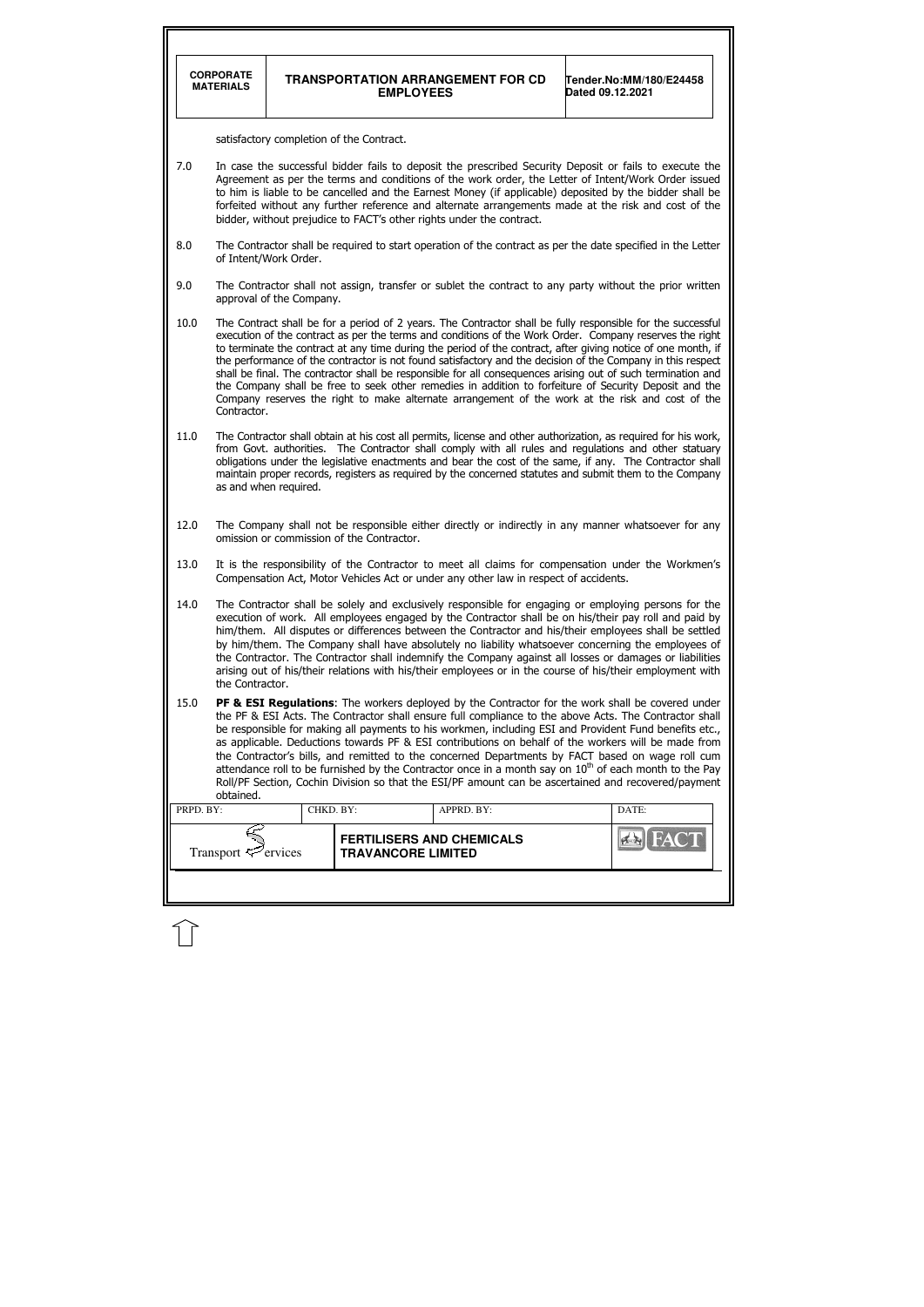|           | <b>CORPORATE</b><br><b>MATERIALS</b>                                                                                                                                                                                                                                                                                                                                                                                                                                                                                                                                                                                                                                                                                          |           | <b>EMPLOYEES</b>          | <b>TRANSPORTATION ARRANGEMENT FOR CD</b>                                                                                                                                                                                                                                                                                                                                                                            | Dated 09.12.2021 | Tender.No:MM/180/E24458 |
|-----------|-------------------------------------------------------------------------------------------------------------------------------------------------------------------------------------------------------------------------------------------------------------------------------------------------------------------------------------------------------------------------------------------------------------------------------------------------------------------------------------------------------------------------------------------------------------------------------------------------------------------------------------------------------------------------------------------------------------------------------|-----------|---------------------------|---------------------------------------------------------------------------------------------------------------------------------------------------------------------------------------------------------------------------------------------------------------------------------------------------------------------------------------------------------------------------------------------------------------------|------------------|-------------------------|
| 16.0      | If the workers are not presently registered with PF & ESI, necessary applications signed by the workers<br>shall be submitted by the Contractor for enabling their registration. It is also made clear that FACT shall<br>not make any payments to the Contractor other than the rates agreed for the work. All extra payments,<br>if any, to be made to the Contractor's workmen during the course of contract period shall be borne<br>entirely by the Contractor. In case the Contractor fails to discharge his statutory obligations leading to a<br>situation wherein FACT is to incur any expenditure/loss in their capacity as the Principal Employer, such<br>expenditure/loss shall be realized from the Contractor. |           |                           |                                                                                                                                                                                                                                                                                                                                                                                                                     |                  |                         |
| 17.0      |                                                                                                                                                                                                                                                                                                                                                                                                                                                                                                                                                                                                                                                                                                                               |           |                           | If there is any default on the part of the Contractor, an estimated amount towards ESI/PF liability<br>including would be penalty/damage shall be recovered by the Company from the bills of the Contractor.                                                                                                                                                                                                        |                  |                         |
| 18.0      | interruption.                                                                                                                                                                                                                                                                                                                                                                                                                                                                                                                                                                                                                                                                                                                 |           |                           | The Contractor shall adhere to and enforce all security, safety, fire protection and other rules of the<br>Company during the performance of the work. The Company reserves the right to prohibit entry into<br>Company's premises to the Contractor's workmen either individually or wholly without assigning any<br>reasons. In that event Contractor shall replace such workmen and conduct the services without |                  |                         |
| 19.0      | The Contractor shall furnish a list of employees whom he/they intents to take in for his/their job, to the<br>Manager Welfare of the Company and obtain approval. Similarly, when new persons are to be<br>engaged, due permission shall be taken from the Manager Welfare.                                                                                                                                                                                                                                                                                                                                                                                                                                                   |           |                           |                                                                                                                                                                                                                                                                                                                                                                                                                     |                  |                         |
| 20.0      | Insurance of the vehicle and the risk of passengers travelling in the vehicles shall be covered by the<br>Contractor to the extent of liability specified in the Motor Vehicles Act and rules made there under from<br>time to time.                                                                                                                                                                                                                                                                                                                                                                                                                                                                                          |           |                           |                                                                                                                                                                                                                                                                                                                                                                                                                     |                  |                         |
| 21.0      | Bills for the work done shall be presented by the Contractor with supporting documents once in a month<br>to the Manager Welfare, FACT-CD, who will verify and pass the bills for payment from our Finance<br>Department. Payment will be normally made within fifteen days from the date of receipt of the bill,<br>complete in all respects.                                                                                                                                                                                                                                                                                                                                                                                |           |                           |                                                                                                                                                                                                                                                                                                                                                                                                                     |                  |                         |
|           | Payment will be credited to Contractor's bank through National Electronic Fund Transfer or<br>RTGS.Contractors are required to furnish the following details along with their Banker's authorisation<br>letter.<br>a) Bank Name, (b) Branch Name, (c) MICR Code, (d) IFSC code (e) Account Type (f) Account No,.                                                                                                                                                                                                                                                                                                                                                                                                              |           |                           |                                                                                                                                                                                                                                                                                                                                                                                                                     |                  |                         |
| 22.0      | The trip timings etc. are notified in the trip schedule at Annexure-II & II-A and accordingly the buses of<br>the contractor shall start from and reach the concerned spots at the specified timings noted in the trip<br>schedule for incoming and outgoing journey. The bus has to cover all the points indicated in Annexure<br>IIA in forward and return journey while following the traffic/one way system. The trip schedule now<br>given is subject to revision at the discretion of the Company and the Contractor shall follow the revised<br>schedule as and when he/his firm is required to do so.                                                                                                                 |           |                           |                                                                                                                                                                                                                                                                                                                                                                                                                     |                  |                         |
| 23.0      | The Company reserves the right to alter the routes from time to time in case of exigencies, for which no<br>variation in payment shall be made provided the change in distance is $+/-10\%$ per day for the<br>particular route. In the case of variation beyond $+/-10\%$ payment/deduction for the variation shall<br>be effected on a pro-rata basis at the rates as per the contract.                                                                                                                                                                                                                                                                                                                                     |           |                           |                                                                                                                                                                                                                                                                                                                                                                                                                     |                  |                         |
| 24.0      |                                                                                                                                                                                                                                                                                                                                                                                                                                                                                                                                                                                                                                                                                                                               |           |                           | The punctuality of arrival of contractor's bus at the factory premises is of paramount importance. In<br>cases of delay in the scheduled arrival of the bus at the Factory, an amount of Rs.100/- (Rupees one<br>hundred only) for every 15 Minutes delay or part thereof subject to a maximum of Rs.200/- per trip per                                                                                             |                  |                         |
| PRPD. BY: |                                                                                                                                                                                                                                                                                                                                                                                                                                                                                                                                                                                                                                                                                                                               | CHKD. BY: |                           | APPRD. BY:                                                                                                                                                                                                                                                                                                                                                                                                          |                  | DATE:                   |
|           | Transport $\leq$ ervices                                                                                                                                                                                                                                                                                                                                                                                                                                                                                                                                                                                                                                                                                                      |           | <b>TRAVANCORE LIMITED</b> | <b>FERTILISERS AND CHEMICALS</b>                                                                                                                                                                                                                                                                                                                                                                                    |                  |                         |
|           |                                                                                                                                                                                                                                                                                                                                                                                                                                                                                                                                                                                                                                                                                                                               |           |                           |                                                                                                                                                                                                                                                                                                                                                                                                                     |                  |                         |

 $\widehat{\mathbb{U}}$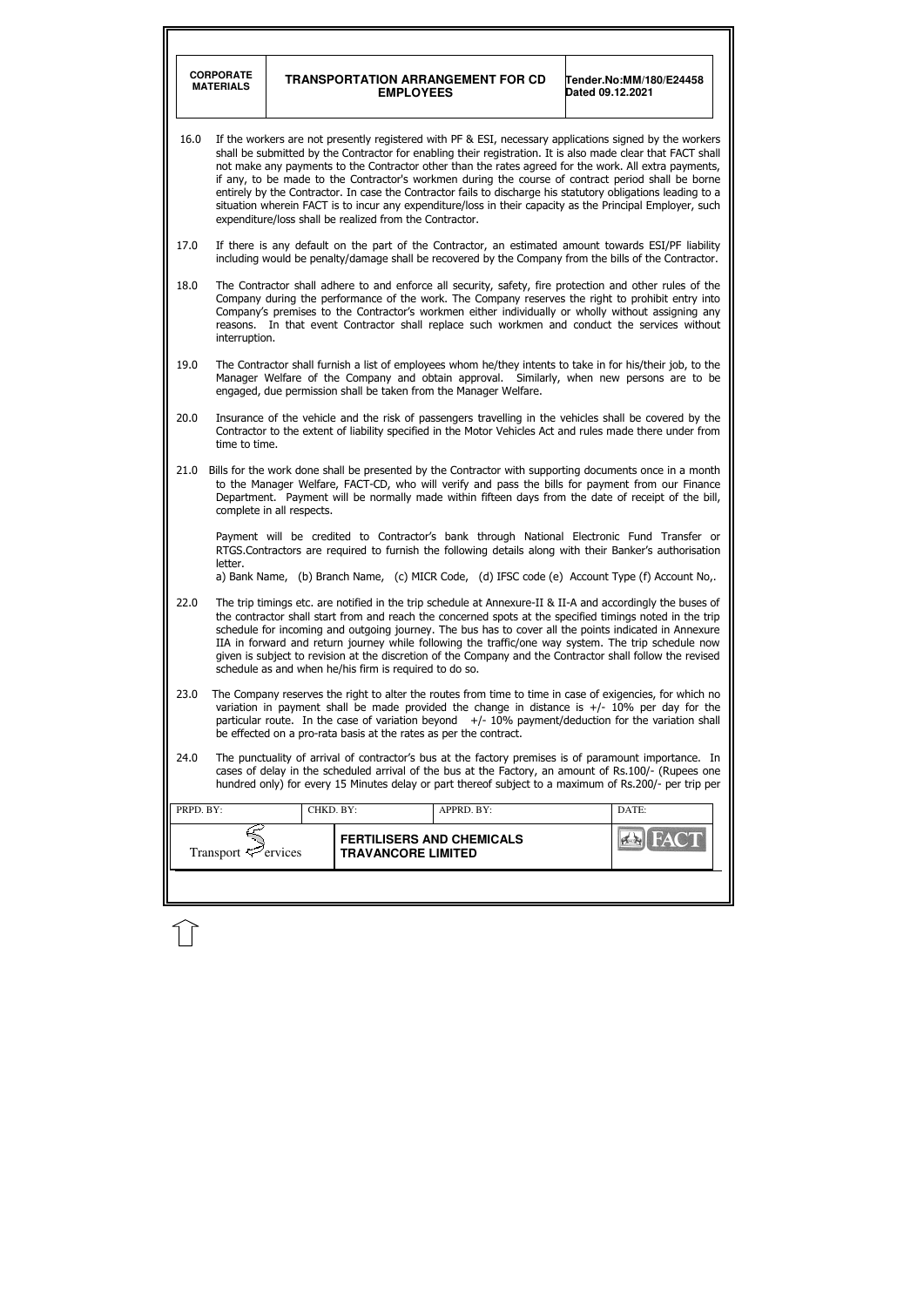| <b>CORPORATE</b><br><b>MATERIALS</b><br>25.0<br>26.0<br>27.0<br>28.0<br>29.0<br>30.0<br>31.0<br>32.0<br>PRPD. BY: |                                                                                                                                                                                                                                                                                                                                                                                                                                                                                                                                                                                                                                                                                                                           |                                                                                                                                                                                                                                                                                                                                                                                                                                                                                                                                                                                                                                                                                                                                                                                                                                       |                                                                                               |                                                                                                                                                                                                                                                                                                                                                                                                                                                                                                                                                                                                                                                     |  |  |  |
|-------------------------------------------------------------------------------------------------------------------|---------------------------------------------------------------------------------------------------------------------------------------------------------------------------------------------------------------------------------------------------------------------------------------------------------------------------------------------------------------------------------------------------------------------------------------------------------------------------------------------------------------------------------------------------------------------------------------------------------------------------------------------------------------------------------------------------------------------------|---------------------------------------------------------------------------------------------------------------------------------------------------------------------------------------------------------------------------------------------------------------------------------------------------------------------------------------------------------------------------------------------------------------------------------------------------------------------------------------------------------------------------------------------------------------------------------------------------------------------------------------------------------------------------------------------------------------------------------------------------------------------------------------------------------------------------------------|-----------------------------------------------------------------------------------------------|-----------------------------------------------------------------------------------------------------------------------------------------------------------------------------------------------------------------------------------------------------------------------------------------------------------------------------------------------------------------------------------------------------------------------------------------------------------------------------------------------------------------------------------------------------------------------------------------------------------------------------------------------------|--|--|--|
|                                                                                                                   |                                                                                                                                                                                                                                                                                                                                                                                                                                                                                                                                                                                                                                                                                                                           | <b>EMPLOYEES</b>                                                                                                                                                                                                                                                                                                                                                                                                                                                                                                                                                                                                                                                                                                                                                                                                                      | <b>TRANSPORTATION ARRANGEMENT FOR CD</b>                                                      | Tender.No:MM/180/E24458<br>Dated 09.12.2021                                                                                                                                                                                                                                                                                                                                                                                                                                                                                                                                                                                                         |  |  |  |
|                                                                                                                   | vehicle shall be recovered from the contractor towards liquidated damages for late arrivals. Delay in<br>trips beyond half an hour will be treated as non-operations. Whenever there is delay in arrivals for<br>reasons attributable to the Contractor, such as late starting, break-downs of vehicles, etc., the resultant<br>monetary loss suffered by our employees on account of late punching shall be realized from the<br>Contractor. Further, in case of failure of operation/non operation of any trip or trips thereof, double the<br>rate per trip, the rate per trip being calculated by dividing the total contract amount per day with the<br>total number of trips per bus, will be recovered as penalty. |                                                                                                                                                                                                                                                                                                                                                                                                                                                                                                                                                                                                                                                                                                                                                                                                                                       |                                                                                               |                                                                                                                                                                                                                                                                                                                                                                                                                                                                                                                                                                                                                                                     |  |  |  |
|                                                                                                                   |                                                                                                                                                                                                                                                                                                                                                                                                                                                                                                                                                                                                                                                                                                                           | The Contractor shall make his own arrangements for the filling of fuel, lubricants, etc., and check the<br>conditions of the vehicles before each trip and attend to required maintenance at his own expenses.                                                                                                                                                                                                                                                                                                                                                                                                                                                                                                                                                                                                                        |                                                                                               |                                                                                                                                                                                                                                                                                                                                                                                                                                                                                                                                                                                                                                                     |  |  |  |
|                                                                                                                   | the Company.                                                                                                                                                                                                                                                                                                                                                                                                                                                                                                                                                                                                                                                                                                              |                                                                                                                                                                                                                                                                                                                                                                                                                                                                                                                                                                                                                                                                                                                                                                                                                                       | conditions of seats and protection from rain are to be up to the satisfaction of the Company. | The Contractor shall produce all vehicles for inspection by the Company before placing the vehicles for<br>the work under this agreement. Replacement of vehicles shall also be subject to the prior inspection by<br>The condition of the vehicles including the operation of the doors and windows,                                                                                                                                                                                                                                                                                                                                               |  |  |  |
|                                                                                                                   |                                                                                                                                                                                                                                                                                                                                                                                                                                                                                                                                                                                                                                                                                                                           | liable for such lapse for those particular days.                                                                                                                                                                                                                                                                                                                                                                                                                                                                                                                                                                                                                                                                                                                                                                                      |                                                                                               | The contractor(s) shall be liable to run the vehicle(s) for transporting the Company employees, during<br>exigencies, as per specific request from the Company, to places other than those given in the trip<br>schedules. Whenever such special requests are met by the Contractor, additional payment shall be<br>made by the Company at the rates specified in the contract for the distance run in excess of the normal<br>daily running distance, calculated on pro rata basis. During the above arrangements, if the contractor is<br>not able to run the scheduled trips solely due to running such extra trips, the Contractor shall not be |  |  |  |
|                                                                                                                   |                                                                                                                                                                                                                                                                                                                                                                                                                                                                                                                                                                                                                                                                                                                           | The contractor shall be liable to run the vehicles for additional distances, as per the requirement of the<br>company, while idling at CD, for the rate equalling only to the cost incurred by the contractor for the<br>quantity of diesel to cover that distance.                                                                                                                                                                                                                                                                                                                                                                                                                                                                                                                                                                   |                                                                                               |                                                                                                                                                                                                                                                                                                                                                                                                                                                                                                                                                                                                                                                     |  |  |  |
|                                                                                                                   |                                                                                                                                                                                                                                                                                                                                                                                                                                                                                                                                                                                                                                                                                                                           | If any work entrusted with other parties by the company is obstructed by, interfered with or caused to<br>be interfered with, to the detriment of the company's interest by the contractor or his employees; the<br>contract shall be terminated without notice and the remaining work for the un-expired portion of this<br>contract arranged by the company through other parties at the contractor's risk and cost. The decision<br>whether the company's work has been interfered with or obstructed, shall be taken by the company<br>and it shall be final.                                                                                                                                                                                                                                                                     |                                                                                               |                                                                                                                                                                                                                                                                                                                                                                                                                                                                                                                                                                                                                                                     |  |  |  |
|                                                                                                                   |                                                                                                                                                                                                                                                                                                                                                                                                                                                                                                                                                                                                                                                                                                                           | <b>FORCE MAJEURE:</b><br>Neither the Contractor nor the Company shall be considered in default in<br>performance of their obligation so long as such performance is prevented or delayed because of strikes,<br>war, hostilities, revolution, civil commotion, epidemic, accidents, fire, wind, flood or because of any law<br>and order proclamation, regulation or ordinance of Government or sub-division thereof or because of<br>any act of God. However on Strike / Hartal days, when police escort is provided, the contractor is liable<br>to operate the schedule(s) as per the directions given by the company.                                                                                                                                                                                                             |                                                                                               |                                                                                                                                                                                                                                                                                                                                                                                                                                                                                                                                                                                                                                                     |  |  |  |
|                                                                                                                   |                                                                                                                                                                                                                                                                                                                                                                                                                                                                                                                                                                                                                                                                                                                           | If the Contractor becomes insolvent or in the event of his going into liquidation or winding up his business,<br>as the case may be, or if in the opinion of the Company, fails to fulfill his obligations in the execution of the<br>work to Company's satisfaction, the Company may forthwith terminate the contract or take it over in whole<br>or in part and employ any other agency or agencies to continue the work or get it done departmentally and<br>forfeit the contractor's security deposit and retention money without prejudice to the Company's rights to<br>claim compensation from the contractor for losses or damages suffered by the Company as a result of the<br>above arrangements. The Contractor shall have no claim for compensation for any loss that may occur<br>consequent to the above arrangements. |                                                                                               |                                                                                                                                                                                                                                                                                                                                                                                                                                                                                                                                                                                                                                                     |  |  |  |
|                                                                                                                   |                                                                                                                                                                                                                                                                                                                                                                                                                                                                                                                                                                                                                                                                                                                           |                                                                                                                                                                                                                                                                                                                                                                                                                                                                                                                                                                                                                                                                                                                                                                                                                                       |                                                                                               | The Contractor and his employees are expected to abide by the discipline and traffic regulations as directed                                                                                                                                                                                                                                                                                                                                                                                                                                                                                                                                        |  |  |  |
|                                                                                                                   | Transport $\leq$ ervices                                                                                                                                                                                                                                                                                                                                                                                                                                                                                                                                                                                                                                                                                                  | CHKD. BY:<br><b>TRAVANCORE LIMITED</b>                                                                                                                                                                                                                                                                                                                                                                                                                                                                                                                                                                                                                                                                                                                                                                                                | APPRD. BY:<br><b>FERTILISERS AND CHEMICALS</b>                                                | DATE:                                                                                                                                                                                                                                                                                                                                                                                                                                                                                                                                                                                                                                               |  |  |  |
|                                                                                                                   |                                                                                                                                                                                                                                                                                                                                                                                                                                                                                                                                                                                                                                                                                                                           |                                                                                                                                                                                                                                                                                                                                                                                                                                                                                                                                                                                                                                                                                                                                                                                                                                       |                                                                                               |                                                                                                                                                                                                                                                                                                                                                                                                                                                                                                                                                                                                                                                     |  |  |  |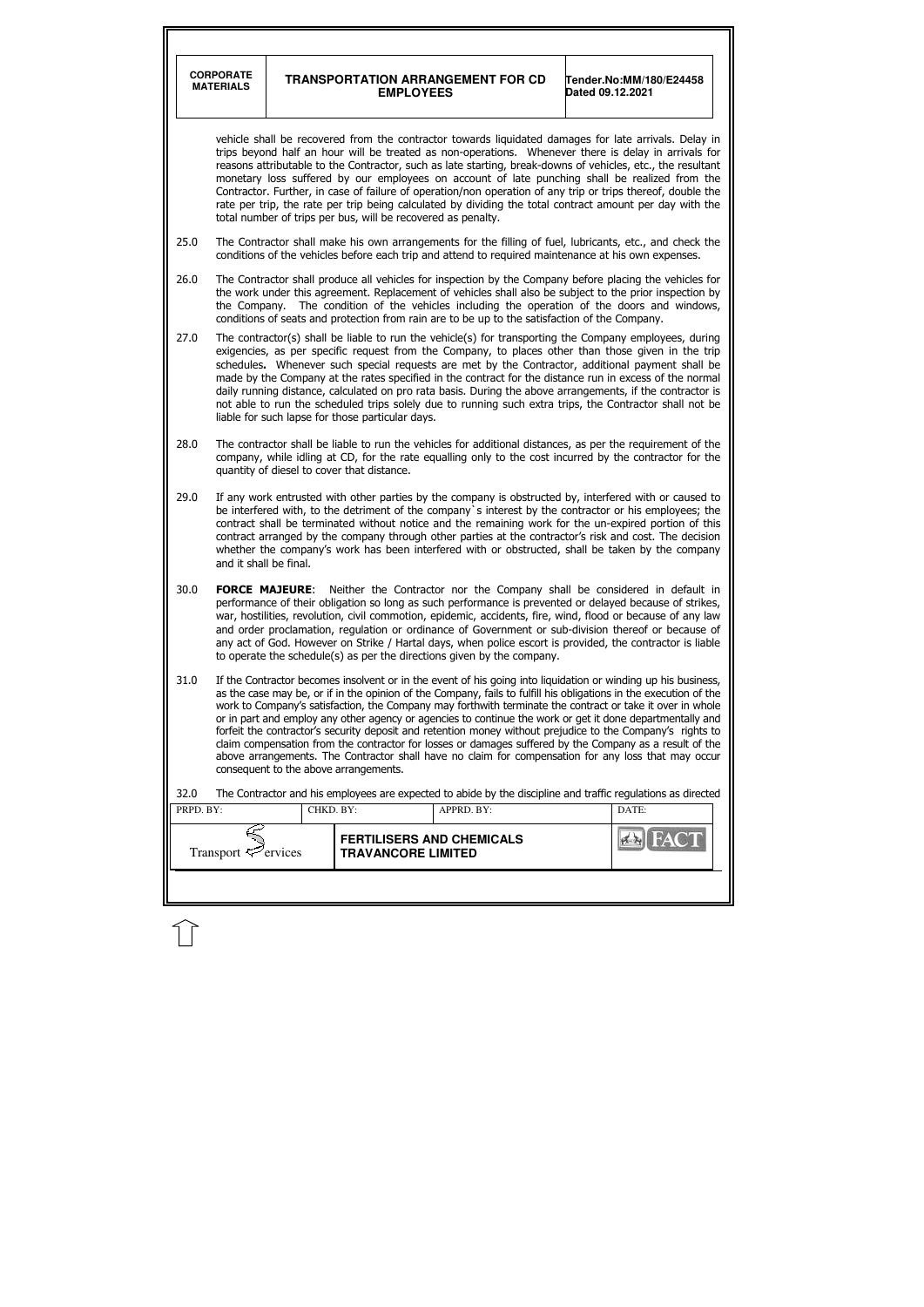|                                                                                                                                                                                                                                                                                                                            | <b>CORPORATE</b><br><b>MATERIALS</b> |                                    | <b>EMPLOYEES</b>          | <b>TRANSPORTATION ARRANGEMENT FOR CD</b>                             | Tender.No:MM/180/E24458<br>Dated 09.12.2021                                                                                                                                                                                                                                                                             |  |  |
|----------------------------------------------------------------------------------------------------------------------------------------------------------------------------------------------------------------------------------------------------------------------------------------------------------------------------|--------------------------------------|------------------------------------|---------------------------|----------------------------------------------------------------------|-------------------------------------------------------------------------------------------------------------------------------------------------------------------------------------------------------------------------------------------------------------------------------------------------------------------------|--|--|
| by the Company and CISF personnel from time to time within the Company area. The Company reserves<br>the right to demand the removal of the Contractor or his employees who have been declared by the<br>Company as offending its directives, without relieving the Contractor from his obligations under the<br>contract. |                                      |                                    |                           |                                                                      |                                                                                                                                                                                                                                                                                                                         |  |  |
| 33.0                                                                                                                                                                                                                                                                                                                       |                                      |                                    |                           | public, neighbouring organizations, workmen engaged in the work etc. | The Contractor shall assume all liabilities for, and keep the Company wholly indemnified against, all<br>actions or suits, costs, damages, charges and expenses arising out of or in connection with carrying out<br>of the work covered by the contract whether such suit or claims is brought about by members of the |  |  |
| 34.0                                                                                                                                                                                                                                                                                                                       |                                      | <b>ENTIRETY OF CONTRACT:</b>       |                           |                                                                      |                                                                                                                                                                                                                                                                                                                         |  |  |
|                                                                                                                                                                                                                                                                                                                            |                                      |                                    |                           | specifically agreed to in that behalf in writing by the Company.     | The contract includes all of the agreement between the Contractor and the Company and no other<br>communication or proposal or understanding, written, oral or implied shall be considered to be included<br>in the work order or form part of the contract between the Contractor and the Company unless               |  |  |
|                                                                                                                                                                                                                                                                                                                            |                                      | - VII, Annexure - VI will prevail. |                           |                                                                      | OTHER TERMS AND CONDITIONS: All other terms and conditions shall be as per our "Standard<br>Terms and Conditions of Contract - Annexure -VII. In case of any contradiction between Special<br>Terms and Conditions - Annexure - VI and Standard Terms and Conditions of Contract - Annexure                             |  |  |
|                                                                                                                                                                                                                                                                                                                            |                                      |                                    |                           |                                                                      |                                                                                                                                                                                                                                                                                                                         |  |  |
|                                                                                                                                                                                                                                                                                                                            |                                      |                                    |                           |                                                                      |                                                                                                                                                                                                                                                                                                                         |  |  |
|                                                                                                                                                                                                                                                                                                                            |                                      |                                    |                           |                                                                      |                                                                                                                                                                                                                                                                                                                         |  |  |
|                                                                                                                                                                                                                                                                                                                            |                                      |                                    |                           |                                                                      |                                                                                                                                                                                                                                                                                                                         |  |  |
|                                                                                                                                                                                                                                                                                                                            |                                      |                                    |                           |                                                                      |                                                                                                                                                                                                                                                                                                                         |  |  |
|                                                                                                                                                                                                                                                                                                                            |                                      |                                    |                           |                                                                      |                                                                                                                                                                                                                                                                                                                         |  |  |
|                                                                                                                                                                                                                                                                                                                            |                                      |                                    |                           |                                                                      |                                                                                                                                                                                                                                                                                                                         |  |  |
|                                                                                                                                                                                                                                                                                                                            |                                      |                                    |                           |                                                                      |                                                                                                                                                                                                                                                                                                                         |  |  |
|                                                                                                                                                                                                                                                                                                                            |                                      |                                    |                           |                                                                      |                                                                                                                                                                                                                                                                                                                         |  |  |
|                                                                                                                                                                                                                                                                                                                            |                                      |                                    |                           |                                                                      |                                                                                                                                                                                                                                                                                                                         |  |  |
|                                                                                                                                                                                                                                                                                                                            |                                      |                                    |                           |                                                                      |                                                                                                                                                                                                                                                                                                                         |  |  |
|                                                                                                                                                                                                                                                                                                                            |                                      |                                    |                           |                                                                      |                                                                                                                                                                                                                                                                                                                         |  |  |
|                                                                                                                                                                                                                                                                                                                            |                                      |                                    |                           |                                                                      |                                                                                                                                                                                                                                                                                                                         |  |  |
|                                                                                                                                                                                                                                                                                                                            |                                      |                                    |                           |                                                                      |                                                                                                                                                                                                                                                                                                                         |  |  |
|                                                                                                                                                                                                                                                                                                                            |                                      |                                    |                           |                                                                      |                                                                                                                                                                                                                                                                                                                         |  |  |
|                                                                                                                                                                                                                                                                                                                            |                                      |                                    |                           |                                                                      |                                                                                                                                                                                                                                                                                                                         |  |  |
| PRPD. BY:                                                                                                                                                                                                                                                                                                                  |                                      | CHKD. BY:                          |                           | APPRD. BY:<br><b>FERTILISERS AND CHEMICALS</b>                       | DATE:<br><b>FACT</b>                                                                                                                                                                                                                                                                                                    |  |  |
|                                                                                                                                                                                                                                                                                                                            | Transport $\mathcal{F}$ ervices      |                                    | <b>TRAVANCORE LIMITED</b> |                                                                      |                                                                                                                                                                                                                                                                                                                         |  |  |

 $\widehat{\mathbb{U}}$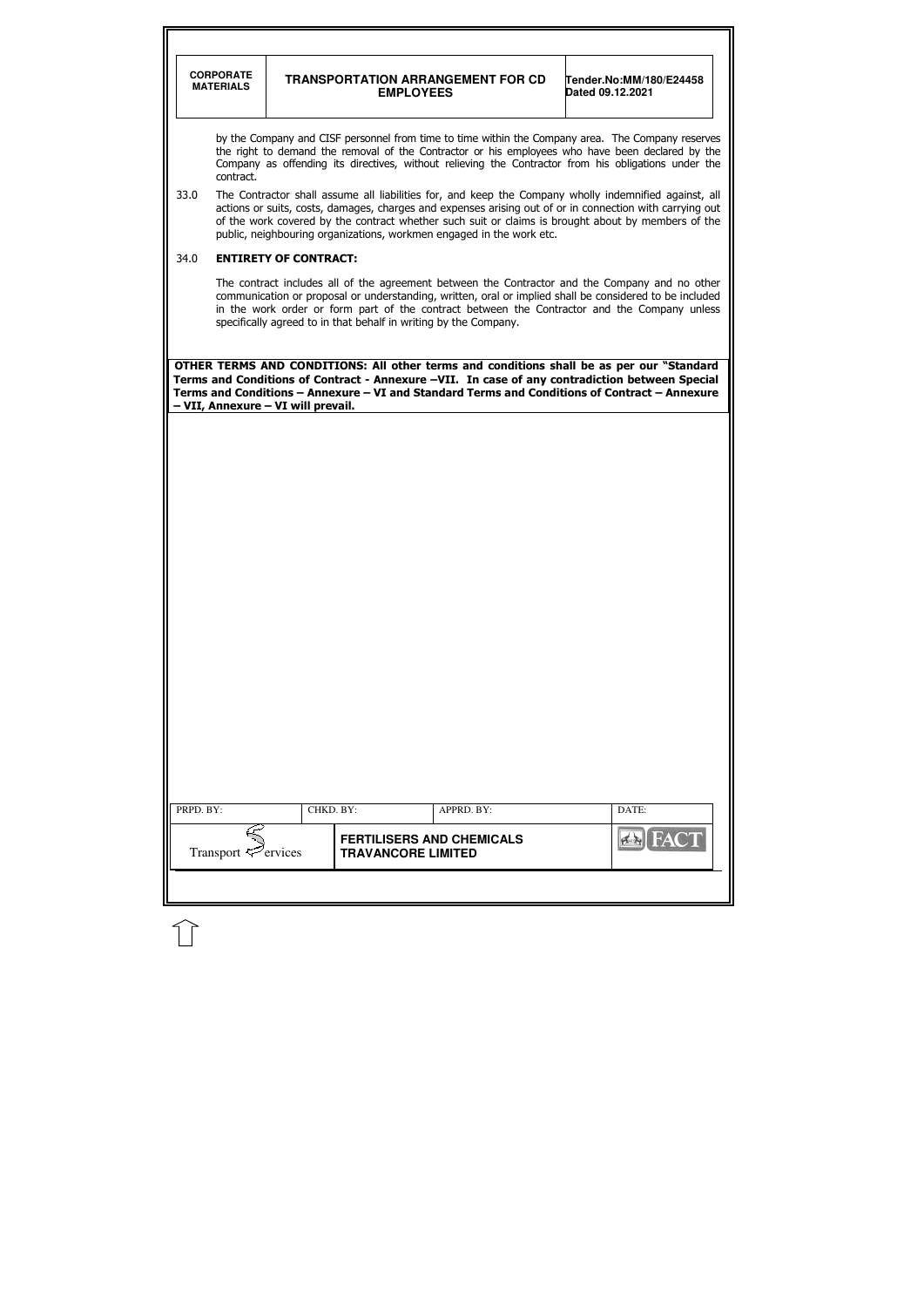| <b>CORPORATE</b><br><b>TRANSPORTATION ARRANGEMENT FOR CD</b><br><b>MATERIALS</b><br><b>EMPLOYEES</b>                                                                                                                                                                                                                                                                                                                                                                                                                                                                                                                                                                                                                 |  |                                                               |  | Dated 09.12.2021 | Tender.No:MM/180/E24458 |  |  |
|----------------------------------------------------------------------------------------------------------------------------------------------------------------------------------------------------------------------------------------------------------------------------------------------------------------------------------------------------------------------------------------------------------------------------------------------------------------------------------------------------------------------------------------------------------------------------------------------------------------------------------------------------------------------------------------------------------------------|--|---------------------------------------------------------------|--|------------------|-------------------------|--|--|
| <b>ANNEXURE: VII</b>                                                                                                                                                                                                                                                                                                                                                                                                                                                                                                                                                                                                                                                                                                 |  |                                                               |  |                  |                         |  |  |
| STANDARD TERMS AND CONDITIONS OF CONTRACT                                                                                                                                                                                                                                                                                                                                                                                                                                                                                                                                                                                                                                                                            |  |                                                               |  |                  |                         |  |  |
| 00.<br><b>CONTENTS:</b><br><b>GENERAL:</b><br>01.<br><b>SECURITY DEPOSIT:</b><br>02.<br>03.<br>RATES:<br>04.<br><b>PAYMENT:</b><br>QUANTITY:<br>05.<br><b>CONTINUITY OF WORK:</b><br>06.<br><b>RESPONSIBILITY FOR MATERIAL:</b><br>07.<br><b>SECURITY &amp; SAFETY REGULATIONS:</b><br>08.<br><b>STATUTORY OBLIGATIONS:</b><br>09.<br>10.<br><b>CONTRACTOR's WORKMEN:</b><br>11.<br>DEFAULT:<br>12.<br><b>TERMINATION:</b><br>13.<br><b>FORCE MAJEURE:</b><br><b>ASSIGNMENT:</b><br>14.<br>APPLICABLE LAW & SETTLEMENT OF BILLS:<br>15.<br><b>ENVIRONMENT MANAGEMENT SYSTEM:</b><br>16.<br>FRAUD PREVENTION POLICY OF FACT:<br>17.                                                                                   |  |                                                               |  |                  |                         |  |  |
| 01.<br><b>GENERAL:</b><br><b>"FACT"</b> shall mean the Fertilisers and Chemicals Travancore Limited, with registered office at<br>Udyogamandal and its operating Divisions at Udyogamandal and Ambalamedu.<br>"Contractor" shall mean the firm/company/individual, who has been awarded the work order<br>(Contract) against their bid in response to the enquiry issued by FACT.<br>The Contractor shall return to FACT the duplicate copy of the work order with terms and conditions<br>duly acknowledged and signed in confirmation of having accepted the order as per terms and<br>conditions mentioned.<br>The Contractor shall execute within 15days from the date of receipt of FACT's Letter of Intent, an |  |                                                               |  |                  |                         |  |  |
| agreement in stamp paper in the form prescribed by FACT and shall bear all expenses incidental<br>thereto.<br>The contract once awarded will not imply that the Contractor has exclusive right for the particular job.<br>The Contractor is deemed to have carefully examined and satisfied himself on the nature and extent<br>of work to be executed and no claims for any extra payment shall be admissible under any<br>circumstances.<br>FACT shall not in any way be responsible to the Contractor for payment of compensation for hold up<br>of work, if any, due to any situation beyond the control of FACT.                                                                                                |  |                                                               |  |                  |                         |  |  |
| 02.<br><b>SECURITY DEPOSIT:</b><br>The contractor) shall remit interest free Security Deposit (SD) equivalent to <b>three percent (3%) of</b><br>the total contract value by DD/NEFT/RTGS or by Bank Guarantee issued by a Nationalised /<br>Scheduled Bank as per the Proforma prescribed within 15 days of issue of award of Letter Of Intent<br>or contract, whichever is earlier. The Bank Guarantee shall be valid till the expiry of the contract with<br>a claim period of six months thereafter.<br>PRPD. BY:<br>CHKD. BY:<br>APPRD. BY:<br>DATE:                                                                                                                                                            |  |                                                               |  |                  |                         |  |  |
| Transport $\mathcal{F}$ ervices                                                                                                                                                                                                                                                                                                                                                                                                                                                                                                                                                                                                                                                                                      |  | <b>FERTILISERS AND CHEMICALS</b><br><b>TRAVANCORE LIMITED</b> |  |                  | $7 - 1$                 |  |  |
|                                                                                                                                                                                                                                                                                                                                                                                                                                                                                                                                                                                                                                                                                                                      |  |                                                               |  |                  |                         |  |  |

 $\widehat{1}$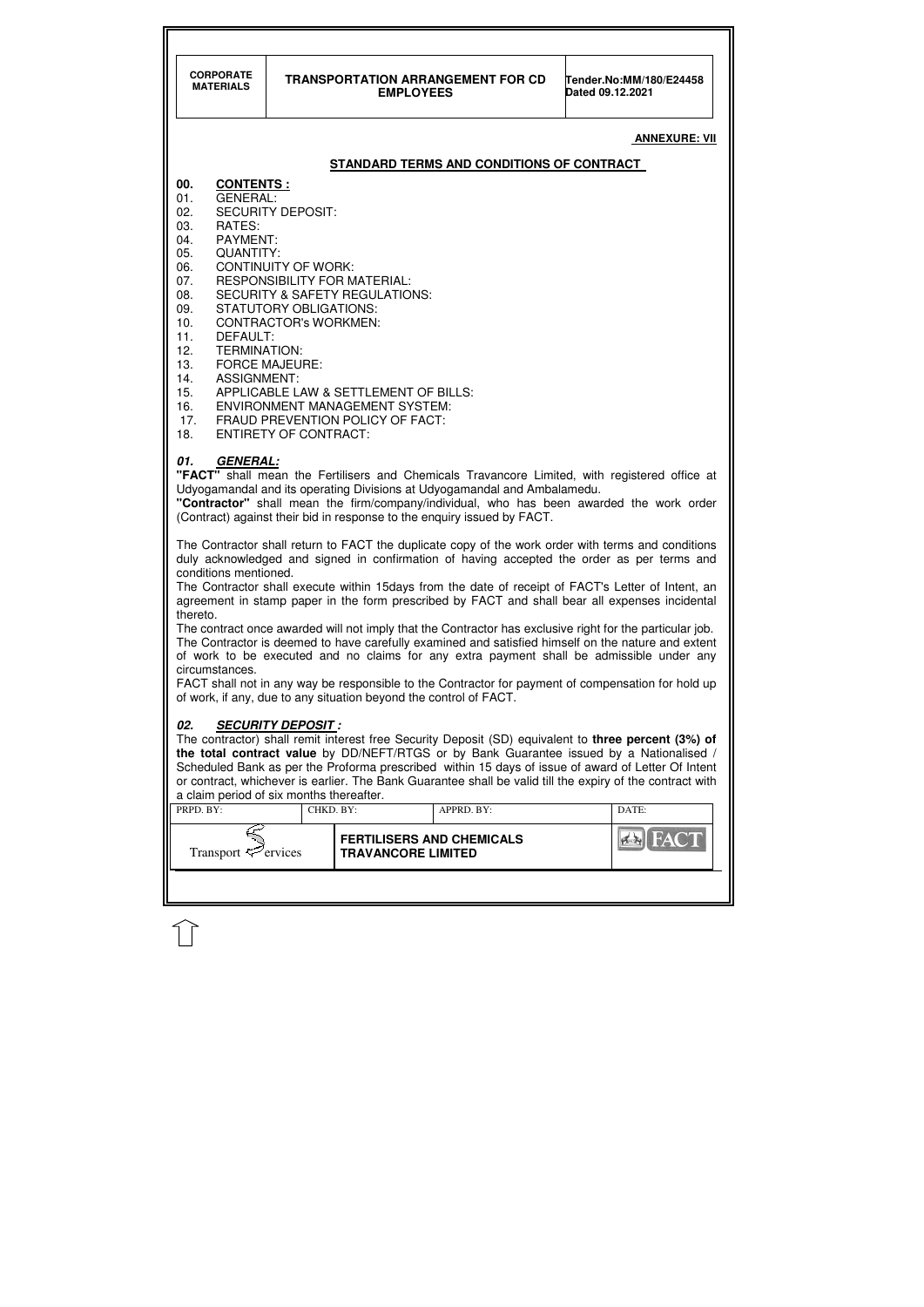**CORPORATE** 

#### **TRANSPORTATION ARRANGEMENT FOR CD EMPLOYEES**

**Tender.No:MM/180/E24458 Dated 09.12.2021** 

| PRPD. BY:                       | CHKD. BY: |                                                               | APPRD. BY: | DATE: |
|---------------------------------|-----------|---------------------------------------------------------------|------------|-------|
| Transport $\mathcal{P}$ ervices |           | <b>FERTILISERS AND CHEMICALS</b><br><b>TRAVANCORE LIMITED</b> |            | HACT  |
|                                 |           |                                                               |            |       |

The EMD (if applicable) remitted by the Contractor can be adjusted towards security deposit, if so desired by him. Such EMD shall be returned only on remittance of requisite Security Deposit. The Security Deposit shall not be released until the work as per the Contract is satisfactorily completed and accepted and final bills paid. Any amount due from the Contractor to FACT shall be deducted from the Security Deposit without prejudice to FACT's right to claim balance amount, if any, from the Contractor.

The violation of any of the terms and conditions of Contract by the Contractor shall be liable to forfeiture of the Security Deposit and disqualification from further work with FACT without prejudice to FACT's right to avail other remedies.

#### **03. RATES:**

The rates shall be inclusive of all incidental and other charges excluding GST which may have to be incurred by the Contractor in execution of the work as per this contract. The rates shall be firm for the period of contract.

Rate revision on account of changes in the price of High Speed Diesel (HSD) oil shall be effected only if specified in the Special Terms and conditions, in which case, the HSD price at KOCHI on the date of bid opening (Techno-Commercial Part) shall be the base rate for this purpose.

### **04. PAYMENT :**

Payment shall be effected, on presentation of the bills to the Chief Manager(Fin)-Bills duly certified by the authorised person specified in the special conditions attached. Final settlement of contractors bill shall be made after deduction of (1) amounts due from them to FACT on account of shortage / damages / loss to the goods entrusted to them, (2) statutory levies such as PF liability, Income Tax, TDS on GST etc. if any and (3) any other amount due from the contractor for any other reason. If the amount due from the contractor is more than the amount due to the contractor, the contractor shall arrange to pay FACT the difference without delay.

### **05 QUANTITY** :

Quantity given in the contract is only an approximate indication and FACT does not guarantee the total quantity to be transported. FACT reserves the right to reduce or increase the quantity at any time without assigning any reason whatsoever and does not give any guarantee regarding the quantity. The Contractor has no right to claim loss / loss of profit on account of reduction in revenue arising out of variation in quantity made available for transport.

## 06. CONTINUITY OF WORK :

The contract shall not mean continuity of work for the Contractor. The Contractor shall contact the authorised representatives of FACT for obtaining instructions. The instructions given over telephone have also to be complied with.

### **07. RESPONSIBILITY FOR MATERIAL:**

The Contractor shall be responsible for the material entrusted to him and shall compensate FACT for any shortage or damage while the goods are in his custody.

### **08. SECURITY & SAFETY REGULATIONS :**

The Contractor shall strictly observe the Security and Safety Regulations of FACT. Any loss or damage incurred by FACT, on account of the neglect or failure of the Contractor or the Contractor's employees, representatives including the crew of the vehicles/tankers to observe the security and safety regulations shall be to the Contractor's account.

Smoking and carrying smoking material (including matches) inside FACT premises is prohibited due to safety reasons and the Contractor shall ensure that his employees, representatives and crew comply with this.

Any damage caused to any of FACT's buildings, equipment, vehicles, crafts etc. and that of any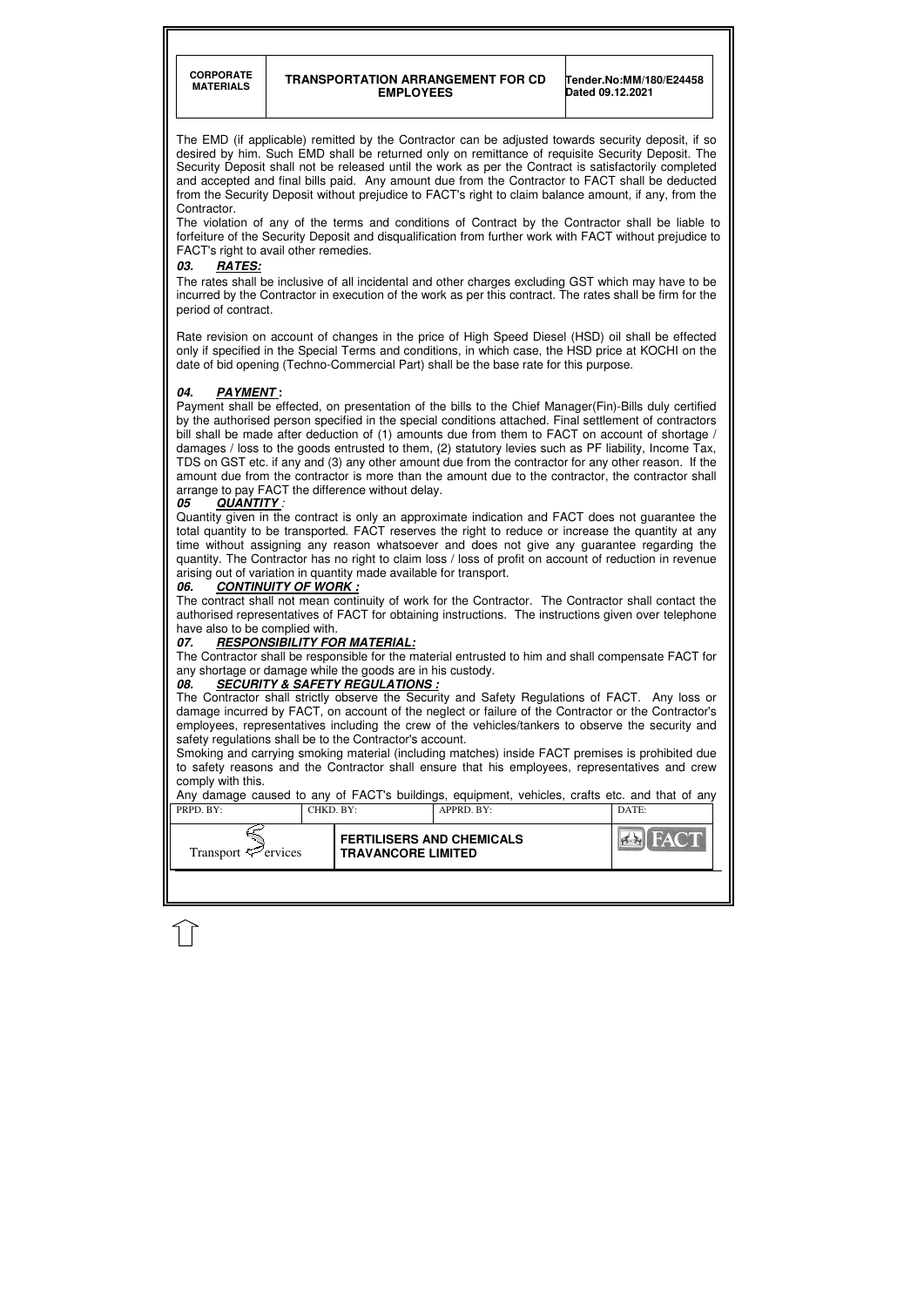**CORPORATE** 

#### **TRANSPORTATION ARRANGEMENT FOR CD EMPLOYEES**

**Tender.No:MM/180/E24458 Dated 09.12.2021** 

| <b>FERTILISERS AND CHEMICALS</b><br>Transport $\leq$ ervices<br><b>TRAVANCORE LIMITED</b> | PRPD. BY: | CHKD. BY: | $APPRD$ . $BY$ : | DATE: |
|-------------------------------------------------------------------------------------------|-----------|-----------|------------------|-------|
|                                                                                           |           |           |                  |       |

other contractor/s due to the negligence of the Contractor, his employees, his representatives and crew shall be to the account of the Contractor and FACT shall be indemnified and compensated in all such respects by the Contractor.

All precautions in transporting and handling whether stipulated or not shall be adhered to by the Contractor. The Contractor shall exercise care, diligence and promptness in the work and adhere to transport Rules and regulations, statutory obligations and all other Rules and Laws that have a bearing on the work. Any damages/shortages/penalties or any action legal or otherwise arising out of the Contractor's delay or failure or negligence or breach of statutory obligations shall be to the Contractor's account. If any loss/expenditure arising from the breach thereof is not met satisfactorily by the Contractor, FACT reserves the right to withhold payment of bills/Security Deposit and discharge the obligations of the Contractor without prejudice to FACT claiming from the Contractor full value of damages/compensation. The account rendered by FACT in this connection shall be treated as final.

The vehicles/tankers, if any, employed during the course of the execution of the Contract, shall have valid permits for carrying out the intended task.

Due safety requirements in handling and transporting hazardous chemicals like liquid Sulphuric Acid, Sulphuric Acid etc. filled in tankers, as provided vide Motor Vehicles Act 1988 and the Central Motor Vehicle Rules 1989 and regulations formulated from time to time by the proper authority, shall be adhered to by the Contractor at his own expense. The vehicles shall be legibly and conspicuously marked with an emergency information panel, as applicable, in each of the three places as per Rule 134 of the Central Motor Vehicle Rules 1989. Further any person driving the vehicle employed in the work as per the Contract shall have the ability to read and write at least one Indian language as per rule 9 of the Central Motor Vehicle Rules 1989 and Rules 4 of the Central Motor Vehicles (amended) Rules 1993.

The vehicles shall be equipped with all the necessary safety appliances/equipment for emergency and rescue purpose as stipulated in Motor Vehicles Act 1988 and rules thereto.

#### **09. STATUTORY OBLIGATIONS**

The Contractor shall comply with the requirements of all Local, State and Central Govt. Acts, Rules Regulations, By-Laws, Orders etc, in force from time to time and in particular Indian Factories Act, Workmen's Compensations Act, Contract Labour (regulations and abolition) Act 1970, Minimum Wages Act 1936, The Mines Act 1952, The Explosives Act 1884 and all other relevant Acts and Laws as amended from time to time in so far as they are or may be applicable to the execution of works as per this contract.

The Contractor shall obtain at his cost all permits, license and other authorisation, as required for his work, from Govt. authorities. The Contractor shall maintain proper records & registers as required by the concerned statutes and submit them to FACT as and when required.

Proper records of payment of wages to workers/labourers/crew etc. engaged in the work shall be maintained by the Contractor and produced for inspection when required by FACT.

The Contractor shall be responsible for all payments to his workmen including Employees State Insurance and Provident Fund benefits etc., if any, i.e. FACT shall not make any payments to the Contractor other than the rates agreed for the work. All extra payments, if any, to be made to the Contractor's workmen during the course of contract period shall be borne entirely by the Contractor.

In case the Contractor fails to discharge his statutory obligations leading to a situation wherein FACT is to incur any expenditure/loss in their capacity as the Principal Employer such expenditure/loss shall be realised from the Contractor.

#### **10. CONTRACTOR's WORKMEN**

FACT shall have no dealing with the Contractor's workmen or their Union. FACT reserves the right to debar any of the contractor's employees/workmen/crew from entering FACT premises for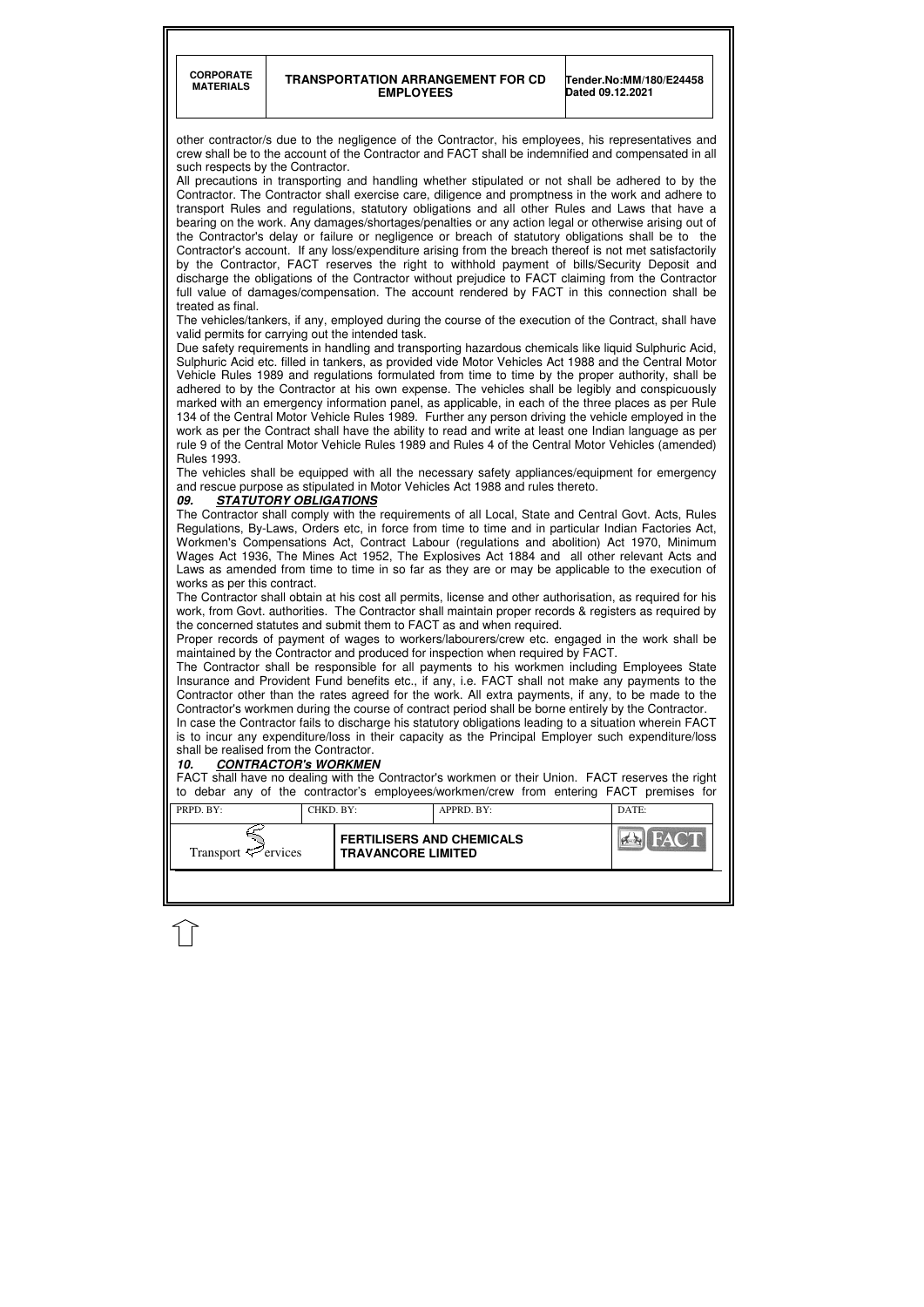| PRPD. BY:<br>CHKD. BY:          |  | $APPRD$ . BY:                                                 |  | DATE: |
|---------------------------------|--|---------------------------------------------------------------|--|-------|
| Transport $\mathcal{P}$ ervices |  | <b>FERTILISERS AND CHEMICALS</b><br><b>TRAVANCORE LIMITED</b> |  |       |
|                                 |  |                                                               |  |       |

### whatever reason FACT deems fit.

### **11. DEFAULT:**

In the event of failure on the part of the Contractor to execute the Contract to FACT's satisfaction, FACT may, at their option, either recover from the Contractor liquidated damages as prescribed in the "Special Conditions", if any, or at the risk and cost of the Contractor and without prejudice to FACT's other rights as per the Contract, terminate the Contract wholly or partially and carry out the work through other contractors or by themselves.

#### **12. TERMINATION :**

If any work entrusted with other contractors by FACT is obstructed by, interfered with or caused to be interfered with by the Contractor, his employees, his representatives or crew, the contract shall be terminated without notice and the remaining work for the unexpired portion of the contract arranged by FACT through others at the Contractor's risk and cost.

Neither the Contractor nor FACT shall be considered in default in the performance of their obligations under the Work Order so long as the performance is prevented or delayed because of Force Majeure conditions like war or hostilities, riots or civil commotion, earth quake, flood or tempest, drought, accident, fire or explosion, labour strike or lock-out or Act-of-God or because of any law and order proclamation, regulation or ordinance of Government or subdivision there of and situation arising out of our plant break downs. Notice of a Force Majeure situation shall be given by the affected party to the other party with in one week of its occurrence. Should such a delay be for more than three months, FACT shall have the right to cancel the Work Order at no charge to FACT and FACT shall be entitled to reimbursement of any amount due from the Contractor.

The contract can be terminated by FACT with one month's notice at any time during the pendency of the contract.

## **13. FORCE MAJEURE:**

#### **14. ASSIGNMENT :**

The Contractor shall not assign, transfer or sub-let this work order without the prior written approval of FACT.

### **15. APPLICABLE LAW & SETTLEMENT OF DISPUTES:**

This contract shall be subject to and shall in all respects be governed by Indian law.

If any dispute arises out of or relating to or in connection with this contract, between the contractor and the owner/FACT, the same shall be amicably settled through mutual discussions, failing which, the unresolved dispute (s) shall be referred to arbitration in accordance with the provisions of the Arbitration and Conciliation Act, 1996, as amended from time to time and number of Arbitrator shall be one. The Venue of the Arbitration shall be at Ernakulam and the proceeding shall be in English.

Any legal proceedings relating to or in connection with this contract shall be limited to the exclusive jurisdiction of the High Court of Kerala.

### **16. ENVIRONMENT MANAGEMENT SYSTEM :**

FACT is a company having Environmental Management System according to ISO 14001 standard. The Contractor shall ensure that none of their activities cause damage to the environment.

# **17. FRAUD PREVENTION POLICY OF FACT:**

FACT a Central Public Sector Undertaking (PSU) follows Corporate Governance principles proactively and has formulated a Fraud Prevention Policy. Details of Fraud Prevention Policy of FACT-2012 can be viewed in FACT's Website **www.fact.co.in**. Contractors shall make themselves aware and also ensure compliance of the same.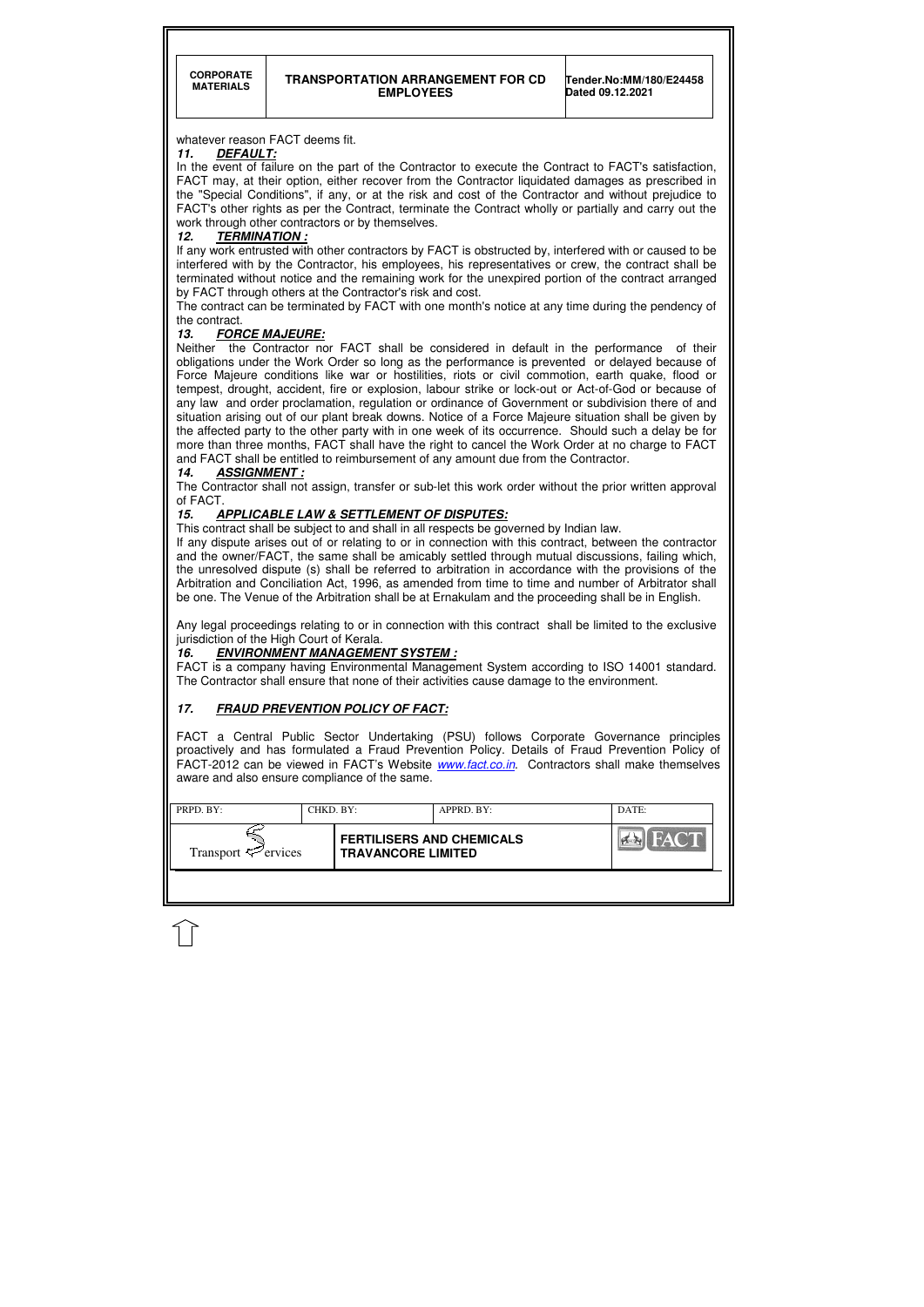| <b>CORPORATE</b><br><b>MATERIALS</b>                                                                                                                                                                       |                              | <b>TRANSPORTATION ARRANGEMENT FOR CD</b><br><b>EMPLOYEES</b>                   | Tender.No:MM/180/E24458<br>Dated 09.12.2021 |  |  |  |
|------------------------------------------------------------------------------------------------------------------------------------------------------------------------------------------------------------|------------------------------|--------------------------------------------------------------------------------|---------------------------------------------|--|--|--|
|                                                                                                                                                                                                            |                              |                                                                                |                                             |  |  |  |
| 18.                                                                                                                                                                                                        | <b>ENTIRETY OF CONTRACT:</b> |                                                                                |                                             |  |  |  |
| All of the terms agreed to between the Contractor and FACT are included in the Work Order and no<br>other communication, written, oral, or implied shall be considered to be included in the Work Order or |                              |                                                                                |                                             |  |  |  |
|                                                                                                                                                                                                            |                              | form part of the Work Order, unless specifically agreed to in writing by FACT. |                                             |  |  |  |
|                                                                                                                                                                                                            |                              |                                                                                |                                             |  |  |  |
|                                                                                                                                                                                                            |                              |                                                                                |                                             |  |  |  |
|                                                                                                                                                                                                            |                              |                                                                                |                                             |  |  |  |
|                                                                                                                                                                                                            |                              |                                                                                |                                             |  |  |  |
|                                                                                                                                                                                                            |                              |                                                                                |                                             |  |  |  |
|                                                                                                                                                                                                            |                              |                                                                                |                                             |  |  |  |
|                                                                                                                                                                                                            |                              |                                                                                |                                             |  |  |  |
|                                                                                                                                                                                                            |                              |                                                                                |                                             |  |  |  |
|                                                                                                                                                                                                            |                              |                                                                                |                                             |  |  |  |
|                                                                                                                                                                                                            |                              |                                                                                |                                             |  |  |  |
|                                                                                                                                                                                                            |                              |                                                                                |                                             |  |  |  |
|                                                                                                                                                                                                            |                              |                                                                                |                                             |  |  |  |
|                                                                                                                                                                                                            |                              |                                                                                |                                             |  |  |  |
|                                                                                                                                                                                                            |                              |                                                                                |                                             |  |  |  |
|                                                                                                                                                                                                            |                              |                                                                                |                                             |  |  |  |
|                                                                                                                                                                                                            |                              |                                                                                |                                             |  |  |  |
|                                                                                                                                                                                                            |                              |                                                                                |                                             |  |  |  |
|                                                                                                                                                                                                            |                              |                                                                                |                                             |  |  |  |
|                                                                                                                                                                                                            |                              |                                                                                |                                             |  |  |  |
|                                                                                                                                                                                                            |                              |                                                                                |                                             |  |  |  |
|                                                                                                                                                                                                            |                              |                                                                                |                                             |  |  |  |
| PRPD. BY:                                                                                                                                                                                                  | CHKD. BY:                    | APPRD. BY:                                                                     | DATE:                                       |  |  |  |
| Transport <sup>ext</sup> ervices                                                                                                                                                                           |                              | <b>FERTILISERS AND CHEMICALS</b><br><b>TRAVANCORE LIMITED</b>                  | <b>Ex FACT</b>                              |  |  |  |
|                                                                                                                                                                                                            |                              |                                                                                |                                             |  |  |  |

 $\widehat{\mathbb{U}}$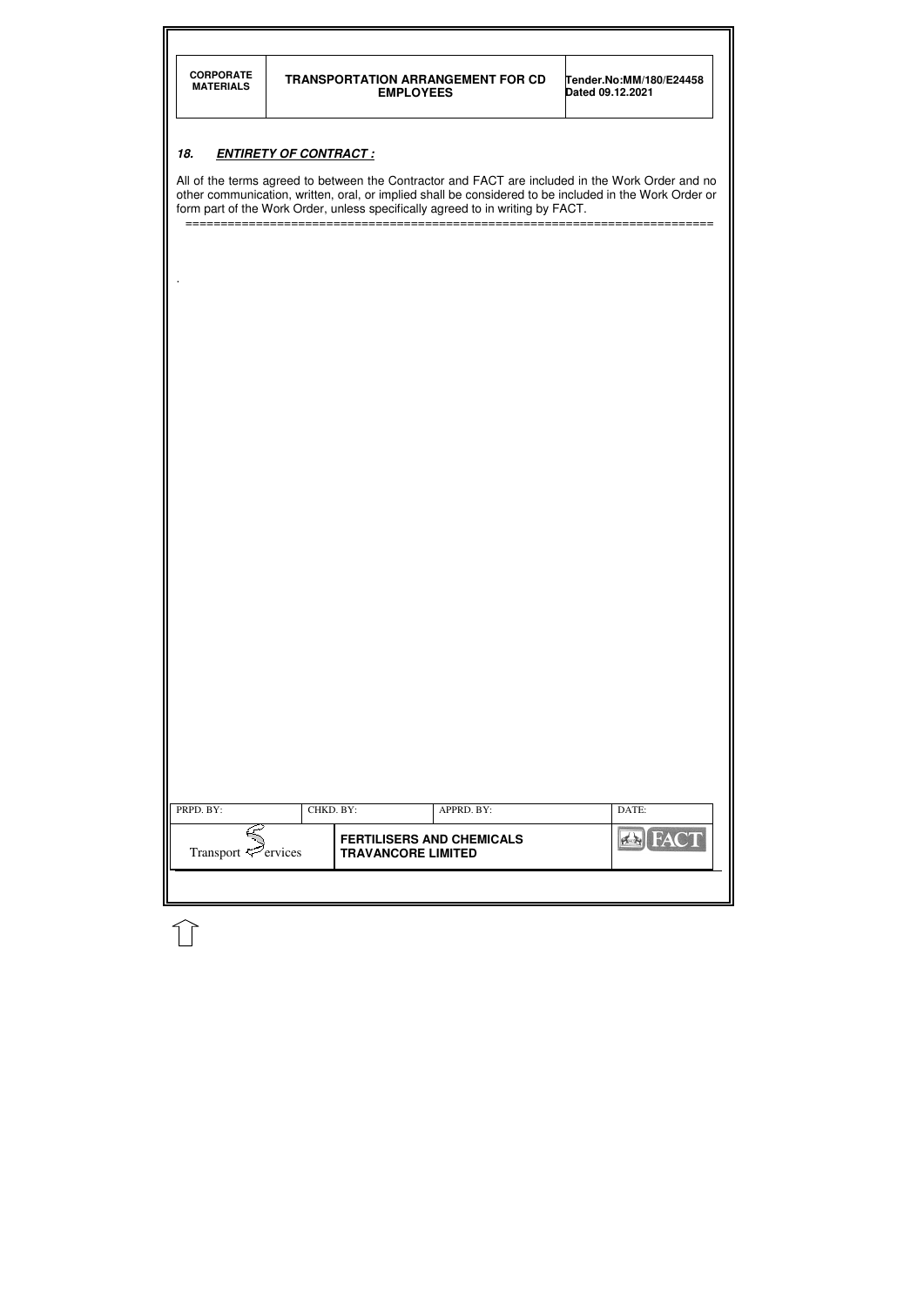|                                                                                                                                                                                                                                                                              | <b>CORPORATE</b><br><b>MATERIALS</b> |                                 | <b>TRANSPORTATION ARRANGEMENT FOR CD</b><br><b>EMPLOYEES</b>                |  | Tender.No:MM/180/E24458<br>Dated 09.12.2021                                                                             |  |  |
|------------------------------------------------------------------------------------------------------------------------------------------------------------------------------------------------------------------------------------------------------------------------------|--------------------------------------|---------------------------------|-----------------------------------------------------------------------------|--|-------------------------------------------------------------------------------------------------------------------------|--|--|
|                                                                                                                                                                                                                                                                              |                                      |                                 |                                                                             |  |                                                                                                                         |  |  |
|                                                                                                                                                                                                                                                                              |                                      |                                 |                                                                             |  | <b>ANNEXURE: VIII</b>                                                                                                   |  |  |
|                                                                                                                                                                                                                                                                              |                                      |                                 | PROFORMA OF UNPRICED COPY OF PRICE BID<br>(To be submitted with Part-A Bid) |  |                                                                                                                         |  |  |
| Sub:                                                                                                                                                                                                                                                                         |                                      | dated 09.12.2021                |                                                                             |  | Operation of buses to transport employees of FACT-CD as per the enquiry No.MM/180/E24458                                |  |  |
|                                                                                                                                                                                                                                                                              |                                      |                                 |                                                                             |  | Note 2.: Please do not fill in Rates in this format. Please fill in "Quoted" in the blank column provided against each. |  |  |
| We here by quote our competitive rate as below for all the items of work cited above in compliance with the enquiry<br>documents without any deviation.                                                                                                                      |                                      |                                 |                                                                             |  |                                                                                                                         |  |  |
|                                                                                                                                                                                                                                                                              | SI. No.                              | <b>Schedule</b>                 | Quantity<br>(Days)                                                          |  | All inclusive Rate per day excluding GST<br>Indicate "Quoted"                                                           |  |  |
|                                                                                                                                                                                                                                                                              | 1                                    | 30-seater bus                   | 730                                                                         |  |                                                                                                                         |  |  |
|                                                                                                                                                                                                                                                                              | $\overline{2}$                       | 17-seater bus                   | 730                                                                         |  |                                                                                                                         |  |  |
|                                                                                                                                                                                                                                                                              | 3                                    | 15-seater bus                   | 730                                                                         |  |                                                                                                                         |  |  |
| This bid is submitted in compliance with the enquiry documents and accepting all the requirements, instructions,<br>terms and conditions, proforma of bank guarantee and proforma of agreement etc. without any deviation.<br>(Signed by)<br>Name and address of the Bidder: |                                      |                                 |                                                                             |  |                                                                                                                         |  |  |
|                                                                                                                                                                                                                                                                              |                                      |                                 |                                                                             |  |                                                                                                                         |  |  |
|                                                                                                                                                                                                                                                                              |                                      |                                 |                                                                             |  | (Stamp)                                                                                                                 |  |  |
|                                                                                                                                                                                                                                                                              |                                      |                                 |                                                                             |  |                                                                                                                         |  |  |
|                                                                                                                                                                                                                                                                              | PRPD. BY:                            | CHKD. BY:                       | APPRD. BY:                                                                  |  | DATE:                                                                                                                   |  |  |
|                                                                                                                                                                                                                                                                              |                                      | Transport $\mathcal{P}$ ervices | <b>FERTILISERS AND CHEMICALS</b><br><b>TRAVANCORE LIMITED</b>               |  | <b>ERIFAC</b>                                                                                                           |  |  |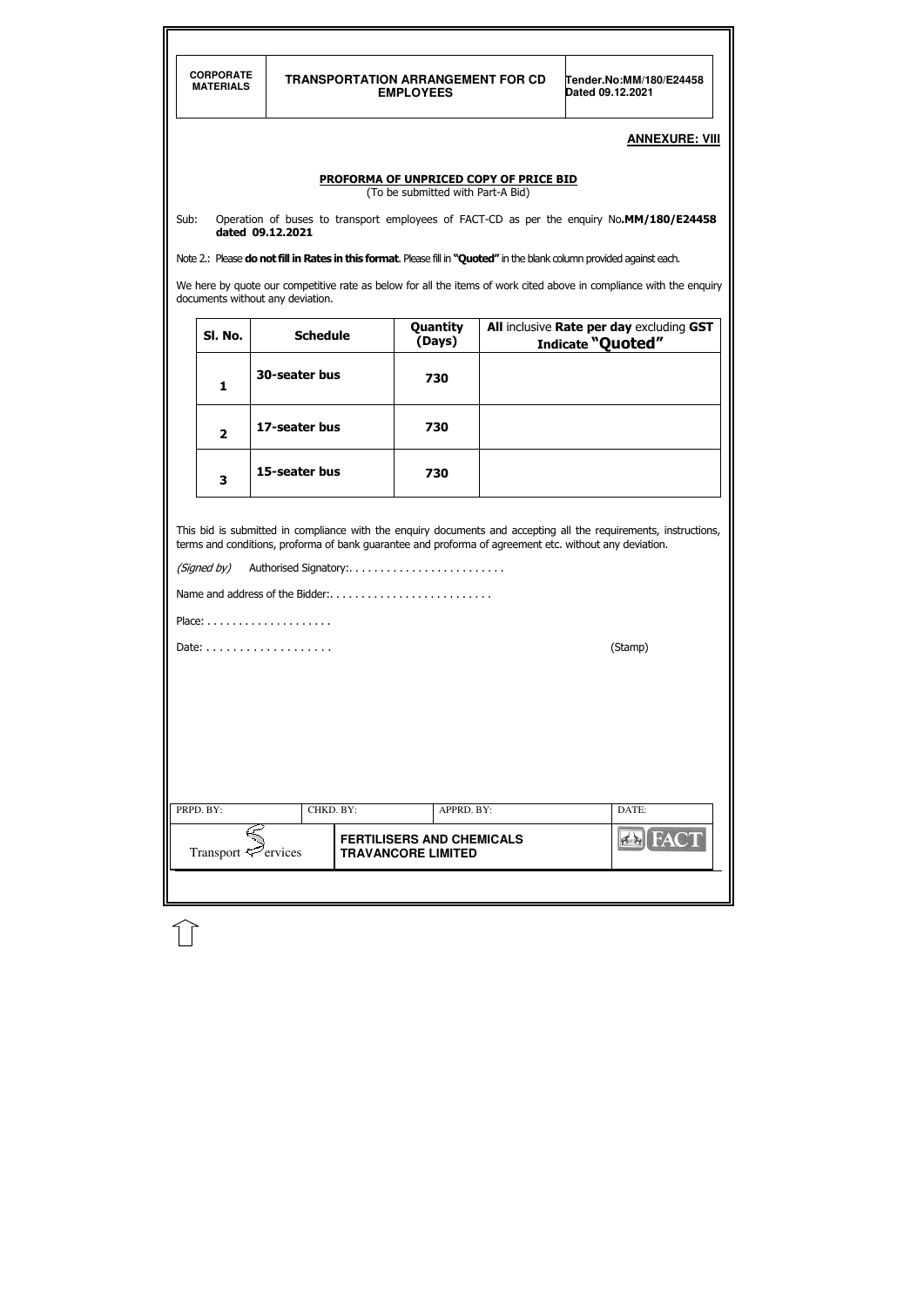| <b>CORPORATE</b><br><b>MATERIALS</b> |           | <b>TRANSPORTATION ARRANGEMENT FOR CD</b><br><b>EMPLOYEES</b>                                                                                                        | Tender.No:MM/180/E24458<br>Dated 09.12.2021 |
|--------------------------------------|-----------|---------------------------------------------------------------------------------------------------------------------------------------------------------------------|---------------------------------------------|
|                                      |           |                                                                                                                                                                     |                                             |
|                                      |           |                                                                                                                                                                     | <b>ANNEXURE: IX</b>                         |
|                                      |           |                                                                                                                                                                     |                                             |
|                                      |           |                                                                                                                                                                     |                                             |
|                                      |           |                                                                                                                                                                     |                                             |
|                                      |           |                                                                                                                                                                     |                                             |
|                                      |           | Please visit <b>https://eprocure.gov.in</b> and search using the tender ID under FACT Tenders to see the Price Bid (BOQ-<br>EXCEL SHEET) and Quote the rates in BoQ |                                             |
|                                      |           |                                                                                                                                                                     |                                             |
|                                      |           |                                                                                                                                                                     |                                             |
|                                      |           |                                                                                                                                                                     |                                             |
|                                      |           |                                                                                                                                                                     |                                             |
|                                      |           |                                                                                                                                                                     |                                             |
|                                      |           |                                                                                                                                                                     |                                             |
|                                      |           |                                                                                                                                                                     |                                             |
|                                      |           |                                                                                                                                                                     |                                             |
|                                      |           |                                                                                                                                                                     |                                             |
|                                      |           |                                                                                                                                                                     |                                             |
|                                      |           |                                                                                                                                                                     |                                             |
|                                      |           |                                                                                                                                                                     |                                             |
|                                      |           |                                                                                                                                                                     |                                             |
|                                      |           |                                                                                                                                                                     |                                             |
|                                      |           |                                                                                                                                                                     |                                             |
|                                      |           |                                                                                                                                                                     |                                             |
| PRPD. BY:                            | CHKD. BY: | APPRD. BY:                                                                                                                                                          | DATE:                                       |

 $\mathbb{C}$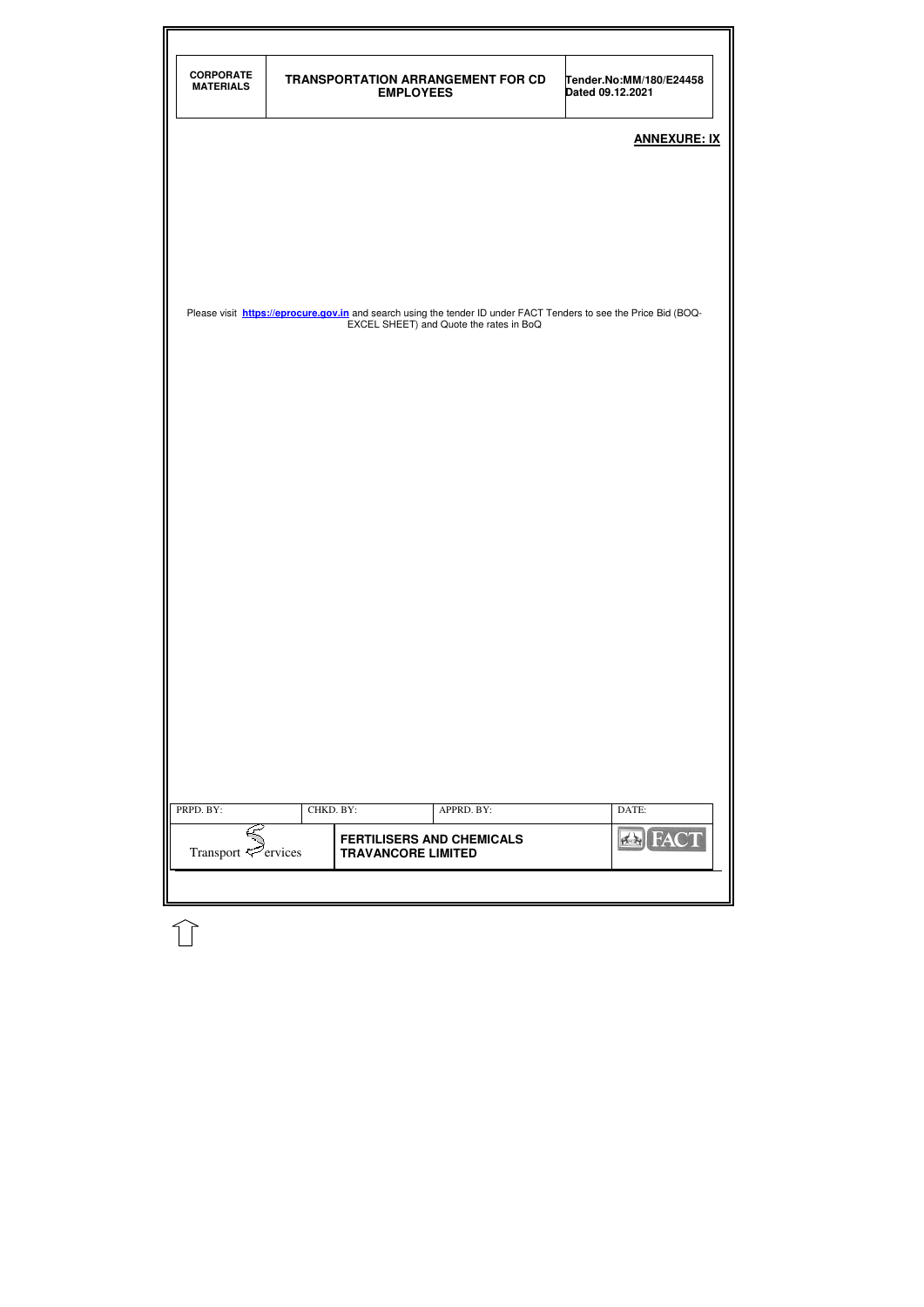| <b>CORPORATE</b><br><b>MATERIALS</b>                                                                                                               |                                                                                                                                                                                                                                                                                                                                                                                                                                                                                                                            | <b>EMPLOYEES</b>                                                | <b>TRANSPORTATION ARRANGEMENT FOR CD</b>                                               | Tender.No:MM/180/E24458<br>Dated 09.12.2021                                                                                                                                                              |  |  |  |  |
|----------------------------------------------------------------------------------------------------------------------------------------------------|----------------------------------------------------------------------------------------------------------------------------------------------------------------------------------------------------------------------------------------------------------------------------------------------------------------------------------------------------------------------------------------------------------------------------------------------------------------------------------------------------------------------------|-----------------------------------------------------------------|----------------------------------------------------------------------------------------|----------------------------------------------------------------------------------------------------------------------------------------------------------------------------------------------------------|--|--|--|--|
|                                                                                                                                                    | <b>ANNEXURE-X</b>                                                                                                                                                                                                                                                                                                                                                                                                                                                                                                          |                                                                 |                                                                                        |                                                                                                                                                                                                          |  |  |  |  |
| <b>Bid-Security Declaration</b>                                                                                                                    |                                                                                                                                                                                                                                                                                                                                                                                                                                                                                                                            |                                                                 |                                                                                        |                                                                                                                                                                                                          |  |  |  |  |
|                                                                                                                                                    |                                                                                                                                                                                                                                                                                                                                                                                                                                                                                                                            |                                                                 |                                                                                        |                                                                                                                                                                                                          |  |  |  |  |
| To: AGM(Mat)T&S<br>FACT-PD Admin building-                                                                                                         | UDYOGAMANDAL-683501                                                                                                                                                                                                                                                                                                                                                                                                                                                                                                        |                                                                 |                                                                                        |                                                                                                                                                                                                          |  |  |  |  |
| Reference:                                                                                                                                         |                                                                                                                                                                                                                                                                                                                                                                                                                                                                                                                            | (2) Our Bid No. __________________________ dt.                  | (1) Enquiry No.MM/180/E24458 dated 09.12.2021 of FACT.                                 |                                                                                                                                                                                                          |  |  |  |  |
|                                                                                                                                                    |                                                                                                                                                                                                                                                                                                                                                                                                                                                                                                                            |                                                                 |                                                                                        |                                                                                                                                                                                                          |  |  |  |  |
|                                                                                                                                                    |                                                                                                                                                                                                                                                                                                                                                                                                                                                                                                                            | Security Declaration in lieu of Earnest Money Deposit.          |                                                                                        | I/We understand that, as per Clause of Tender/bid conditions, bids must be supported by a Bid                                                                                                            |  |  |  |  |
|                                                                                                                                                    |                                                                                                                                                                                                                                                                                                                                                                                                                                                                                                                            | FACT's rights to claim damages or any other legal recourse) if, |                                                                                        | I/We hereby accept that I/We may be disqualified from bidding for any contract with you for a period<br>of Three years from the date of disqualification as may be notified by you (without prejudice to |  |  |  |  |
|                                                                                                                                                    | 1) I am /We are in a breach of any of the obligations under the bid conditions,<br>2) I/We have withdrawn or unilaterally modified/amended/revised, my/our Bid during the bid<br>validity period specified in the form of Bid or extended period, if any.<br>3) On acceptance of our bid by FACT, I/we failed to deposit the prescribed Security Deposit or<br>fails to execute the agreement or fails to commence the execution of the work in accordance<br>with the terms and conditions and within the specified time. |                                                                 |                                                                                        |                                                                                                                                                                                                          |  |  |  |  |
| Signature:                                                                                                                                         |                                                                                                                                                                                                                                                                                                                                                                                                                                                                                                                            |                                                                 |                                                                                        |                                                                                                                                                                                                          |  |  |  |  |
|                                                                                                                                                    |                                                                                                                                                                                                                                                                                                                                                                                                                                                                                                                            |                                                                 | Name & designation of the authorized person signing the Bid-Securing Declaration Form: |                                                                                                                                                                                                          |  |  |  |  |
| Duly authorized to sign the bid for and on behalf of: ______________________ (complete name of<br>Bidder)                                          |                                                                                                                                                                                                                                                                                                                                                                                                                                                                                                                            |                                                                 |                                                                                        |                                                                                                                                                                                                          |  |  |  |  |
|                                                                                                                                                    |                                                                                                                                                                                                                                                                                                                                                                                                                                                                                                                            |                                                                 | Dated on _______________ day of _____________________ month, __________ year.          |                                                                                                                                                                                                          |  |  |  |  |
| (Note: In case of a Joint Venture, the Bid Security Declaration must be in the name of all partners to<br>the Joint Venture that submits the bid). |                                                                                                                                                                                                                                                                                                                                                                                                                                                                                                                            |                                                                 |                                                                                        |                                                                                                                                                                                                          |  |  |  |  |
| PRPD. BY:                                                                                                                                          | CHKD. BY:                                                                                                                                                                                                                                                                                                                                                                                                                                                                                                                  |                                                                 | APPRD. BY:                                                                             | DATE:                                                                                                                                                                                                    |  |  |  |  |
| Transport $\leq$ ervices                                                                                                                           |                                                                                                                                                                                                                                                                                                                                                                                                                                                                                                                            | <b>FERTILISERS AND CHEMICALS</b><br><b>TRAVANCORE LIMITED</b>   |                                                                                        | $4 - 1$                                                                                                                                                                                                  |  |  |  |  |
|                                                                                                                                                    |                                                                                                                                                                                                                                                                                                                                                                                                                                                                                                                            |                                                                 |                                                                                        |                                                                                                                                                                                                          |  |  |  |  |

 $\widehat{\mathbb{U}}$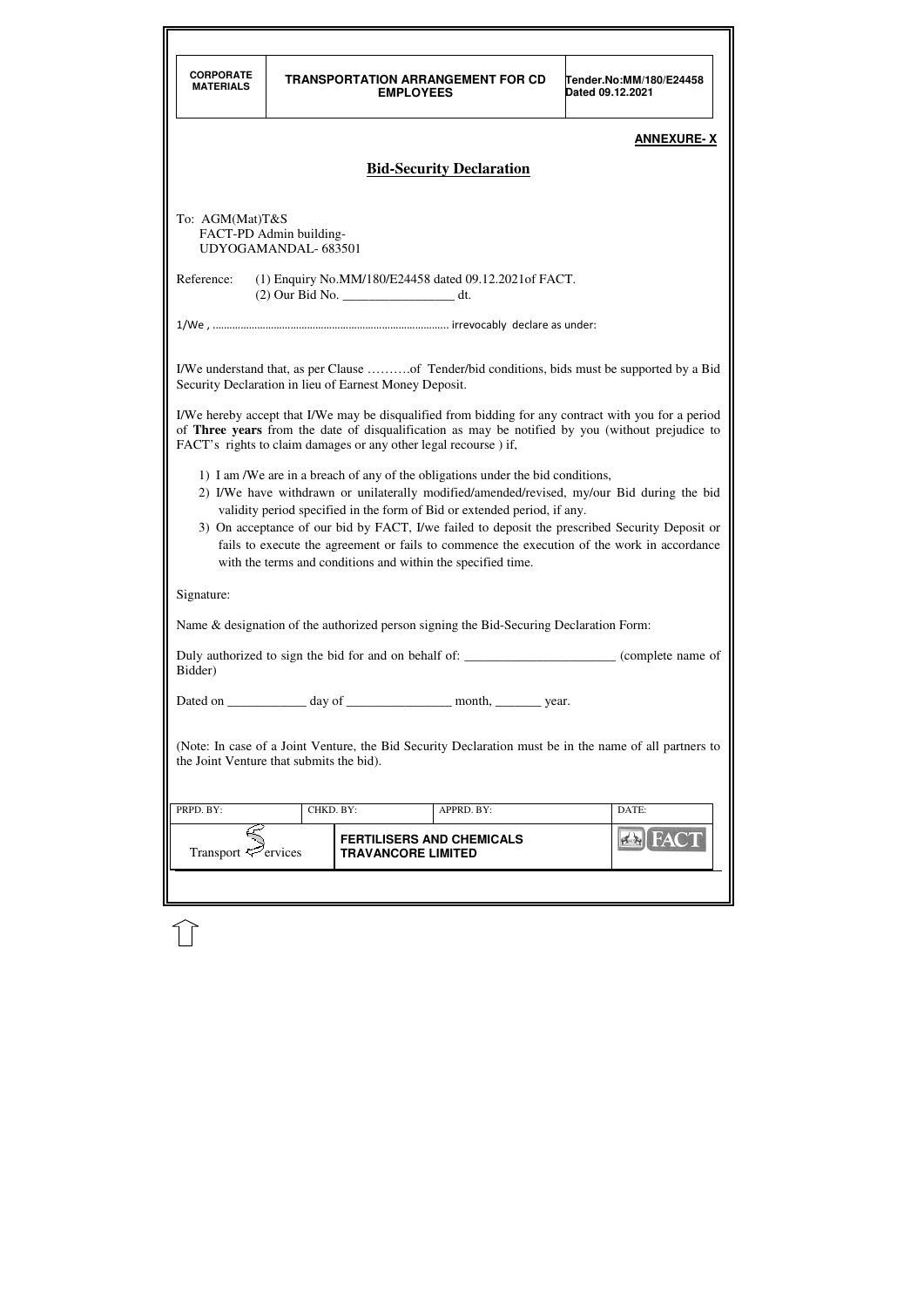#### **TRANSPORTATION ARRANGEMENT FOR CD EMPLOYEES**

**Tender.No:MM/180/E24458 Dated 09.12.2021** 

| PRPD. BY:                       | CHKD. BY: |                                                               | APPRD. BY: | DATE: |
|---------------------------------|-----------|---------------------------------------------------------------|------------|-------|
| Transport $\mathcal{F}$ ervices |           | <b>FERTILISERS AND CHEMICALS</b><br><b>TRAVANCORE LIMITED</b> |            | HAC T |
|                                 |           |                                                               |            |       |

#### **ANNEXURE XI**

#### **PROFORMA OF BANK GUARANTEE FOR FURNISHING SECURITY DEPOSIT**

(TO BE OBTAINED FROM A INDIAN NATIONALISED/SCHEDULED BANK ON STAMP PAPER WORTH Rs.500/-)

The Fertilisers and Chemicals Travancore Ltd., Udyogamandal, KOCHI-683 501.

Whereas FACT, Udyogamandal P.O., Kerala (hereinafter called referred to as the Company) has placed a work order no. ............... dated ............ with M/S.........................(hereinafter called the Contractor) for the work of .......................and whereas it is one of the conditions of the said work order that the Contractor shall either remit a sum of Rs............... (Rupees..............................only) or furnish a Bank Guarantee for Rs............ (Rupees...........................only) as security deposit for the due fulfillment of the said work order by the said Contractor.

In consideration of the Company having agreed to accept a Bank Guarantee from us towards such security deposit in lieu of the cash deposit in accordance with the terms and conditions of the above work order, we................. the Bank (hereinafter referred to as the Bank) do hereby undertake to pay the Company merely on demand any sum or sums from time to time demanded by the Company up to a maximum of Rs................. (Rupees.......................only) being the amount of the security deposit against any loss or damage caused to or suffered by or would be caused to or suffered by the Company by reason of any breach by the said Contractor of any of the terms and conditions contained in the said work order.

We, the said Bank, do hereby undertake to pay the amount so demanded by the Company without any demur merely on a demand from the Company stating that the amount claimed is due by way of loss or damage caused to or suffered or would be caused to or suffered by the Company by reason of breach by the said Contractor of any of the terms and conditions contained in the said contract. Any such demand made on the Bank shall be conclusive as regards the amount due and payable by the Bank under this guarantee.

We undertake to pay to the Company any money so demanded not withstanding any dispute or disputes raised by the said Contractor in any suit or proceeding pending before any court or Tribunal relating thereto our liability under this present being absolute and unequivocal.

The payment so made by us under this Guarantee shall be a valid discharge of our liability for payment thereunder and the said Contractor shall have no claim against us for making such payment.

We.......................... further agree that the guarantee herein contained shall remain in full force and effect during the period that would be take for the performance of the said contract and that it shall continue to be enforceable till all the dues of the Company under or by virtue of the said contract have been fully paid and its claim satisfied or discharged or till the Company certifies that the terms and conditions of the said contract have been fully and properly carried out by the said contractor and accordingly discharges this guarantee.

We............................. further agree with the said company that they shall have the fullest liberty without our consent and without affecting in any manner our obligations hereunder to vary any of the terms and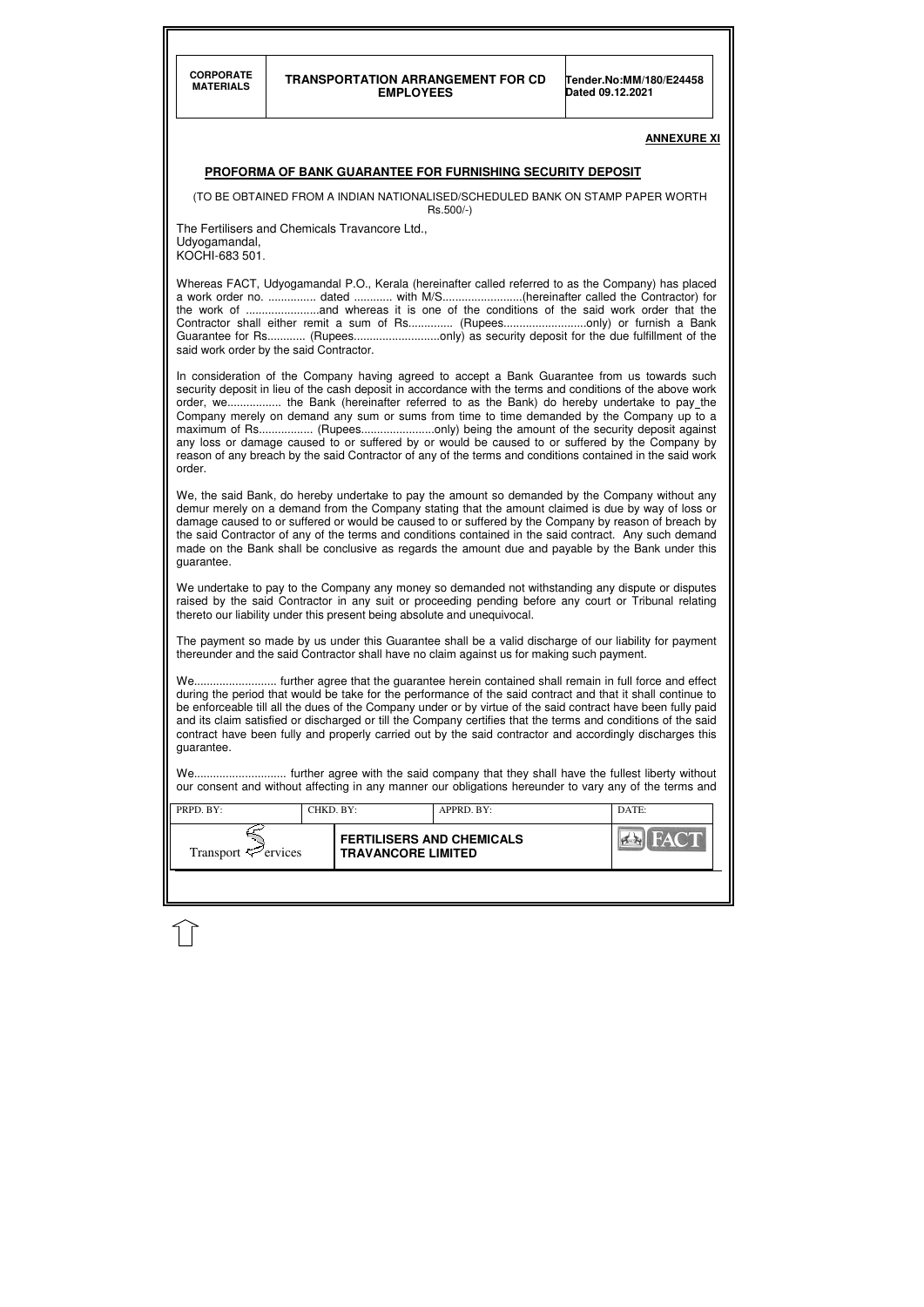| <b>CORPORATE</b><br><b>MATERIALS</b>                               |             | <b>EMPLOYEES</b>           | <b>TRANSPORTATION ARRANGEMENT FOR CD</b>                            | Tender.No:MM/180/E24458<br>Dated 09.12.2021                                                                                                                                                                                                                                                                                                                                                                                                                                                                                                                                                                                                                                                                                                                                                                                                                                             |
|--------------------------------------------------------------------|-------------|----------------------------|---------------------------------------------------------------------|-----------------------------------------------------------------------------------------------------------------------------------------------------------------------------------------------------------------------------------------------------------------------------------------------------------------------------------------------------------------------------------------------------------------------------------------------------------------------------------------------------------------------------------------------------------------------------------------------------------------------------------------------------------------------------------------------------------------------------------------------------------------------------------------------------------------------------------------------------------------------------------------|
| us.                                                                |             |                            |                                                                     | conditions of the said contract or to extend time of performance by the said Contractor or to postpone for<br>any time and from time to time any of the powers exercisable by it against the said Contractor and either<br>to enforce or forebear from enforcing any of the terms and conditions governing the said contract or<br>securities available to the Company and the said Bank shall not be released from its liability under these<br>presents by any exercise by the Company of the liberty with reference to the matters aforesaid or by<br>reason of time being given to the said Contractor or any other forbearance, act or omission on the part of<br>the Company or any indulgence by the Company to the said Contractor or any other matter of thing<br>whatsoever which under the law relating to sureties, but for this provision, have the effect of so relieving |
| to or enforceable by such body or corporation.                     |             |                            |                                                                     | This guarantee shall not be affected by any change in the constitution of the Bank or the Company or the<br>said Contractor nor shall this guarantee be affected by any change in the constitution of the Company or<br>the said Contractor by absorption with any other body or corporation and this guarantee shall be available                                                                                                                                                                                                                                                                                                                                                                                                                                                                                                                                                      |
| exceeding Rs (Rupees only).                                        |             |                            |                                                                     | Our guarantee shall remain in force until Unless a claim or demand is made within six months<br>after the expiry of the above date, all the Company's rights under the guarantee shall be deemed as<br>waived/forfeited and we shall be relieved and discharged from all liabilities there under. Notwithstanding<br>anything contained hereinbefore, our liability under this guarantee shall be limited to an amount not                                                                                                                                                                                                                                                                                                                                                                                                                                                              |
|                                                                    |             |                            | of the Company that the envelope was so posted shall be conclusive. | Any notice by way of request, demand or otherwise hereunder may be sent by post to the Bank<br>addressed as aforesaid and if sent by post, it shall be deemed to have been given at the time when it<br>would be delivered in due course of post and in proving such notice when given by post, it shall be<br>sufficient to prove that the envelope containing the notice was posted and certificate signed by an officer                                                                                                                                                                                                                                                                                                                                                                                                                                                              |
| situated and no other court shall have jurisdiction in the matter. |             |                            |                                                                     | Disputes/differences, if any, relating to or arising out of this Bank Guarantee, shall be settled by courts<br>having jurisdiction over Udyogamandal, in Kerala State, where the registered office of the company is                                                                                                                                                                                                                                                                                                                                                                                                                                                                                                                                                                                                                                                                    |
| except with the previous consent of the Company in writing.        |             |                            |                                                                     |                                                                                                                                                                                                                                                                                                                                                                                                                                                                                                                                                                                                                                                                                                                                                                                                                                                                                         |
|                                                                    |             |                            |                                                                     |                                                                                                                                                                                                                                                                                                                                                                                                                                                                                                                                                                                                                                                                                                                                                                                                                                                                                         |
|                                                                    |             | For (Name of Bank) :       |                                                                     |                                                                                                                                                                                                                                                                                                                                                                                                                                                                                                                                                                                                                                                                                                                                                                                                                                                                                         |
|                                                                    |             | <b>Authorised Official</b> |                                                                     |                                                                                                                                                                                                                                                                                                                                                                                                                                                                                                                                                                                                                                                                                                                                                                                                                                                                                         |
|                                                                    | Name        |                            |                                                                     |                                                                                                                                                                                                                                                                                                                                                                                                                                                                                                                                                                                                                                                                                                                                                                                                                                                                                         |
|                                                                    | Designation |                            |                                                                     |                                                                                                                                                                                                                                                                                                                                                                                                                                                                                                                                                                                                                                                                                                                                                                                                                                                                                         |
| Place:                                                             |             |                            |                                                                     |                                                                                                                                                                                                                                                                                                                                                                                                                                                                                                                                                                                                                                                                                                                                                                                                                                                                                         |
| Full address of the Branch issuing this guarantee:                 |             |                            |                                                                     |                                                                                                                                                                                                                                                                                                                                                                                                                                                                                                                                                                                                                                                                                                                                                                                                                                                                                         |
|                                                                    |             | CHKD. BY:                  | APPRD. BY:                                                          | DATE:                                                                                                                                                                                                                                                                                                                                                                                                                                                                                                                                                                                                                                                                                                                                                                                                                                                                                   |
| PRPD. BY:                                                          |             |                            |                                                                     |                                                                                                                                                                                                                                                                                                                                                                                                                                                                                                                                                                                                                                                                                                                                                                                                                                                                                         |

 $\mathbb{\hat{}}$